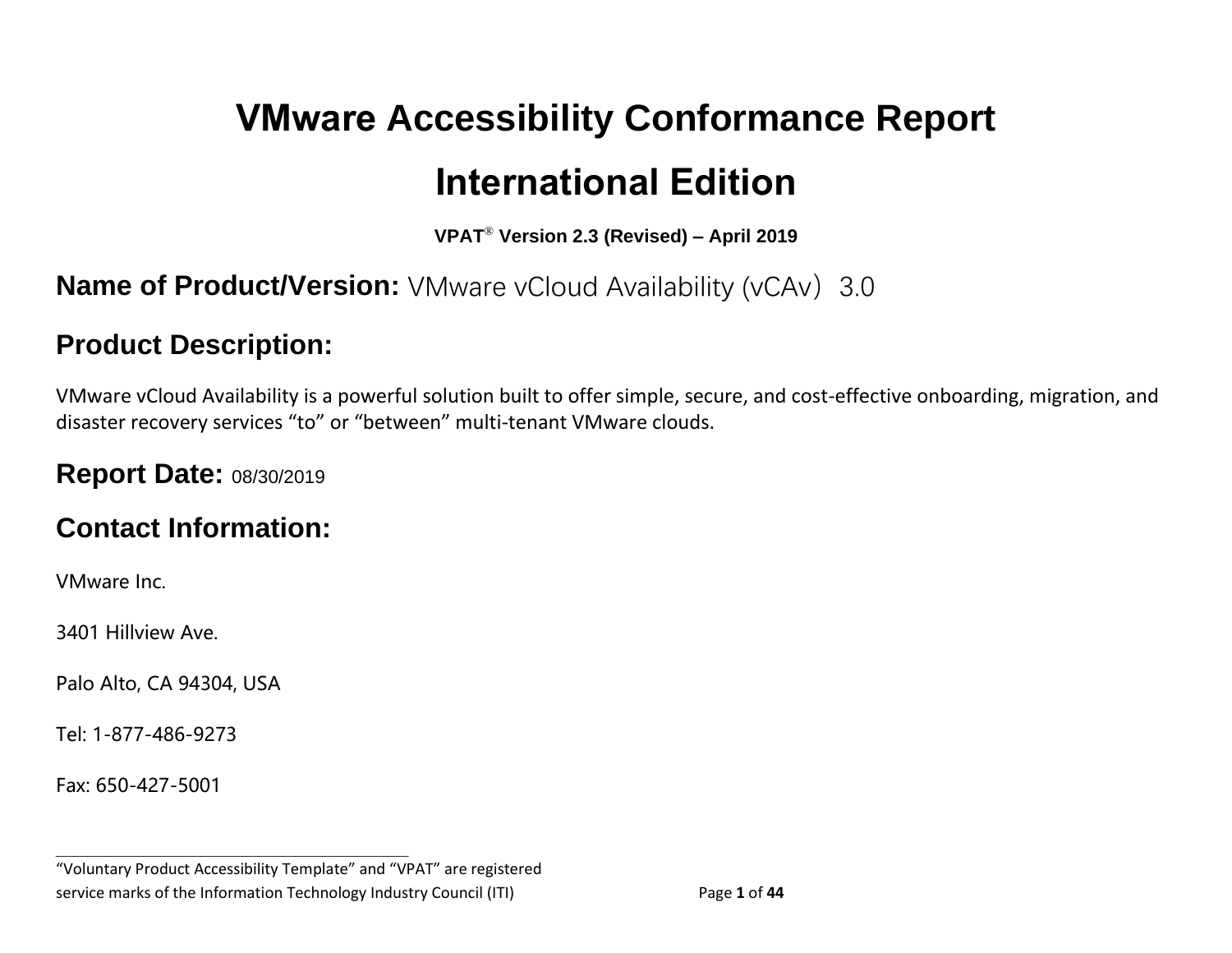For more information, please contact [Sales](https://www.vmware.com/company/contact_sales.html) or [Support.](https://www.vmware.com/support/contacts.html)

## **Notes:**

Beyondsoft, based on their independent testing of the generally available product version noted, has created this VPAT Report.

## **Evaluation Methods Used:**

Using the combination methods of third-party automation tools and manual test.

# **Applicable Standards/Guidelines**

This report covers the degree of conformance for the following accessibility standard/guidelines:

| <b>Standard/Guideline</b>                                                                                                           | <b>Included In Report</b> |
|-------------------------------------------------------------------------------------------------------------------------------------|---------------------------|
| Web Content Accessibility Guidelines 2.0                                                                                            | Level A - No              |
|                                                                                                                                     | Level AA - No             |
|                                                                                                                                     | Level AAA - No            |
| Web Content Accessibility Guidelines 2.1                                                                                            | Level A - Yes             |
|                                                                                                                                     | Level AA - Yes            |
|                                                                                                                                     | Level AAA - No            |
| Revised Section 508 standards published January 18, 2017 and corrected January 22,<br>2018                                          | Yes                       |
| EN 301 549 Accessibility requirements suitable for public procurement of ICT<br>products and services in Europe, - V2.1.2 (2018-08) | Yes                       |

# **Terms**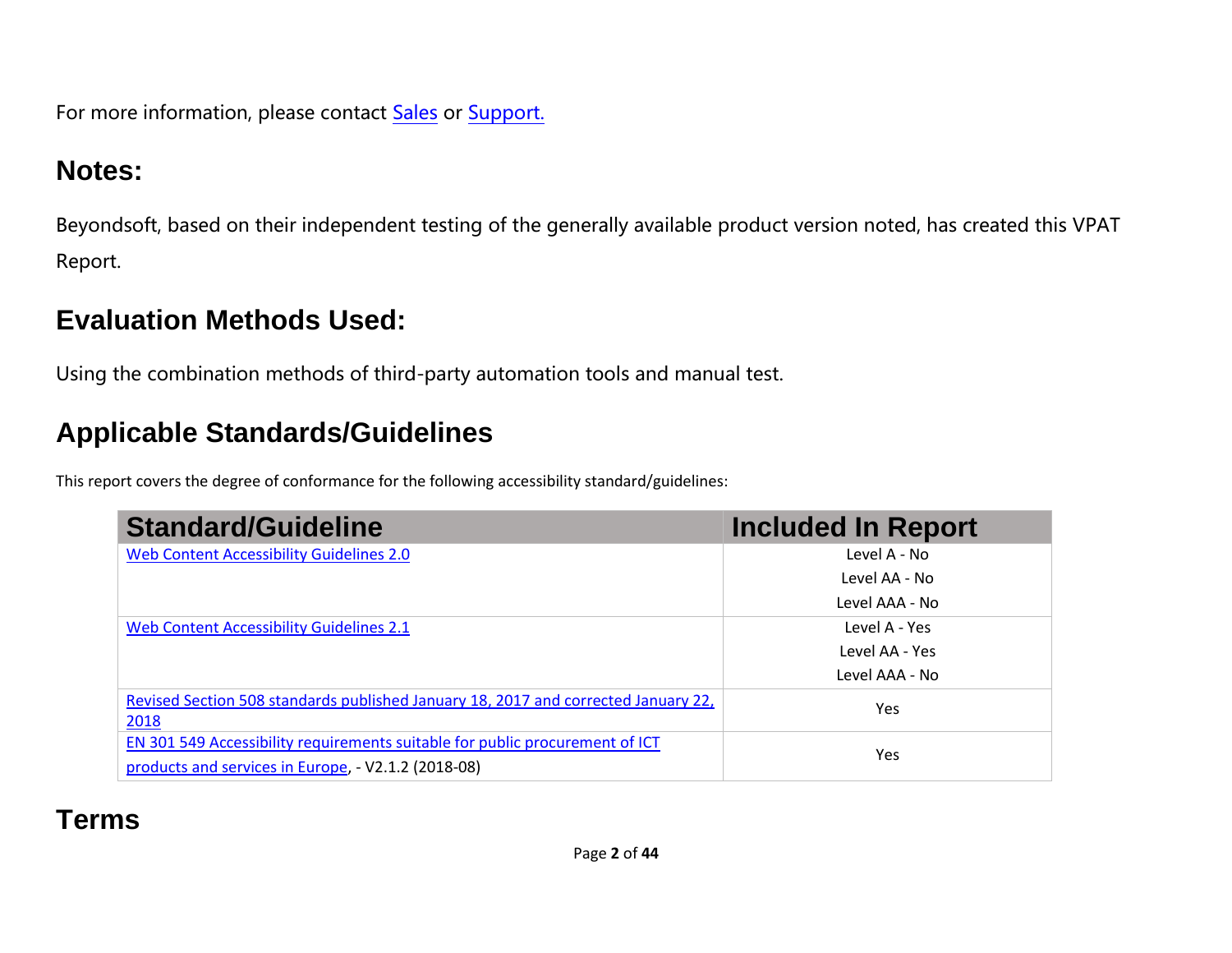The terms used in the Conformance Level information are defined as follows:

- **Supports**: The functionality of the product has at least one method that meets the criterion without known defects or meets with equivalent facilitation.
- **Partially Supports**: Some functionality of the product does not meet the criterion.
- **Does Not Support**: The majority of product functionality does not meet the criterion.
- **Not Applicable**: The criterion is not relevant to the product.
- **Not Evaluated**: The product has not been evaluated against the criterion. This can be used only in WCAG 2.0 Level AAA.

# <span id="page-2-0"></span>**WCAG 2.x Report**

Tables 1 and 2 also document conformance with:

- EN 301 549: Chapter 9 Web, Sections 10.1-10.4 of Chapter 10 Non-Web documents, and Sections 11.1-11.4 and 11.8.2 of Chapter 11 - Non-Web Software (open and closed functionality), and Sections 12.1.2 and 12.2.4 of Chapter 12 – Documentation
- Revised Section 508: Chapter 5 501.1 Scope, 504.2 Content Creation or Editing, and Chapter 6 602.3 Electronic Support Documentation.

Note: When reporting on conformance with the WCAG 2.x Success Criteria, they are scoped for full pages, complete processes, and accessibility-supported ways of using technology as documented in the [WCAG 2.0 Conformance Requirements.](https://www.w3.org/TR/WCAG20/#conformance-reqs)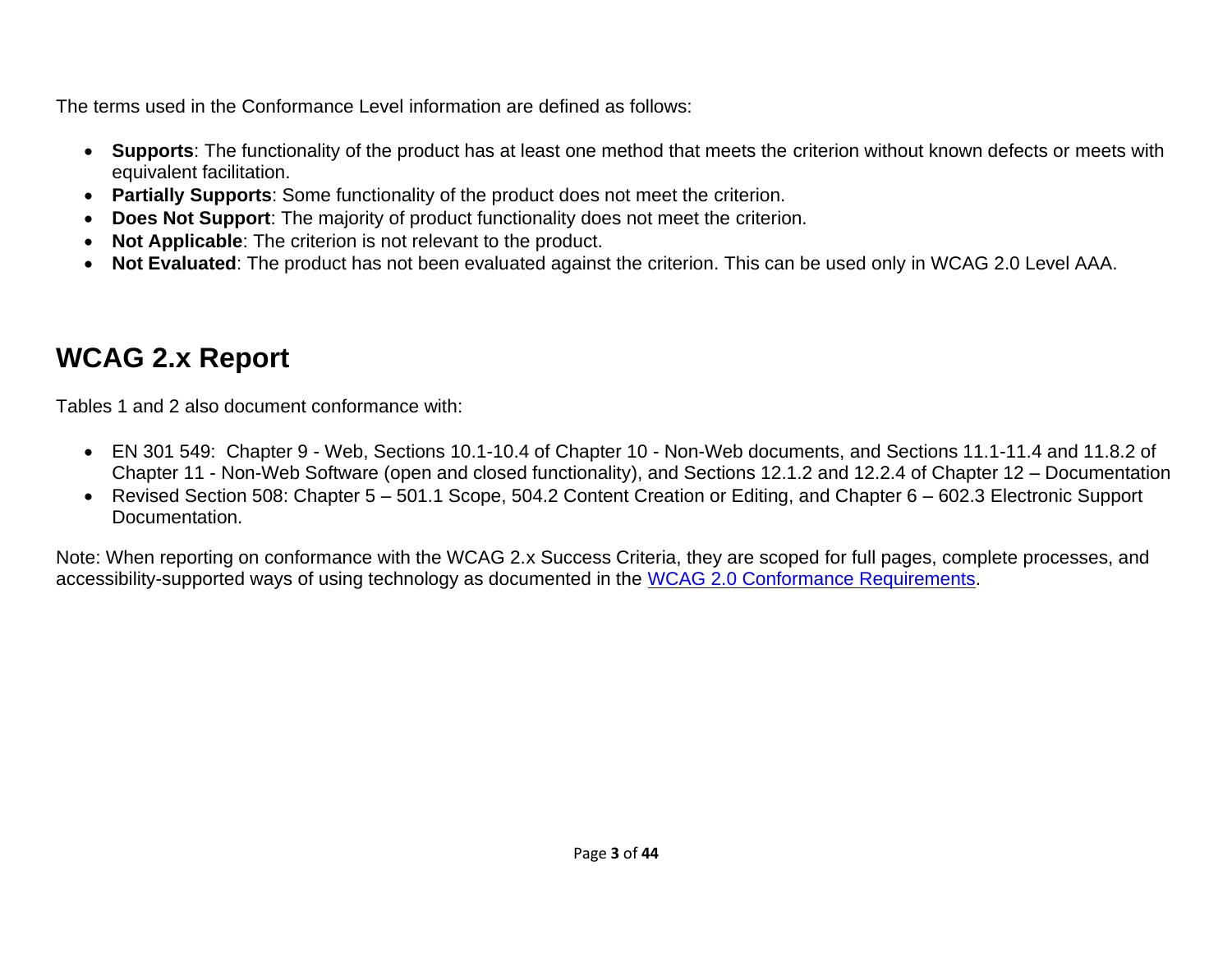## **Table 1: Success Criteria, Level A**

| <b>Criteria</b>                                         | <b>Conformance Level</b>  | <b>Remarks and Explanations</b>                                                                                                                                      |
|---------------------------------------------------------|---------------------------|----------------------------------------------------------------------------------------------------------------------------------------------------------------------|
| 1.1.1 Non-text Content (Level A)                        |                           |                                                                                                                                                                      |
| Also applies to:                                        |                           |                                                                                                                                                                      |
| EN 301 549 Criteria                                     |                           |                                                                                                                                                                      |
| 9.1.1.1 (Web)<br>$\bullet$                              |                           |                                                                                                                                                                      |
| 10.1.1.1 (Non-web document)                             |                           | Most of the non-text content in vCloud Availability has<br>text alternative that serves equivalent purpose.<br>However, some controls, such as the refresh button in |
| 11.1.1.1.1 (Open Functionality Software)                |                           |                                                                                                                                                                      |
| 11.1.1.1.2 (Closed Functionality Software)              | <b>Partially Supports</b> |                                                                                                                                                                      |
| 11.8.2 (Authoring Tool)<br>$\bullet$                    |                           | navigation bar and close button in all of the dialogs,                                                                                                               |
| 12.1.2 (Product Docs)                                   |                           | does not have text alternative.                                                                                                                                      |
| 12.2.4 (Support Docs)                                   |                           |                                                                                                                                                                      |
| <b>Revised Section 508</b>                              |                           |                                                                                                                                                                      |
| 501 (Web)(Software)<br>$\bullet$                        |                           |                                                                                                                                                                      |
| 504.2 (Authoring Tool)                                  |                           |                                                                                                                                                                      |
| 602.3 (Support Docs)                                    |                           |                                                                                                                                                                      |
| 1.2.1 Audio-only and Video-only (Prerecorded) (Level A) |                           |                                                                                                                                                                      |
| Also applies to:                                        |                           |                                                                                                                                                                      |
| EN 301 549 Criteria                                     |                           |                                                                                                                                                                      |
| 9.1.2.1 (Web)<br>$\bullet$                              |                           |                                                                                                                                                                      |
| 10.1.2.1 (Non-web document)                             |                           | vCloud Availability does not contain prerecorded Audio-<br>only or Video-only content.                                                                               |
| 11.1.2.1.1 (Open Functionality Software)<br>$\bullet$   |                           |                                                                                                                                                                      |
| 11.1.2.1.2.1 and 11.1.2.1.2.2 (Closed Software)         | Not Applicable            |                                                                                                                                                                      |
| 11.8.2 (Authoring Tool)                                 |                           |                                                                                                                                                                      |
| 12.1.2 (Product Docs)                                   |                           |                                                                                                                                                                      |
| 12.2.4 (Support Docs)                                   |                           |                                                                                                                                                                      |
| <b>Revised Section 508</b>                              |                           |                                                                                                                                                                      |
| 501 (Web)(Software)<br>$\bullet$                        |                           |                                                                                                                                                                      |
| 504.2 (Authoring Tool)                                  |                           |                                                                                                                                                                      |
| 602.3 (Support Docs)<br>$\bullet$                       |                           |                                                                                                                                                                      |
| 1.2.2 Captions (Prerecorded) (Level A)                  |                           | vCloud Availability does not contain video or audio                                                                                                                  |
| Also applies to:                                        | Not Applicable            | content.                                                                                                                                                             |
| EN 301 549 Criteria                                     |                           |                                                                                                                                                                      |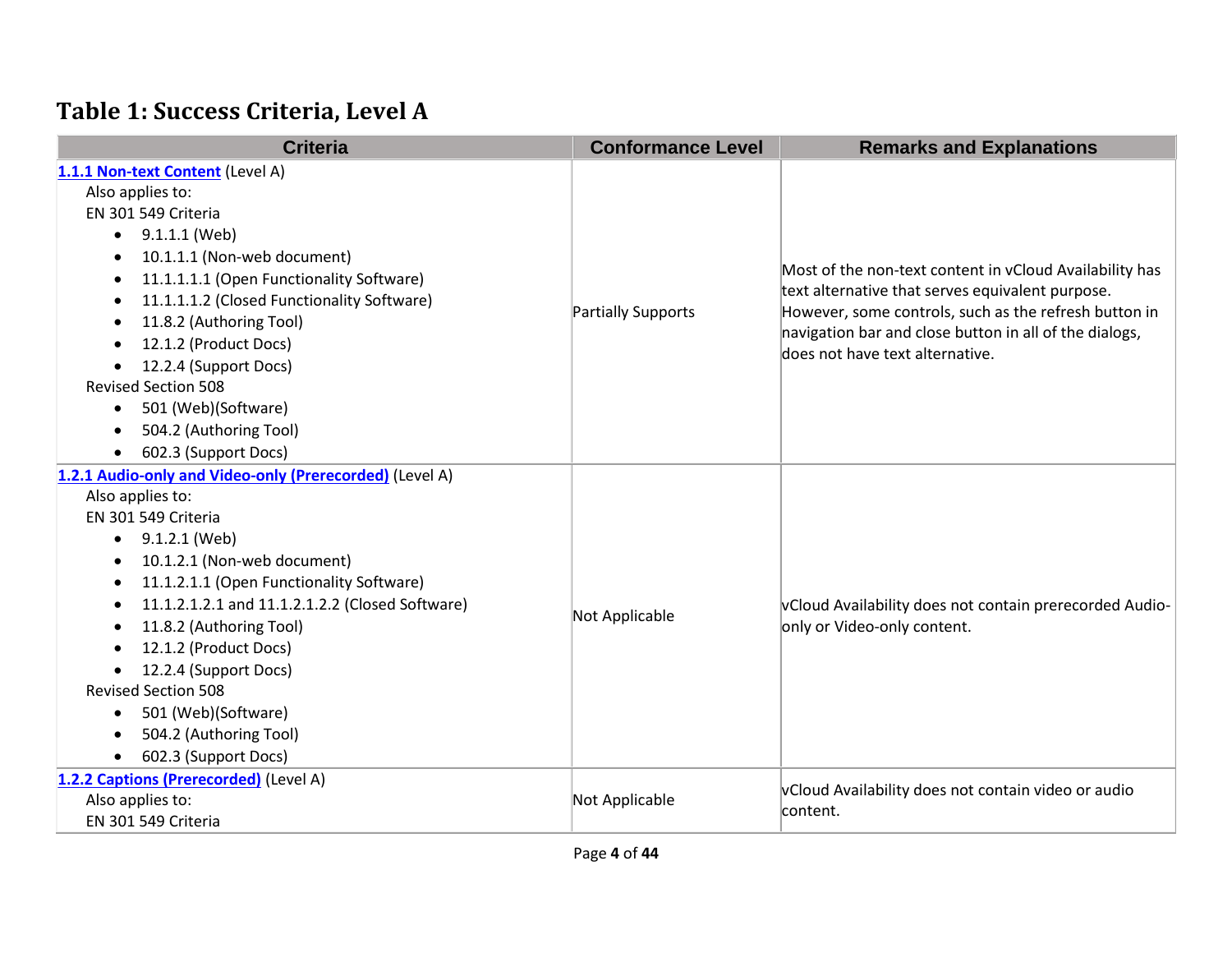| <b>Criteria</b>                                                      | <b>Conformance Level</b> | <b>Remarks and Explanations</b>                         |
|----------------------------------------------------------------------|--------------------------|---------------------------------------------------------|
| 9.1.2.2 (Web)<br>$\bullet$                                           |                          |                                                         |
| 10.1.2.2 (Non-web document)                                          |                          |                                                         |
| 11.1.2.2 (Open Functionality Software)                               |                          |                                                         |
| 11.1.2.2 (Closed Software)                                           |                          |                                                         |
| 11.8.2 (Authoring Tool)                                              |                          |                                                         |
| 12.1.2 (Product Docs)                                                |                          |                                                         |
| 12.2.4 (Support Docs)                                                |                          |                                                         |
| <b>Revised Section 508</b>                                           |                          |                                                         |
| 501 (Web)(Software)<br>$\bullet$                                     |                          |                                                         |
| 504.2 (Authoring Tool)                                               |                          |                                                         |
| 602.3 (Support Docs)<br>$\bullet$                                    |                          |                                                         |
| 1.2.3 Audio Description or Media Alternative (Prerecorded) (Level A) |                          |                                                         |
| Also applies to:                                                     |                          |                                                         |
| EN 301 549 Criteria                                                  |                          |                                                         |
| $\bullet$ 9.1.2.3 (Web)                                              |                          |                                                         |
| 10.1.2.3 (Non-web document)                                          |                          |                                                         |
| 11.1.2.3.1 (Open Functionality Software)                             |                          |                                                         |
| 11.1.2.3.2 (Closed Software)                                         | Not Applicable           | vCloud Availability does not contain video or audio     |
| 11.8.2 (Authoring Tool)<br>$\bullet$                                 |                          | content.                                                |
| 12.1.2 (Product Docs)                                                |                          |                                                         |
| 12.2.4 (Support Docs)                                                |                          |                                                         |
| <b>Revised Section 508</b>                                           |                          |                                                         |
| 501 (Web)(Software)<br>$\bullet$                                     |                          |                                                         |
| 504.2 (Authoring Tool)                                               |                          |                                                         |
| 602.3 (Support Docs)                                                 |                          |                                                         |
| 1.3.1 Info and Relationships (Level A)                               |                          | For most elements in vCloud Availability, the           |
| Also applies to:                                                     |                          | information and relationship conveyed through           |
| EN 301 549 Criteria                                                  |                          | presentation can be identified by screen reader.        |
| 9.1.3.1 (Web)<br>$\bullet$                                           | Partially Supports       | However, when some dialogs display, screen reader still |
| 10.1.3.1 (Non-web document)                                          |                          | can access the content that is not display in the page, |
| 11.1.3.1.1 (Open Functionality Software)                             |                          | and the status of some links and tabs cannot be         |
| 11.1.3.1.2 (Closed Software)<br>$\bullet$                            |                          | identified by screen reader.                            |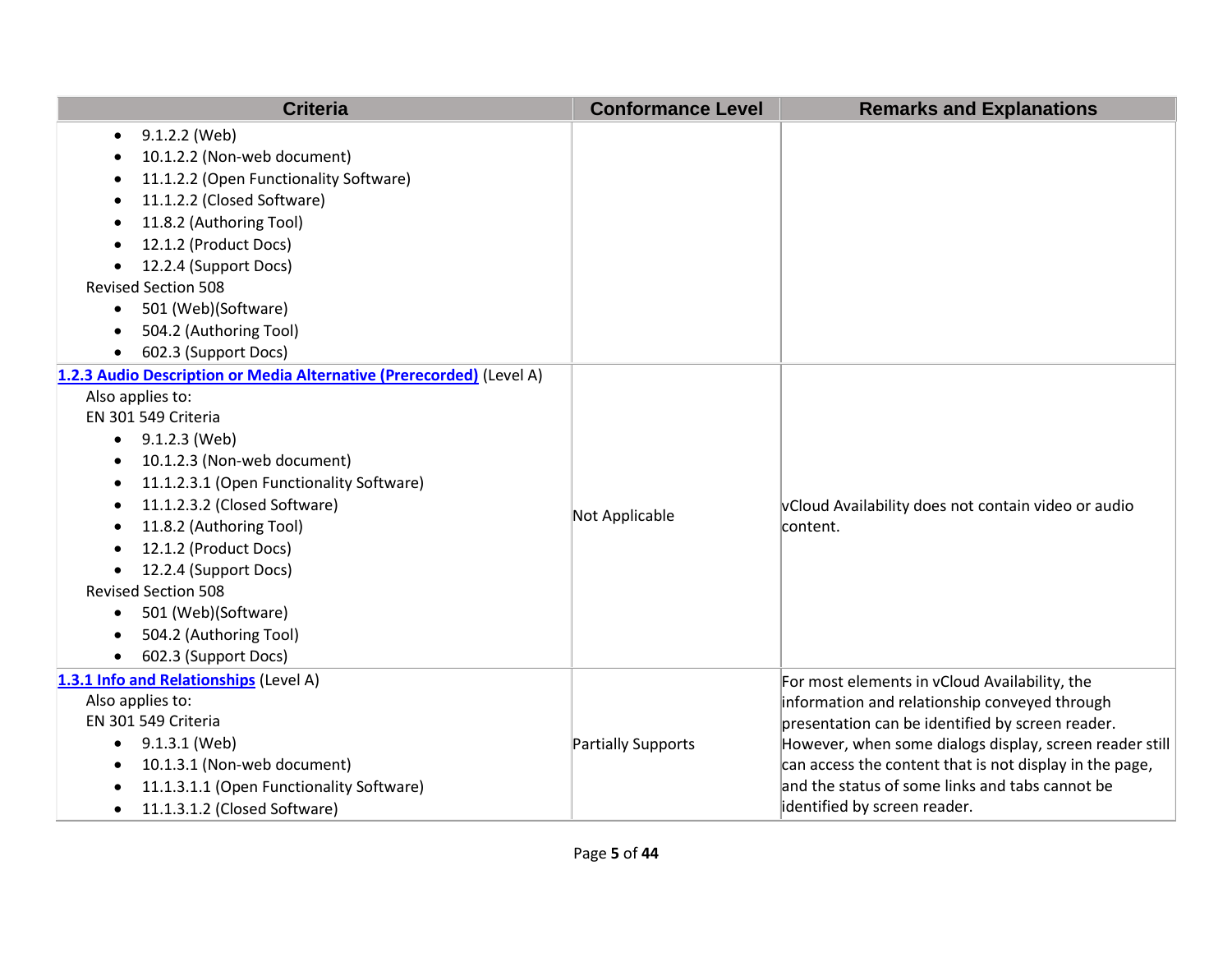| <b>Criteria</b>                                       | <b>Conformance Level</b> | <b>Remarks and Explanations</b>                                |
|-------------------------------------------------------|--------------------------|----------------------------------------------------------------|
| 11.8.2 (Authoring Tool)<br>$\bullet$                  |                          |                                                                |
| 12.1.2 (Product Docs)                                 |                          |                                                                |
| 12.2.4 (Support Docs)                                 |                          |                                                                |
| <b>Revised Section 508</b>                            |                          |                                                                |
| 501 (Web)(Software)<br>$\bullet$                      |                          |                                                                |
| 504.2 (Authoring Tool)                                |                          |                                                                |
| 602.3 (Support Docs)<br>$\bullet$                     |                          |                                                                |
| 1.3.2 Meaningful Sequence (Level A)                   |                          |                                                                |
| Also applies to:                                      |                          |                                                                |
| EN 301 549 Criteria                                   |                          |                                                                |
| 9.1.3.2 (Web)<br>$\bullet$                            |                          |                                                                |
| 10.1.3.2 (Non-web document)<br>$\bullet$              |                          |                                                                |
| 11.1.3.2.1 (Open Functionality Software)<br>$\bullet$ |                          | The reading sequence correctly determined by screen<br>reader. |
| 11.1.3.2.2 (Closed Software)<br>$\bullet$             |                          |                                                                |
| 11.8.2 (Authoring Tool)<br>$\bullet$                  | Supports                 |                                                                |
| 12.1.2 (Product Docs)<br>$\bullet$                    |                          |                                                                |
| 12.2.4 (Support Docs)                                 |                          |                                                                |
| <b>Revised Section 508</b>                            |                          |                                                                |
| 501 (Web)(Software)<br>$\bullet$                      |                          |                                                                |
| 504.2 (Authoring Tool)<br>$\bullet$                   |                          |                                                                |
| 602.3 (Support Docs)<br>$\bullet$                     |                          |                                                                |
| 1.3.3 Sensory Characteristics (Level A)               |                          |                                                                |
| Also applies to:                                      |                          |                                                                |
| EN 301 549 Criteria                                   |                          |                                                                |
| 9.1.3.3 (Web)<br>$\bullet$                            |                          |                                                                |
| 10.1.3.3 (Non-web document)<br>$\bullet$              |                          | Instructions provided for understanding and operating          |
| 11.1.3.3 (Open Functionality Software)<br>$\bullet$   | Supports                 | content do not rely solely on sensory characteristics of       |
| 11.1.3.3 (Closed Software)<br>$\bullet$               |                          | components.                                                    |
| 11.8.2 (Authoring Tool)<br>$\bullet$                  |                          |                                                                |
| 12.1.2 (Product Docs)                                 |                          |                                                                |
| 12.2.4 (Support Docs)<br>$\bullet$                    |                          |                                                                |
| <b>Revised Section 508</b>                            |                          |                                                                |
| 501 (Web)(Software)<br>$\bullet$                      |                          |                                                                |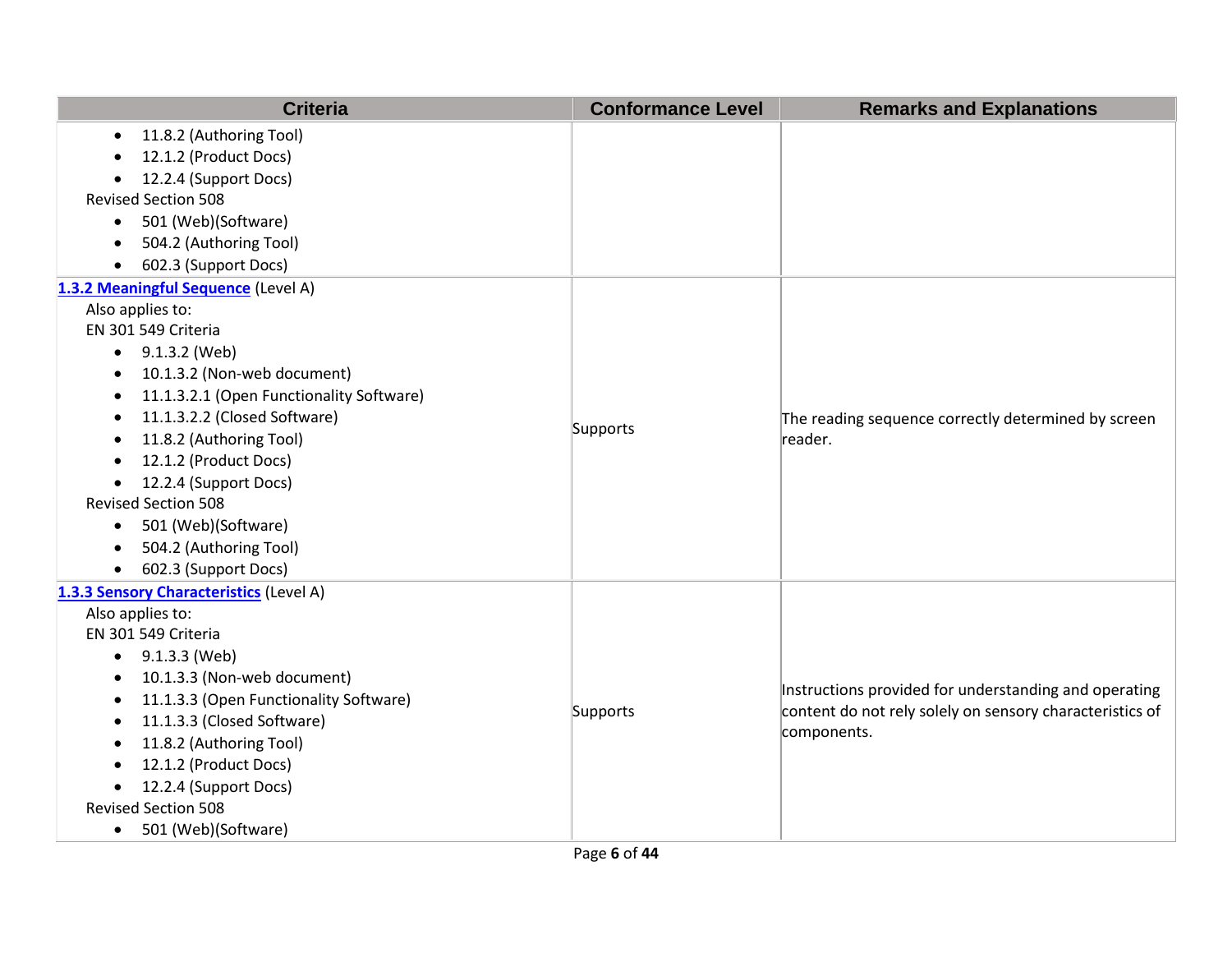| <b>Criteria</b>                                     | <b>Conformance Level</b>  | <b>Remarks and Explanations</b>                            |
|-----------------------------------------------------|---------------------------|------------------------------------------------------------|
| 504.2 (Authoring Tool)<br>$\bullet$                 |                           |                                                            |
| 602.3 (Support Docs)<br>$\bullet$                   |                           |                                                            |
| 1.4.1 Use of Color (Level A)                        |                           |                                                            |
| Also applies to:                                    |                           |                                                            |
| EN 301 549 Criteria                                 |                           |                                                            |
| 9.1.4.1 (Web)<br>$\bullet$                          |                           |                                                            |
| 10.1.4.1 (Non-web document)<br>$\bullet$            |                           |                                                            |
| 11.1.4.1 (Open Functionality Software)<br>$\bullet$ |                           | Color is not used as the only vision means of conveying    |
| 11.1.4.1 (Closed Software)                          | Supports                  | information, indicating an action, prompting a response,   |
| 11.8.2 (Authoring Tool)<br>$\bullet$                |                           | or distinguishing a visual element in vCloud Availability. |
| 12.1.2 (Product Docs)                               |                           |                                                            |
| 12.2.4 (Support Docs)<br>$\bullet$                  |                           |                                                            |
| <b>Revised Section 508</b>                          |                           |                                                            |
| 501 (Web)(Software)<br>$\bullet$                    |                           |                                                            |
| 504.2 (Authoring Tool)<br>$\bullet$                 |                           |                                                            |
| 602.3 (Support Docs)<br>$\bullet$                   |                           |                                                            |
| 1.4.2 Audio Control (Level A)                       |                           |                                                            |
| Also applies to:                                    |                           |                                                            |
| EN 301 549 Criteria                                 |                           |                                                            |
| 9.1.4.2 (Web)<br>$\bullet$                          |                           |                                                            |
| 10.1.4.2 (Non-web document)<br>$\bullet$            |                           |                                                            |
| 11.1.4.2 (Open Functionality Software)<br>$\bullet$ |                           |                                                            |
| 11.1.4.2 (Closed Software)<br>$\bullet$             | Not Applicable            | vCloud Availability does not contain audio that plays      |
| 11.8.2 (Authoring Tool)                             |                           | automatically for more than 3 seconds.                     |
| 12.1.2 (Product Docs)                               |                           |                                                            |
| 12.2.4 (Support Docs)<br>$\bullet$                  |                           |                                                            |
| <b>Revised Section 508</b>                          |                           |                                                            |
| 501 (Web)(Software)<br>$\bullet$                    |                           |                                                            |
| 504.2 (Authoring Tool)<br>$\bullet$                 |                           |                                                            |
| 602.3 (Support Docs)<br>$\bullet$                   |                           |                                                            |
| 2.1.1 Keyboard (Level A)                            |                           | Most functions in vCloud Availability support keyboard     |
| Also applies to:                                    | <b>Partially Supports</b> | operation. However, some functions, such as                |
| EN 301 549 Criteria                                 |                           |                                                            |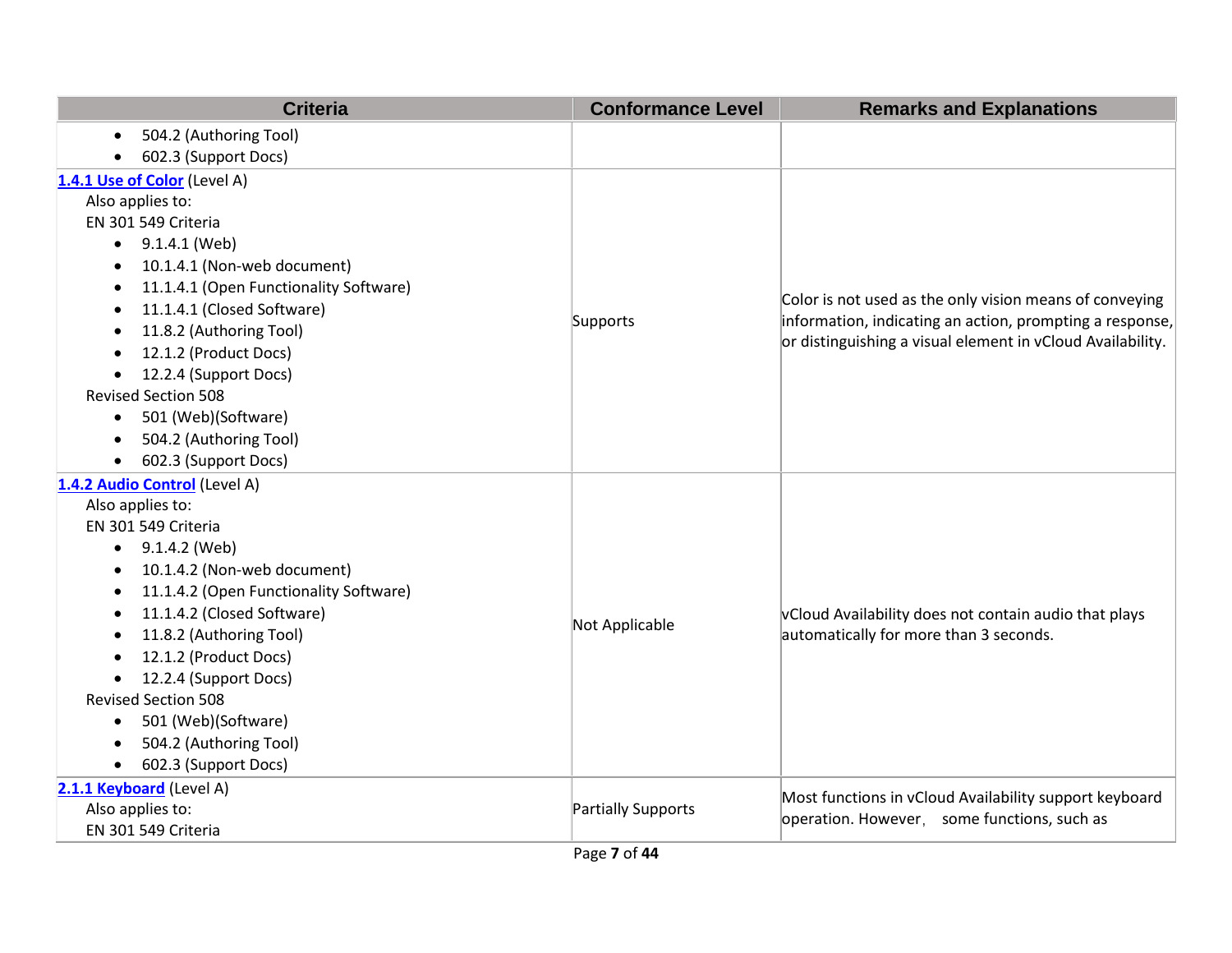| <b>Criteria</b>                                                                                                                                                                                                                                                                                                                                                                                                                                                            | <b>Conformance Level</b> | <b>Remarks and Explanations</b>                                                                                                                             |
|----------------------------------------------------------------------------------------------------------------------------------------------------------------------------------------------------------------------------------------------------------------------------------------------------------------------------------------------------------------------------------------------------------------------------------------------------------------------------|--------------------------|-------------------------------------------------------------------------------------------------------------------------------------------------------------|
| 9.2.1.1 (Web)<br>$\bullet$<br>10.2.1.1 (Non-web document)<br>$\bullet$<br>11.2.1.1.1 (Open Functionality Software)<br>11.2.1.1.2 (Closed Software)<br>11.8.2 (Authoring Tool)<br>$\bullet$<br>12.1.2 (Product Docs)<br>$\bullet$<br>12.2.4 (Support Docs)<br><b>Revised Section 508</b><br>501 (Web)(Software)<br>$\bullet$<br>504.2 (Authoring Tool)<br>$\bullet$<br>602.3 (Support Docs)<br>$\bullet$                                                                    |                          | download support bundle and the run initial setup link<br>cannot be operated via keyboard.                                                                  |
| 2.1.2 No Keyboard Trap (Level A)<br>Also applies to:<br>EN 301 549 Criteria<br>9.2.1.2 (Web)<br>$\bullet$<br>10.2.1.2 (Non-web document)<br>٠<br>11.2.1.2 (Open Functionality Software)<br>$\bullet$<br>11.2.1.2 (Closed Software)<br>$\bullet$<br>11.8.2 (Authoring Tool)<br>$\bullet$<br>12.1.2 (Product Docs)<br>12.2.4 (Support Docs)<br><b>Revised Section 508</b><br>501 (Web)(Software)<br>$\bullet$<br>504.2 (Authoring Tool)<br>$\bullet$<br>602.3 (Support Docs) | Supports                 | There is no keyboard trap in vCloud Availability. The<br>focus can be moved away from the focused component<br>using only a keyboard interface.             |
| 2.1.4 Character Key Shortcuts (Level A 2.1 only)<br>Also applies to:<br>EN 301 549 Criteria<br>9.2.1.4 (Web)<br>$\bullet$<br>10.2.1.4 (Non-web document)<br>$\bullet$<br>11.2.1.4.1 (Open Functionality Software)<br>$\bullet$<br>11.2.1.4.2 (Closed Software)<br>$\bullet$                                                                                                                                                                                                | Does not support         | The character key shortcut in accept trust server<br>certificate dialog is always effective and cannot be<br>turned off or remapped in vCloud Availability. |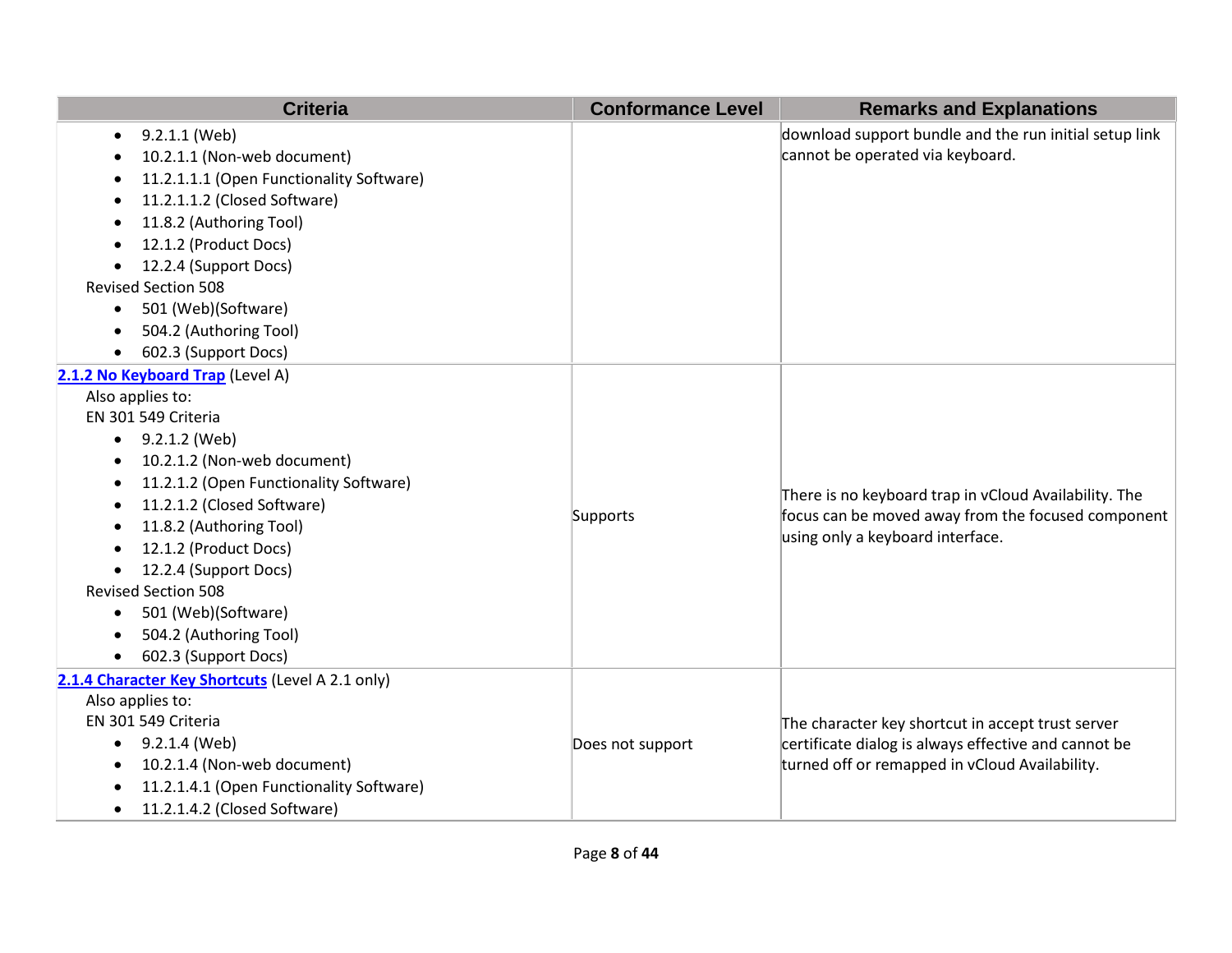| <b>Criteria</b>                                     | <b>Conformance Level</b> | <b>Remarks and Explanations</b>                        |
|-----------------------------------------------------|--------------------------|--------------------------------------------------------|
| 11.8.2 (Authoring Tool)<br>$\bullet$                |                          |                                                        |
| 12.1.2 (Product Docs)                               |                          |                                                        |
| 12.2.4 (Support Docs)                               |                          |                                                        |
| Revised Section 508 - Does not apply                |                          |                                                        |
| 2.2.1 Timing Adjustable (Level A)                   |                          |                                                        |
| Also applies to:                                    |                          |                                                        |
| EN 301 549 Criteria                                 |                          |                                                        |
| 9.2.2.1 (Web)<br>$\bullet$                          |                          |                                                        |
| 10.2.2.1 (Non-web document)<br>$\bullet$            |                          |                                                        |
| 11.2.2.1 (Open Functionality Software)<br>$\bullet$ |                          |                                                        |
| 11.2.2.1 (Closed Software)<br>$\bullet$             | Does not support         | The user session time in vCloud Availability cannot be |
| 11.8.2 (Authoring Tool)                             |                          | turned off, adjusted or extended.                      |
| 12.1.2 (Product Docs)                               |                          |                                                        |
| 12.2.4 (Support Docs)<br>$\bullet$                  |                          |                                                        |
| <b>Revised Section 508</b>                          |                          |                                                        |
| 501 (Web)(Software)<br>$\bullet$                    |                          |                                                        |
| 504.2 (Authoring Tool)<br>$\bullet$                 |                          |                                                        |
| 602.3 (Support Docs)<br>$\bullet$                   |                          |                                                        |
| 2.2.2 Pause, Stop, Hide (Level A)                   |                          |                                                        |
| Also applies to:                                    |                          |                                                        |
| EN 301 549 Criteria                                 |                          |                                                        |
| 9.2.2.2 (Web)<br>$\bullet$                          |                          |                                                        |
| 10.2.2.2 (Non-web document)<br>$\bullet$            |                          |                                                        |
| 11.2.2.2 (Open Functionality Software)<br>$\bullet$ |                          |                                                        |
| 11.2.2.2 (Closed Software)<br>$\bullet$             | Not Applicable           | vCloud Availability does not contain moving, blinking, |
| 11.8.2 (Authoring Tool)<br>$\bullet$                |                          | scrolling or auto-updating information.                |
| 12.1.2 (Product Docs)<br>$\bullet$                  |                          |                                                        |
| 12.2.4 (Support Docs)<br>$\bullet$                  |                          |                                                        |
| <b>Revised Section 508</b>                          |                          |                                                        |
| 501 (Web)(Software)<br>$\bullet$                    |                          |                                                        |
| 504.2 (Authoring Tool)<br>$\bullet$                 |                          |                                                        |
| 602.3 (Support Docs)<br>$\bullet$                   |                          |                                                        |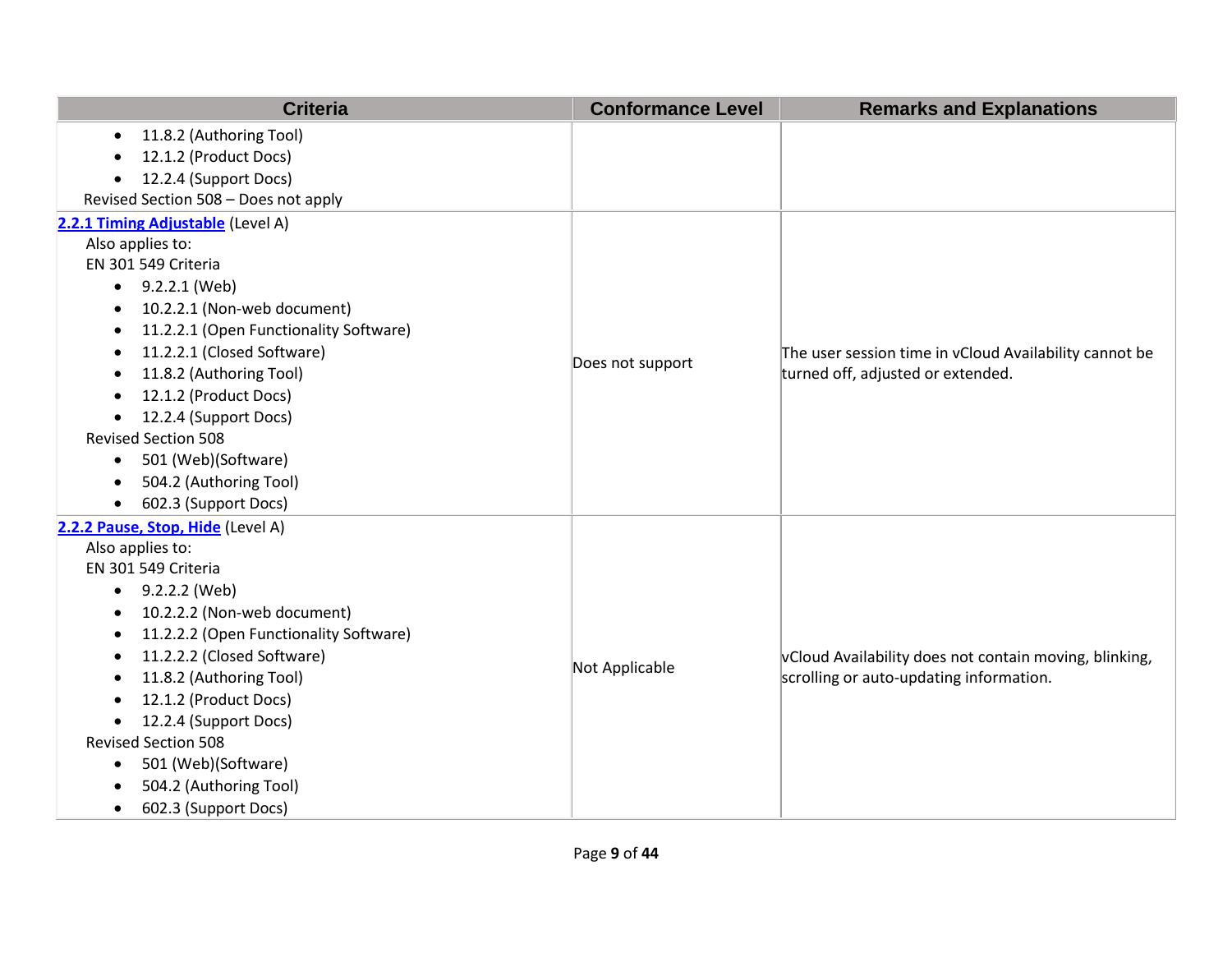| <b>Criteria</b>                                                      | <b>Conformance Level</b> | <b>Remarks and Explanations</b>                           |
|----------------------------------------------------------------------|--------------------------|-----------------------------------------------------------|
| 2.3.1 Three Flashes or Below Threshold (Level A)                     |                          |                                                           |
| Also applies to:                                                     |                          |                                                           |
| EN 301 549 Criteria                                                  |                          |                                                           |
| 9.2.3.1 (Web)<br>$\bullet$                                           |                          |                                                           |
| 10.2.3.1 (Non-web document)<br>$\bullet$                             |                          |                                                           |
| 11.2.3.1 (Open Functionality Software)<br>٠                          |                          |                                                           |
| 11.2.3.1(Closed Software)<br>٠                                       |                          | vCloud Availability does not contain anything that        |
| 11.8.2 (Authoring Tool)<br>٠                                         | Supports                 | flashes more than three times in any second period.       |
| 12.1.2 (Product Docs)<br>$\bullet$                                   |                          |                                                           |
| 12.2.4 (Support Docs)<br>$\bullet$                                   |                          |                                                           |
| <b>Revised Section 508</b>                                           |                          |                                                           |
| 501 (Web)(Software)<br>$\bullet$                                     |                          |                                                           |
| 504.2 (Authoring Tool)<br>$\bullet$                                  |                          |                                                           |
| 602.3 (Support Docs)<br>$\bullet$                                    |                          |                                                           |
| 2.4.1 Bypass Blocks (Level A)                                        |                          |                                                           |
| Also applies to:                                                     |                          | vCloud Availability does not provide a mechanism to       |
| EN 301 549 Criteria                                                  |                          |                                                           |
| 9.2.4.1 (Web)<br>$\bullet$                                           |                          |                                                           |
| 10.2.4.1 (Non-web document) - Does not apply<br>٠                    |                          |                                                           |
| 11.2.4.1 (Open Functionality Software) - Does not apply<br>$\bullet$ |                          |                                                           |
| 11.2.4.1 (Closed Software) - Does not apply<br>$\bullet$             | Does not support         | bypass blocks of content that are repeated on multiple    |
| 11.8.2 (Authoring Tool)<br>٠                                         |                          | Web pages                                                 |
| 12.1.2 (Product Docs)<br>$\bullet$                                   |                          |                                                           |
| 12.2.4 (Support Docs)                                                |                          |                                                           |
| <b>Revised Section 508</b>                                           |                          |                                                           |
| 501 (Web)(Software) - Does not apply to non-web software<br>٠        |                          |                                                           |
| 504.2 (Authoring Tool)<br>$\bullet$                                  |                          |                                                           |
| 602.3 (Support Docs) - Does not apply to non-web docs<br>$\bullet$   |                          |                                                           |
| 2.4.2 Page Titled (Level A)                                          |                          |                                                           |
| Also applies to:                                                     | Supports                 | Web pages in vCloud Availability have a title to describe |
| EN 301 549 Criteria                                                  |                          | the topic or purpose.                                     |
| 9.2.4.2 (Web)                                                        |                          |                                                           |
| 10.2.4.2 (Non-web document)<br>$\bullet$                             |                          |                                                           |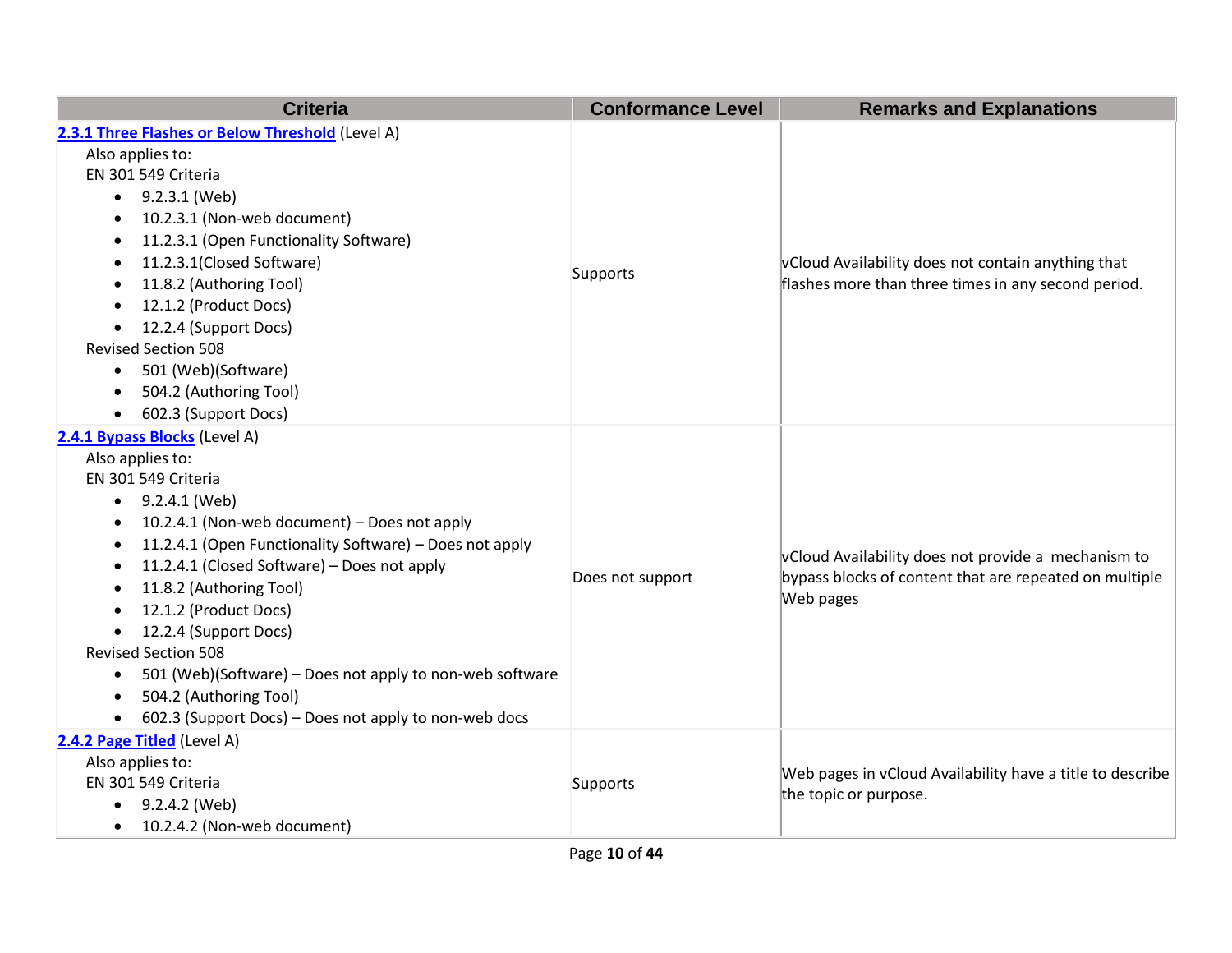| <b>Criteria</b>                                                      | <b>Conformance Level</b> | <b>Remarks and Explanations</b>                                                                      |
|----------------------------------------------------------------------|--------------------------|------------------------------------------------------------------------------------------------------|
| 11.2.4.2 (Open Functionality Software) - Does not apply<br>$\bullet$ |                          |                                                                                                      |
| 11.2.4.2 (Closed Software) - Does not apply                          |                          |                                                                                                      |
| 11.8.2 (Authoring Tool)                                              |                          |                                                                                                      |
| 12.1.2 (Product Docs)<br>$\bullet$                                   |                          |                                                                                                      |
| 12.2.4 (Support Docs)<br>$\bullet$                                   |                          |                                                                                                      |
| <b>Revised Section 508</b>                                           |                          |                                                                                                      |
| 501 (Web)(Software)<br>$\bullet$                                     |                          |                                                                                                      |
| 504.2 (Authoring Tool)                                               |                          |                                                                                                      |
| 602.3 (Support Docs)<br>$\bullet$                                    |                          |                                                                                                      |
| 2.4.3 Focus Order (Level A)                                          |                          |                                                                                                      |
| Also applies to:                                                     |                          |                                                                                                      |
| EN 301 549 Criteria                                                  |                          |                                                                                                      |
| 9.2.4.3 (Web)<br>$\bullet$                                           |                          | The focusable elements in vCloud Availability receives<br>focus in the order that preserves meaning. |
| 10.2.4.3 (Non-web document)<br>٠                                     |                          |                                                                                                      |
| 11.2.4.3 (Open Functionality Software)<br>$\bullet$                  |                          |                                                                                                      |
| 11.2.4.3 (Closed Software)<br>٠                                      | Supports                 |                                                                                                      |
| 11.8.2 (Authoring Tool)<br>$\bullet$                                 |                          |                                                                                                      |
| 12.1.2 (Product Docs)<br>$\bullet$                                   |                          |                                                                                                      |
| 12.2.4 (Support Docs)<br>$\bullet$                                   |                          |                                                                                                      |
| <b>Revised Section 508</b>                                           |                          |                                                                                                      |
| 501 (Web)(Software)                                                  |                          |                                                                                                      |
| 504.2 (Authoring Tool)<br>$\bullet$                                  |                          |                                                                                                      |
| 602.3 (Support Docs)<br>$\bullet$                                    |                          |                                                                                                      |
| 2.4.4 Link Purpose (In Context) (Level A)                            |                          |                                                                                                      |
| Also applies to:                                                     |                          |                                                                                                      |
| EN 301 549 Criteria                                                  |                          |                                                                                                      |
| 9.2.4.4 (Web)<br>$\bullet$                                           |                          | The link purpose can be determined by the link text and                                              |
| 10.2.4.4 (Non-web document)<br>$\bullet$                             | Supports                 | the context.                                                                                         |
| 11.2.4.4 (Open Functionality Software)<br>$\bullet$                  |                          |                                                                                                      |
| 11.2.4.4 (Closed Software                                            |                          |                                                                                                      |
| 11.8.2 (Authoring Tool)                                              |                          |                                                                                                      |
| 12.1.2 (Product Docs)<br>$\bullet$                                   |                          |                                                                                                      |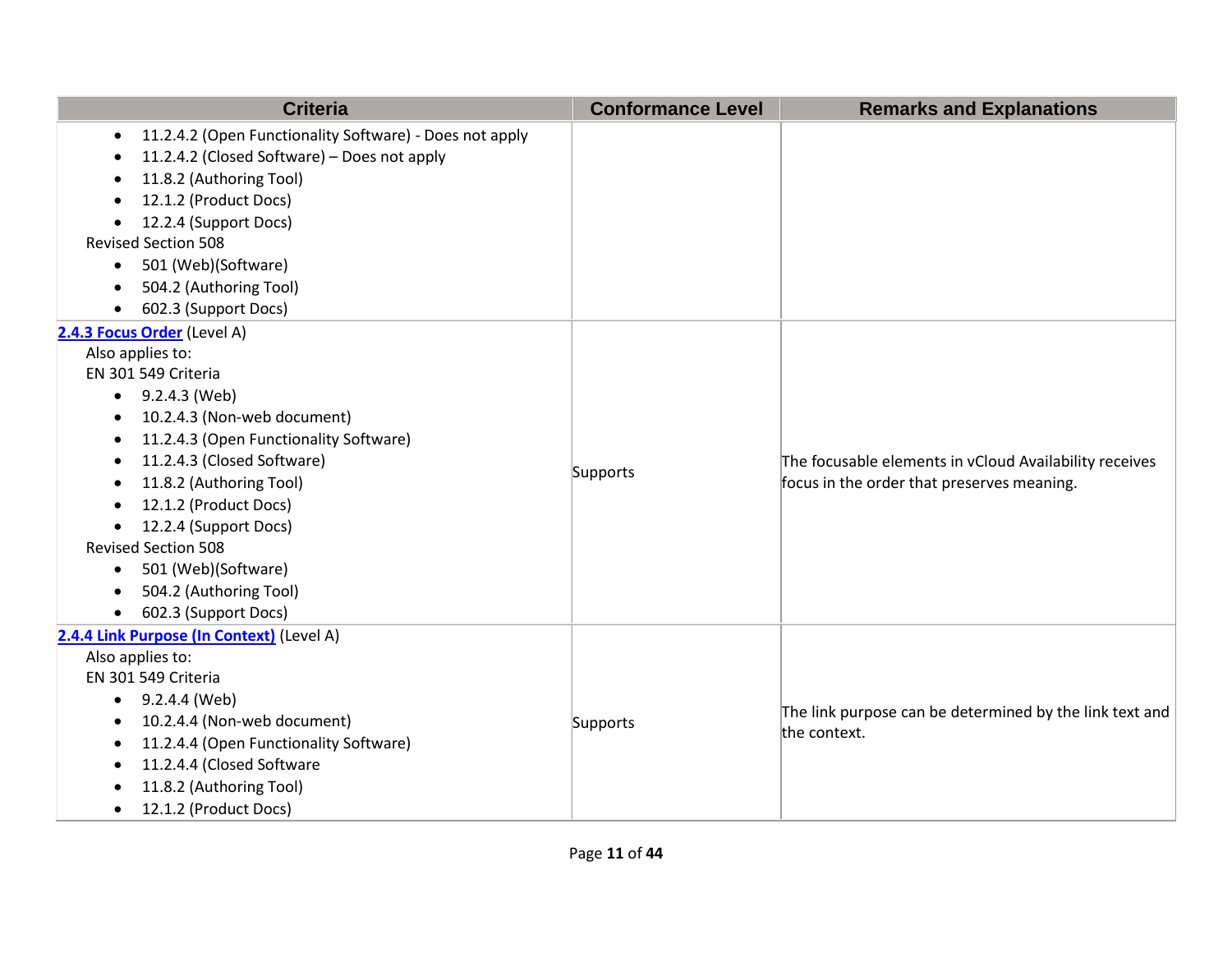| <b>Criteria</b>                                     | <b>Conformance Level</b> | <b>Remarks and Explanations</b>                                              |
|-----------------------------------------------------|--------------------------|------------------------------------------------------------------------------|
| • 12.2.4 (Support Docs)                             |                          |                                                                              |
| <b>Revised Section 508</b>                          |                          |                                                                              |
| 501 (Web)(Software)<br>$\bullet$                    |                          |                                                                              |
| 504.2 (Authoring Tool)                              |                          |                                                                              |
| 602.3 (Support Docs)                                |                          |                                                                              |
| 2.5.1 Pointer Gestures (Level A 2.1 only)           |                          |                                                                              |
| Also applies to:                                    |                          |                                                                              |
| EN 301 549 Criteria                                 |                          |                                                                              |
| $\bullet$ 9.2.5.1 (Web)                             |                          |                                                                              |
| 10.2.5.1 (Non-web document)<br>$\bullet$            |                          |                                                                              |
| 11.2.5.1 (Open Functionality Software)              | Not Applicable           | The functions in vCloud Availability does not use                            |
| 11.2.5.1 (Closed Software)                          |                          | multipoint or path-based gestures for operation.                             |
| 11.8.2 (Authoring Tool)                             |                          |                                                                              |
| 12.1.2 (Product Docs)<br>$\bullet$                  |                          |                                                                              |
| 12.2.4 (Support Docs)<br>$\bullet$                  |                          |                                                                              |
| Revised Section 508 - Does not apply                |                          |                                                                              |
| 2.5.2 Pointer Cancellation (Level A 2.1 only)       |                          |                                                                              |
| Also applies to:                                    |                          |                                                                              |
| EN 301 549 Criteria                                 |                          |                                                                              |
| $\bullet$ 9.2.5.2 (Web)                             |                          |                                                                              |
| 10.2.5.2 (Non-web document)<br>$\bullet$            |                          | The completion of the function in vCloud Availability is<br>on the up-event. |
| 11.2.5.2 (Open Functionality Software)              | Supports                 |                                                                              |
| 11.2.5.2 (Closed Software)                          |                          |                                                                              |
| 11.8.2 (Authoring Tool)                             |                          |                                                                              |
| 12.1.2 (Product Docs)<br>$\bullet$                  |                          |                                                                              |
| 12.2.4 (Support Docs)<br>$\bullet$                  |                          |                                                                              |
| Revised Section 508 - Does not apply                |                          |                                                                              |
| 2.5.3 Label in Name (Level A 2.1 only)              |                          |                                                                              |
| Also applies to:                                    |                          |                                                                              |
| EN 301 549 Criteria                                 | Supports                 | The labels in vCloud Availability matches with the text                      |
| $\bullet$ 9.2.5.3 (Web)                             |                          | that presented visually.                                                     |
| 10.2.5.3 (Non-web document)                         |                          |                                                                              |
| 11.2.5.3 (Open Functionality Software)<br>$\bullet$ |                          |                                                                              |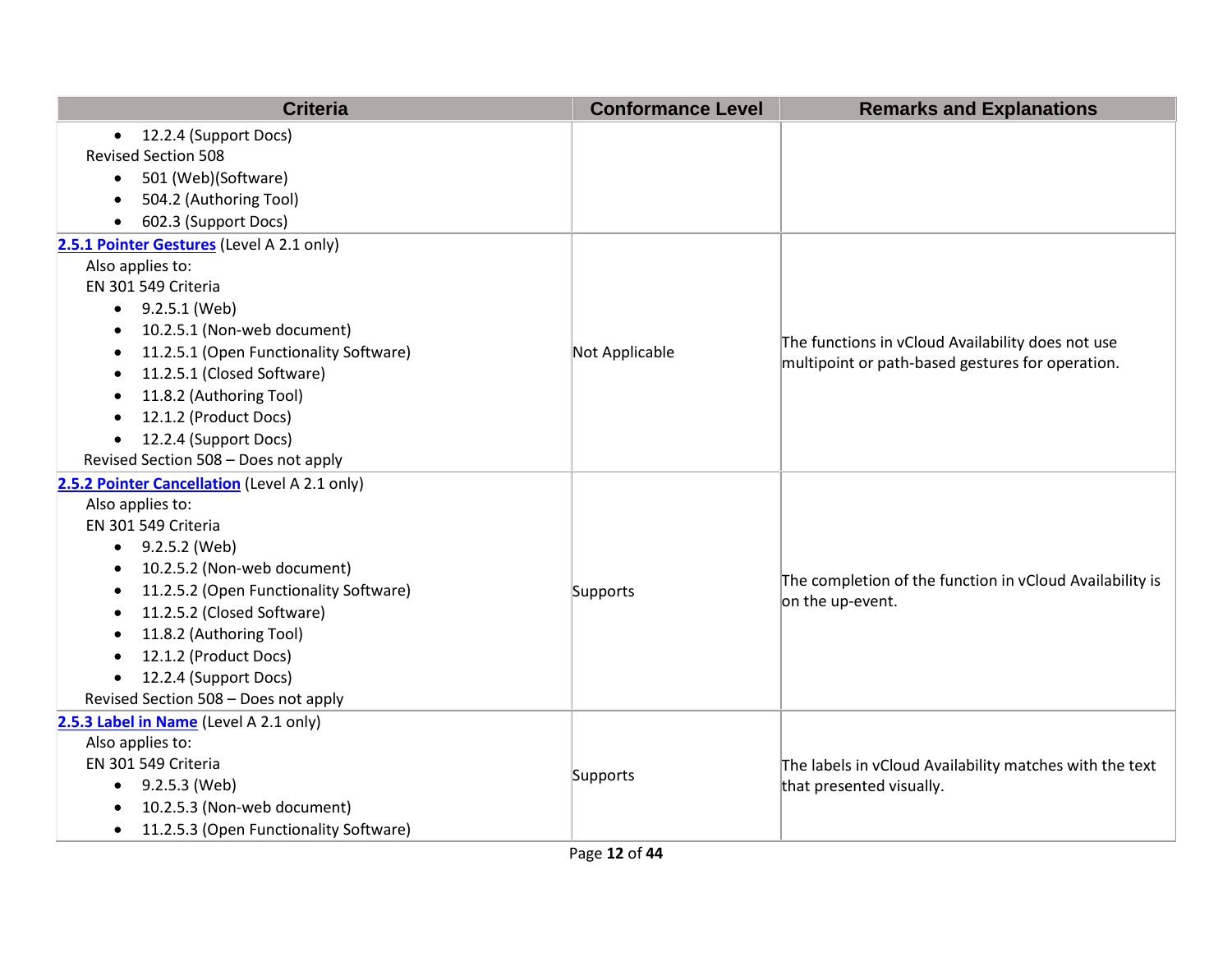| <b>Criteria</b>                                       | <b>Conformance Level</b> | <b>Remarks and Explanations</b>                                                    |
|-------------------------------------------------------|--------------------------|------------------------------------------------------------------------------------|
| 11.2.5.3 (Closed Software)<br>$\bullet$               |                          |                                                                                    |
| 11.8.2 (Authoring Tool)                               |                          |                                                                                    |
| 12.1.2 (Product Docs)<br>$\bullet$                    |                          |                                                                                    |
| 12.2.4 (Support Docs)<br>$\bullet$                    |                          |                                                                                    |
| Revised Section 508 - Does not apply                  |                          |                                                                                    |
| 2.5.4 Motion Actuation (Level A 2.1 only)             |                          |                                                                                    |
| Also applies to:                                      |                          |                                                                                    |
| EN 301 549 Criteria                                   |                          |                                                                                    |
| $\bullet$ 9.2.5.4 (Web)                               |                          |                                                                                    |
| 10.2.5.4 (Non-web document)<br>$\bullet$              |                          |                                                                                    |
| 11.2.5.4 (Open Functionality Software)                | Not Applicable           | No Function in vCloud Availability is operated by device<br>motion or user motion. |
| 11.2.5.4 (Closed Software<br>$\bullet$                |                          |                                                                                    |
| 11.8.2 (Authoring Tool)<br>$\bullet$                  |                          |                                                                                    |
| 12.1.2 (Product Docs)<br>$\bullet$                    |                          |                                                                                    |
| 12.2.4 (Support Docs)<br>$\bullet$                    |                          |                                                                                    |
| Revised Section 508 - Does not apply                  |                          |                                                                                    |
| 3.1.1 Language of Page (Level A)                      |                          |                                                                                    |
| Also applies to:                                      |                          |                                                                                    |
| EN 301 549 Criteria                                   |                          |                                                                                    |
| 9.3.1.1 (Web)<br>$\bullet$                            |                          |                                                                                    |
| 10.3.1.1 (Non-web document)<br>$\bullet$              |                          |                                                                                    |
| 11.3.1.1.1 (Open Functionality Software)<br>$\bullet$ |                          |                                                                                    |
| 11.3.1.1.2 (Closed Software)<br>$\bullet$             | Supports                 | The default language of the web pages in vCloud                                    |
| 11.8.2 (Authoring Tool)<br>$\bullet$                  |                          | Availability can be identified by screen reader.                                   |
| 12.1.2 (Product Docs)                                 |                          |                                                                                    |
| 12.2.4 (Support Docs)<br>$\bullet$                    |                          |                                                                                    |
| <b>Revised Section 508</b>                            |                          |                                                                                    |
| 501 (Web)(Software)<br>٠                              |                          |                                                                                    |
| 504.2 (Authoring Tool)<br>$\bullet$                   |                          |                                                                                    |
| 602.3 (Support Docs)<br>$\bullet$                     |                          |                                                                                    |
| 3.2.1 On Focus (Level A)                              |                          | When user component receives focus in vCloud                                       |
| Also applies to:                                      | Supports                 | Availability, it does not initiate a change of context.                            |
| EN 301 549 Criteria                                   |                          |                                                                                    |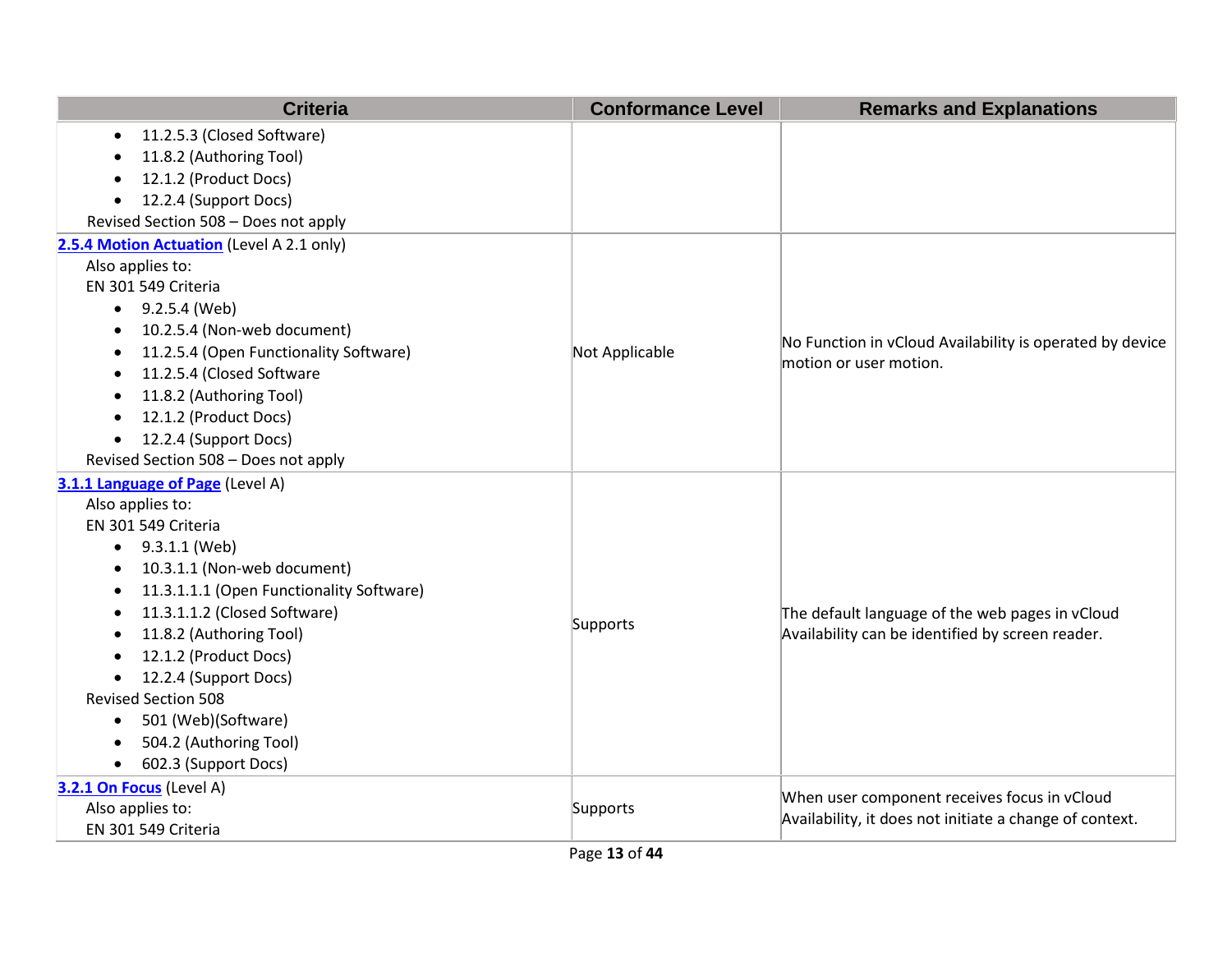| <b>Criteria</b>                             | <b>Conformance Level</b> | <b>Remarks and Explanations</b>                           |
|---------------------------------------------|--------------------------|-----------------------------------------------------------|
| 9.3.2.1 (Web)<br>$\bullet$                  |                          |                                                           |
| 10.3.2.1 (Non-web document)                 |                          |                                                           |
| 11.3.2.1 (Open Functionality Software)      |                          |                                                           |
| 11.3.2.1 (Closed Software)                  |                          |                                                           |
| 11.8.2 (Authoring Tool)                     |                          |                                                           |
| 12.1.2 (Product Docs)<br>$\bullet$          |                          |                                                           |
| 12.2.4 (Support Docs)                       |                          |                                                           |
| <b>Revised Section 508</b>                  |                          |                                                           |
| 501 (Web)(Software)<br>$\bullet$            |                          |                                                           |
| 504.2 (Authoring Tool)                      |                          |                                                           |
| 602.3 (Support Docs)                        |                          |                                                           |
| 3.2.2 On Input (Level A)                    |                          |                                                           |
| Also applies to:                            |                          |                                                           |
| EN 301 549 Criteria                         |                          |                                                           |
| $\bullet$ 9.3.2.2 (Web)                     |                          |                                                           |
| 10.3.2.2 (Non-web document)<br>٠            |                          |                                                           |
| 11.3.2.2 (Open Functionality Software)<br>٠ |                          |                                                           |
| 11.3.2.2 (Closed Software)<br>$\bullet$     | Supports                 | Changing the settings in vCloud Availability does not     |
| 11.8.2 (Authoring Tool)<br>$\bullet$        |                          | cause a change of context.                                |
| 12.1.2 (Product Docs)                       |                          |                                                           |
| 12.2.4 (Support Docs)                       |                          |                                                           |
| <b>Revised Section 508</b>                  |                          |                                                           |
| 501 (Web)(Software)<br>$\bullet$            |                          |                                                           |
| 504.2 (Authoring Tool)                      |                          |                                                           |
| 602.3 (Support Docs)                        |                          |                                                           |
| 3.3.1 Error Identification (Level A)        |                          |                                                           |
| Also applies to:                            |                          | For most of the content in vCloud Availability, the error |
| EN 301 549 Criteria                         | Partially Supports       | is described to user in text.                             |
| 9.3.3.1 (Web)<br>$\bullet$                  |                          | However, in some pages, the error message is only         |
| 10.3.3.1 (Non-web document)                 |                          | identified by icon.                                       |
| 11.3.3.1.1 (Open Functionality Software)    |                          |                                                           |
| 11.3.3.1.2 (Closed Software)<br>$\bullet$   |                          |                                                           |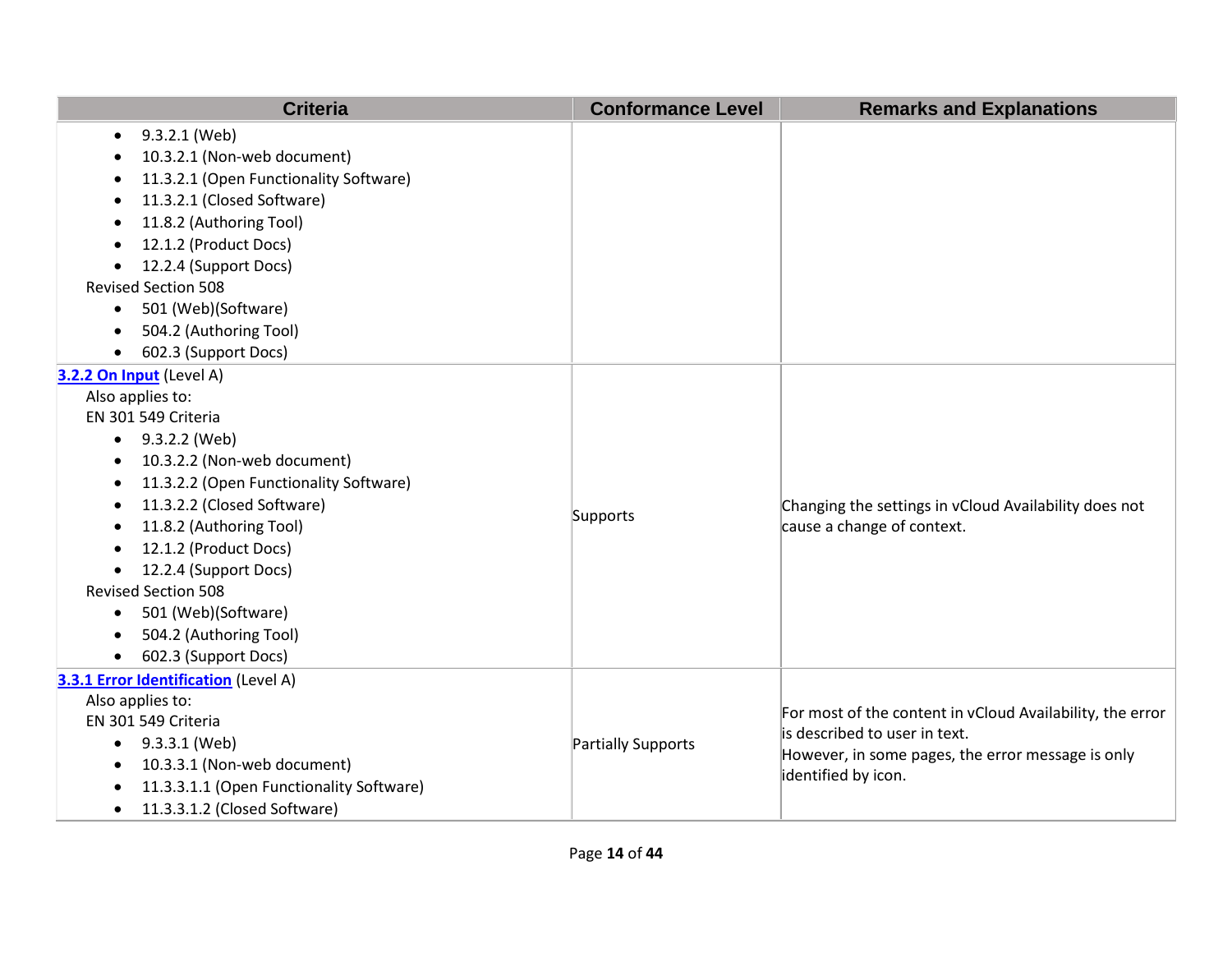| <b>Criteria</b>                                            | <b>Conformance Level</b>  | <b>Remarks and Explanations</b>                                                                                                                                                                                       |
|------------------------------------------------------------|---------------------------|-----------------------------------------------------------------------------------------------------------------------------------------------------------------------------------------------------------------------|
| 11.8.2 (Authoring Tool)<br>$\bullet$                       |                           |                                                                                                                                                                                                                       |
| 12.1.2 (Product Docs)                                      |                           |                                                                                                                                                                                                                       |
| 12.2.4 (Support Docs)                                      |                           |                                                                                                                                                                                                                       |
| <b>Revised Section 508</b>                                 |                           |                                                                                                                                                                                                                       |
| 501 (Web)(Software)<br>$\bullet$                           |                           |                                                                                                                                                                                                                       |
| 504.2 (Authoring Tool)                                     |                           |                                                                                                                                                                                                                       |
| 602.3 (Support Docs)<br>$\bullet$                          |                           |                                                                                                                                                                                                                       |
| 3.3.2 Labels or Instructions (Level A)                     |                           |                                                                                                                                                                                                                       |
| Also applies to:                                           |                           |                                                                                                                                                                                                                       |
| EN 301 549 Criteria                                        |                           |                                                                                                                                                                                                                       |
| 9.3.3.2 (Web)<br>$\bullet$                                 |                           |                                                                                                                                                                                                                       |
| 10.3.3.2 (Non-web document)<br>$\bullet$                   |                           |                                                                                                                                                                                                                       |
| 11.3.3.2 (Open Functionality Software)<br>$\bullet$        |                           | For most components that requires user input in vCloud<br>Availability, the label is provided.<br>However, for some checkbox in replicators<br>administration table, the label is not identified by<br>screen reader. |
| 11.3.3.2 (Closed Software)<br>$\bullet$                    | <b>Partially Supports</b> |                                                                                                                                                                                                                       |
| 11.8.2 (Authoring Tool)<br>$\bullet$                       |                           |                                                                                                                                                                                                                       |
| 12.1.2 (Product Docs)<br>$\bullet$                         |                           |                                                                                                                                                                                                                       |
| 12.2.4 (Support Docs)                                      |                           |                                                                                                                                                                                                                       |
| <b>Revised Section 508</b>                                 |                           |                                                                                                                                                                                                                       |
| 501 (Web)(Software)<br>$\bullet$                           |                           |                                                                                                                                                                                                                       |
| 504.2 (Authoring Tool)                                     |                           |                                                                                                                                                                                                                       |
| 602.3 (Support Docs)<br>$\bullet$                          |                           |                                                                                                                                                                                                                       |
| 4.1.1 Parsing (Level A)                                    |                           |                                                                                                                                                                                                                       |
| Also applies to:                                           |                           |                                                                                                                                                                                                                       |
| EN 301 549 Criteria                                        |                           |                                                                                                                                                                                                                       |
| 9.4.1.1 (Web)<br>$\bullet$                                 |                           |                                                                                                                                                                                                                       |
| 10.4.1.1 (Non-web document)<br>٠                           |                           | For most content in vCloud Availability, elements are                                                                                                                                                                 |
| 11.4.1.1.1 (Open Functionality Software)<br>$\bullet$      | <b>Partially Supports</b> | nested according to their specifications.                                                                                                                                                                             |
| 11.4.1.1.2 (Closed Software) - Does not apply<br>$\bullet$ |                           | However, the ID attribute is not unique in some pages                                                                                                                                                                 |
| 11.8.2 (Authoring Tool)<br>$\bullet$                       |                           |                                                                                                                                                                                                                       |
| 12.1.2 (Product Docs)                                      |                           |                                                                                                                                                                                                                       |
| 12.2.4 (Support Docs)                                      |                           |                                                                                                                                                                                                                       |
| <b>Revised Section 508</b>                                 |                           |                                                                                                                                                                                                                       |
| 501 (Web)(Software)<br>$\bullet$                           |                           |                                                                                                                                                                                                                       |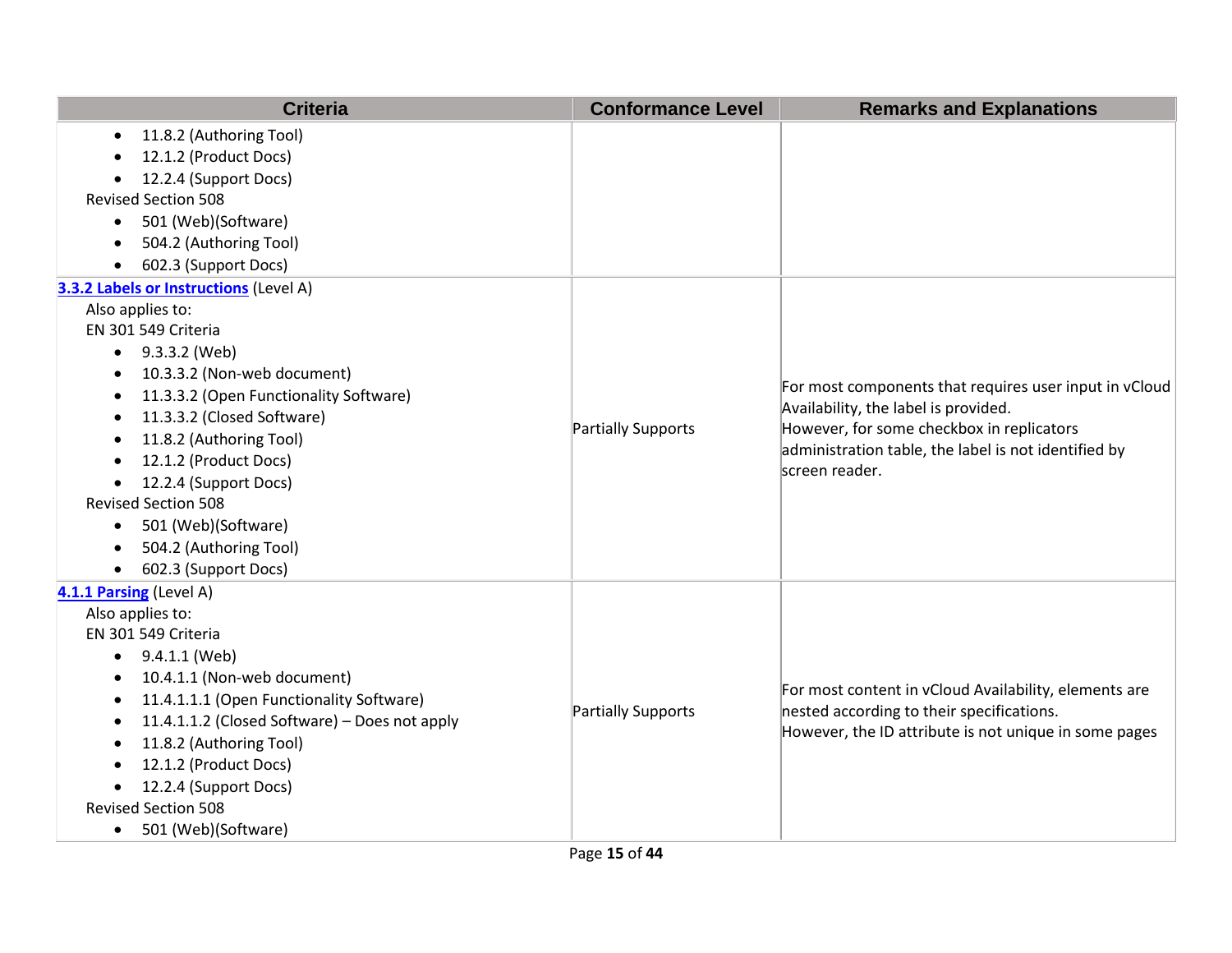| <b>Criteria</b>                                          | <b>Conformance Level</b> | <b>Remarks and Explanations</b>                                              |
|----------------------------------------------------------|--------------------------|------------------------------------------------------------------------------|
| 504.2 (Authoring Tool)<br>$\bullet$                      |                          |                                                                              |
| 602.3 (Support Docs)<br>$\bullet$                        |                          |                                                                              |
| 4.1.2 Name, Role, Value (Level A)                        |                          |                                                                              |
| Also applies to:                                         |                          |                                                                              |
| EN 301 549 Criteria                                      |                          |                                                                              |
| 9.4.1.2 (Web)<br>$\bullet$                               |                          |                                                                              |
| 10.4.1.2 (Non-web document)<br>$\bullet$                 |                          |                                                                              |
| 11.4.1.2.1 (Open Functionality Software)<br>$\bullet$    |                          | Screen reader can read most name and value for user<br>interface components. |
| 11.4.1.2.2 (Closed Software) - Not required<br>$\bullet$ |                          |                                                                              |
| 11.8.2 (Authoring Tool)<br>$\bullet$                     | Partially Supports       | However, the role and name of some elements cannot                           |
| 12.1.2 (Product Docs)                                    |                          | be identified by screen reader.                                              |
| 12.2.4 (Support Docs)                                    |                          |                                                                              |
| <b>Revised Section 508</b>                               |                          |                                                                              |
| 501 (Web)(Software)<br>$\bullet$                         |                          |                                                                              |
| 504.2 (Authoring Tool)<br>$\bullet$                      |                          |                                                                              |
| 602.3 (Support Docs)                                     |                          |                                                                              |

## **Table 2: Success Criteria, Level AA**

| <b>Criteria</b>                                                                                                                                                                                                                                                                                                                                                                                                                               | <b>Conformance Level</b> | <b>Remarks and Explanations</b>                                 |
|-----------------------------------------------------------------------------------------------------------------------------------------------------------------------------------------------------------------------------------------------------------------------------------------------------------------------------------------------------------------------------------------------------------------------------------------------|--------------------------|-----------------------------------------------------------------|
| 1.2.4 Captions (Live) (Level AA)<br>Also applies to:<br>EN 301 549 Criteria<br>9.1.2.4 (Web)<br>$\bullet$<br>10.1.2.4 (Non-web document)<br>$\bullet$<br>11.1.2.4 (Open Functionality Software)<br>$\bullet$<br>11.1.2.4 (Closed Software)<br>$\bullet$<br>11.8.2 (Authoring Tool)<br>$\bullet$<br>12.1.2 (Product Docs)<br>$\bullet$<br>12.2.4 (Support Docs)<br>$\bullet$<br><b>Revised Section 508</b><br>501 (Web)(Software)<br>$\bullet$ | Not Applicable           | vCloud Availability does not contain audio or video<br>content. |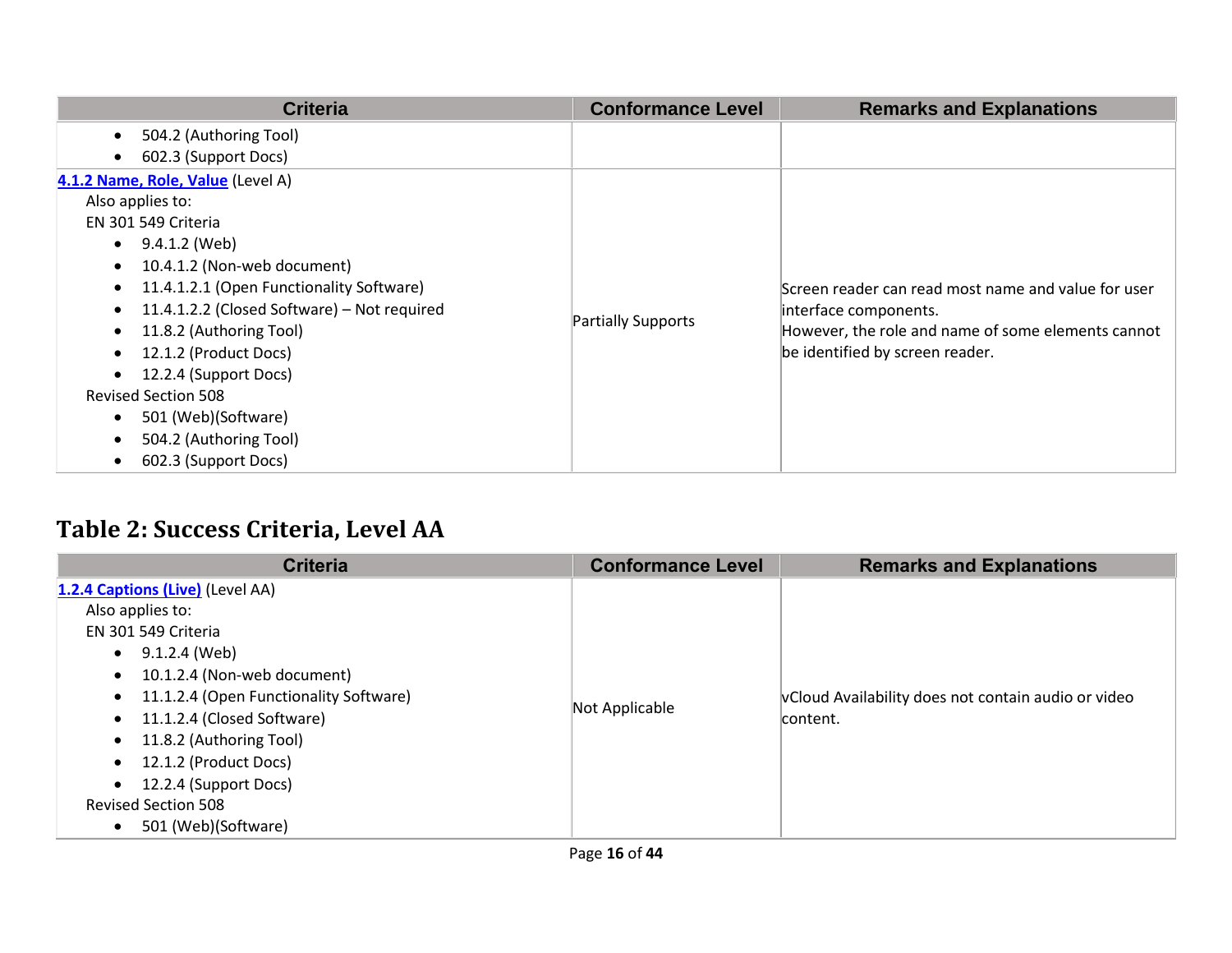| <b>Criteria</b>                                     | <b>Conformance Level</b> | <b>Remarks and Explanations</b>                                                                  |
|-----------------------------------------------------|--------------------------|--------------------------------------------------------------------------------------------------|
| 504.2 (Authoring Tool)<br>$\bullet$                 |                          |                                                                                                  |
| 602.3 (Support Docs)<br>$\bullet$                   |                          |                                                                                                  |
| 1.2.5 Audio Description (Prerecorded) (Level AA)    |                          |                                                                                                  |
| Also applies to:                                    |                          |                                                                                                  |
| EN 301 549 Criteria                                 |                          |                                                                                                  |
| 9.1.2.5 (Web)                                       |                          |                                                                                                  |
| 10.1.2.5 (Non-web document)<br>٠                    |                          |                                                                                                  |
| 11.1.2.5 (Open Functionality Software)<br>$\bullet$ |                          |                                                                                                  |
| 11.1.2.5 (Closed Software)<br>$\bullet$             |                          | vCloud Availability does not contain audio or video                                              |
| 11.8.2 (Authoring Tool)                             | Not Applicable           | content.                                                                                         |
| 12.1.2 (Product Docs)<br>٠                          |                          |                                                                                                  |
| 12.2.4 (Support Docs)                               |                          |                                                                                                  |
| <b>Revised Section 508</b>                          |                          |                                                                                                  |
| 501 (Web)(Software)<br>$\bullet$                    |                          |                                                                                                  |
| 504.2 (Authoring Tool)<br>$\bullet$                 |                          |                                                                                                  |
| 602.3 (Support Docs)<br>$\bullet$                   |                          |                                                                                                  |
| 1.3.4 Orientation (Level AA 2.1 only)               |                          |                                                                                                  |
| Also applies to:                                    |                          |                                                                                                  |
| EN 301 549 Criteria                                 |                          | vCloud Availability does not restrict its view and<br>operation to a single display orientation. |
| 9.1.3.4 (Web)<br>$\bullet$                          |                          |                                                                                                  |
| 10.1.3.4 (Non-web document)<br>$\bullet$            |                          |                                                                                                  |
| 11.1.3.4 (Open Functionality Software)<br>٠         | Supports                 |                                                                                                  |
| 11.1.3.4 (Closed Software)                          |                          |                                                                                                  |
| 11.8.2 (Authoring Tool)<br>٠                        |                          |                                                                                                  |
| 12.1.2 (Product Docs)<br>$\bullet$                  |                          |                                                                                                  |
| 12.2.4 (Support Docs)<br>$\bullet$                  |                          |                                                                                                  |
| Revised Section 508 - Does not apply                |                          |                                                                                                  |
| 1.3.5 Identify Input Purpose (Level AA 2.1 only)    |                          |                                                                                                  |
| Also applies to:                                    |                          |                                                                                                  |
| EN 301 549 Criteria                                 | Supports                 | The input purpose for password and other input box in                                            |
| 9.1.3.5 (Web)<br>$\bullet$                          |                          | vCloud Availability can be identified by screen reader.                                          |
| 10.1.3.5 (Non-web document)                         |                          |                                                                                                  |
| 11.1.3.5 (Open Functionality Software)<br>$\bullet$ |                          |                                                                                                  |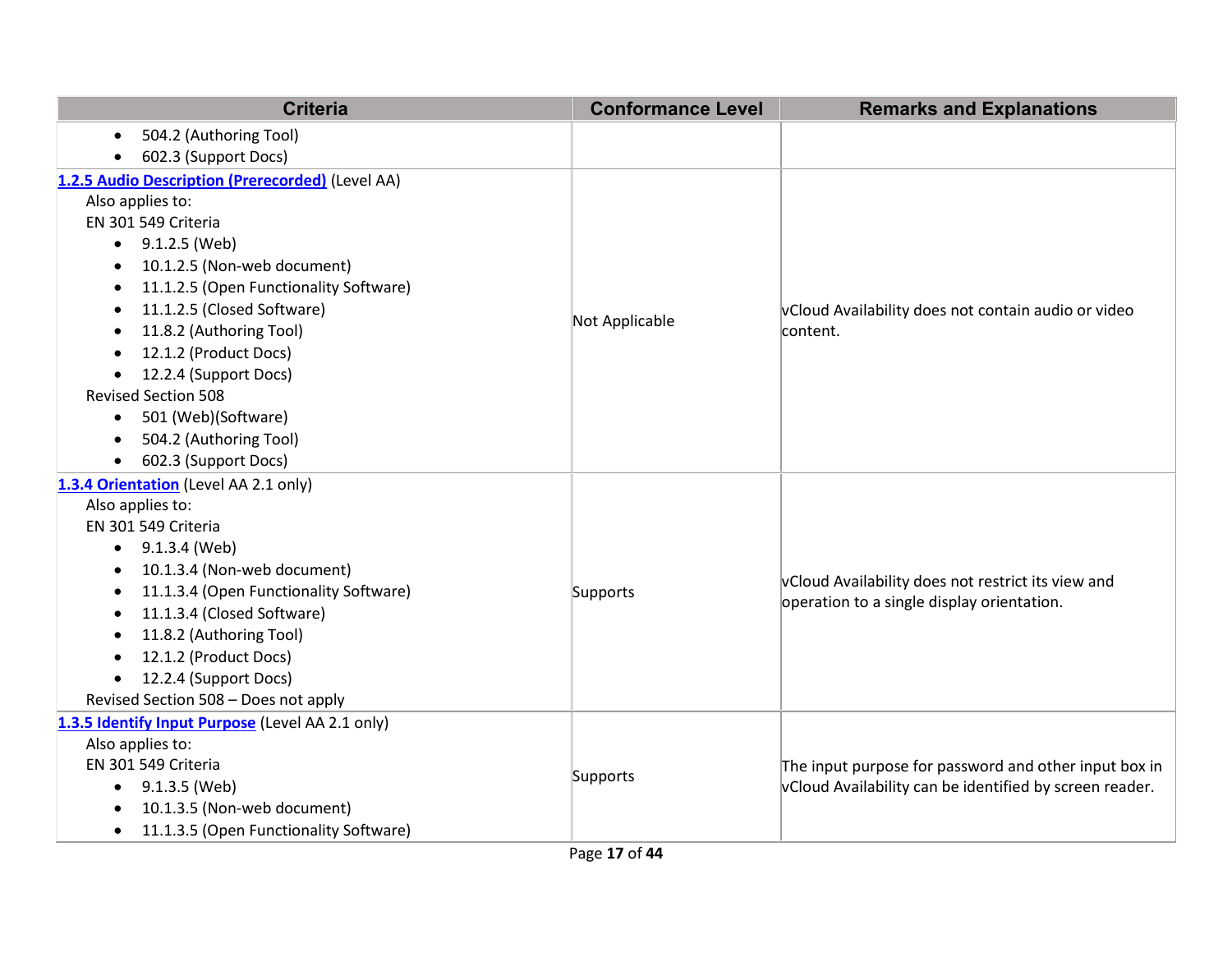| <b>Criteria</b>                                     | <b>Conformance Level</b>  | <b>Remarks and Explanations</b>                        |
|-----------------------------------------------------|---------------------------|--------------------------------------------------------|
| 11.1.3.5 (Closed Software)<br>$\bullet$             |                           |                                                        |
| 11.8.2 (Authoring Tool)                             |                           |                                                        |
| 12.1.2 (Product Docs)                               |                           |                                                        |
| 12.2.4 (Support Docs)<br>$\bullet$                  |                           |                                                        |
| Revised Section 508 - Does not apply                |                           |                                                        |
| 1.4.3 Contrast (Minimum) (Level AA)                 |                           |                                                        |
| Also applies to:                                    |                           |                                                        |
| EN 301 549 Criteria                                 |                           |                                                        |
| 9.1.4.3 (Web)<br>$\bullet$                          |                           |                                                        |
| 10.1.4.3 (Non-web document)<br>$\bullet$            |                           |                                                        |
| 11.1.4.3 (Open Functionality Software)<br>$\bullet$ |                           | Most of the text in vCloud Availability has a contrast |
| 11.1.4.3 (Closed Software)                          |                           | ratio of at least 4.5:1.                               |
| 11.8.2 (Authoring Tool)<br>$\bullet$                | <b>Partially Supports</b> | However, the contrast ratio for some links and buttons |
| 12.1.2 (Product Docs)<br>$\bullet$                  |                           | do not meet the minimum requirement of WCAG 2.1.       |
| 12.2.4 (Support Docs)<br>$\bullet$                  |                           |                                                        |
| <b>Revised Section 508</b>                          |                           |                                                        |
| 501 (Web)(Software)<br>$\bullet$                    |                           |                                                        |
| 504.2 (Authoring Tool)<br>$\bullet$                 |                           |                                                        |
| 602.3 (Support Docs)                                |                           |                                                        |
| 1.4.4 Resize text (Level AA)                        |                           |                                                        |
| Also applies to:                                    |                           |                                                        |
| EN 301 549 Criteria                                 |                           |                                                        |
| 9.1.4.4 (Web)<br>$\bullet$                          |                           |                                                        |
| 10.1.4.4 (Non-web document)<br>$\bullet$            |                           |                                                        |
| 11.1.4.4.1 (Open Functionality Software)<br>٠       |                           | For most text content in vCloud Availability, zoom to  |
| 11.1.4.4.2 (Closed Software)<br>٠                   | <b>Partially Supports</b> | 200% does not cause loss in function or content.       |
| 11.8.2 (Authoring Tool)<br>$\bullet$                |                           | However, for some placeholder in the input box, resize |
| 12.1.2 (Product Docs)<br>$\bullet$                  |                           | to 200% causes truncation of text.                     |
| 12.2.4 (Support Docs)<br>$\bullet$                  |                           |                                                        |
| <b>Revised Section 508</b>                          |                           |                                                        |
| 501 (Web)(Software)<br>$\bullet$                    |                           |                                                        |
| 504.2 (Authoring Tool)                              |                           |                                                        |
| 602.3 (Support Docs)<br>$\bullet$                   |                           |                                                        |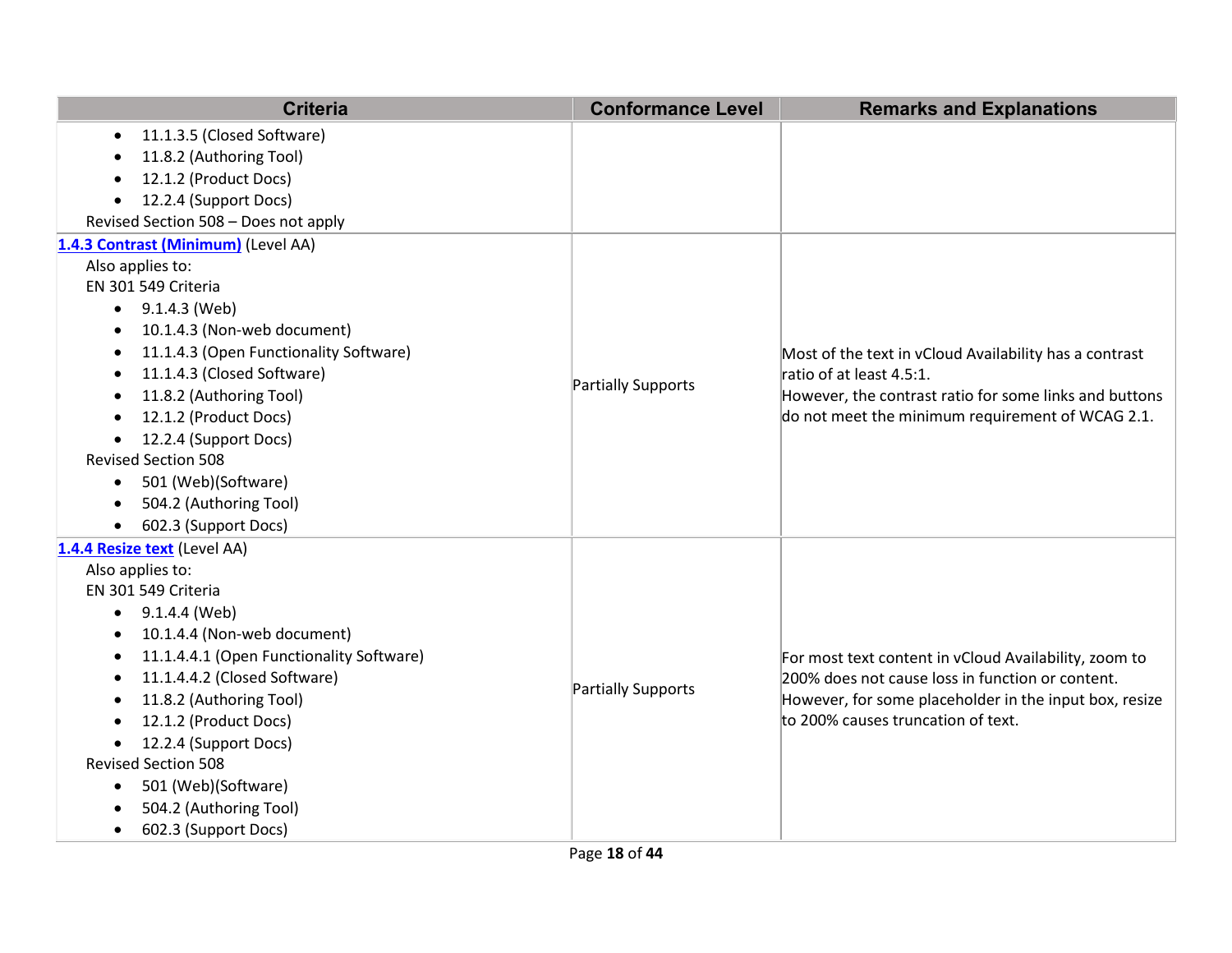| <b>Criteria</b>                                        | <b>Conformance Level</b> | <b>Remarks and Explanations</b>                         |
|--------------------------------------------------------|--------------------------|---------------------------------------------------------|
| 1.4.5 Images of Text (Level AA)                        |                          |                                                         |
| Also applies to:                                       |                          |                                                         |
| EN 301 549 Criteria                                    |                          |                                                         |
| 9.1.4.5 (Web)<br>$\bullet$                             |                          |                                                         |
| 10.1.4.5 (Non-web document)<br>$\bullet$               |                          |                                                         |
| 11.1.4.5.1 (Open Functionality Software)<br>٠          |                          |                                                         |
| 11.1.4.5.2 (Closed Software) - Does not apply<br>٠     |                          |                                                         |
| 11.8.2 (Authoring Tool)<br>$\bullet$                   | Supports                 | Image of text is not used in vCloud Availability.       |
| 12.1.2 (Product Docs)<br>$\bullet$                     |                          |                                                         |
| 12.2.4 (Support Docs)<br>$\bullet$                     |                          |                                                         |
| <b>Revised Section 508</b>                             |                          |                                                         |
| 501 (Web)(Software)<br>$\bullet$                       |                          |                                                         |
| 504.2 (Authoring Tool)<br>٠                            |                          |                                                         |
| 602.3 (Support Docs)<br>$\bullet$                      |                          |                                                         |
| 1.4.10 Reflow (Level AA 2.1 only)                      |                          |                                                         |
| Also applies to:                                       |                          |                                                         |
| EN 301 549 Criteria                                    |                          |                                                         |
| 9.1.4.10 (Web)<br>$\bullet$                            |                          | The webpage in vCloud Availability reflows and does not |
| 10.1.4.10 (Non-web document)<br>٠                      |                          | require scrolling in two dimensions when zoom to a      |
| 11.1.4.10.1 (Open Functionality Software)<br>$\bullet$ | Partially Supports       | width equivalent to 320 CSS pixels.                     |
| 11.1.4.10.2 (Closed Software)<br>$\bullet$             |                          | However, in some dialogs the content overlaps and       |
| 11.8.2 (Authoring Tool)<br>$\bullet$                   |                          | information is not displayed correctly after zoom in.   |
| 12.1.2 (Product Docs)<br>$\bullet$                     |                          |                                                         |
| 12.2.4 (Support Docs)<br>$\bullet$                     |                          |                                                         |
| Revised Section 508 - Does not apply                   |                          |                                                         |
| 1.4.11 Non-text Contrast (Level AA 2.1 only)           |                          |                                                         |
| Also applies to:                                       |                          |                                                         |
| EN 301 549 Criteria                                    |                          | The visual information required to identify user        |
| 9.1.4.11 (Web)<br>$\bullet$                            | Supports                 | interface components and states in vCloud Availability  |
| 10.1.4.11 (Non-web document)<br>٠                      |                          | have a contrast ratio greater than 3:1.                 |
| 11.1.4.11 (Open Functionality Software)<br>$\bullet$   |                          |                                                         |
| 11.1.4.11 (Closed Software)                            |                          |                                                         |
| 11.8.2 (Authoring Tool)<br>$\bullet$                   |                          |                                                         |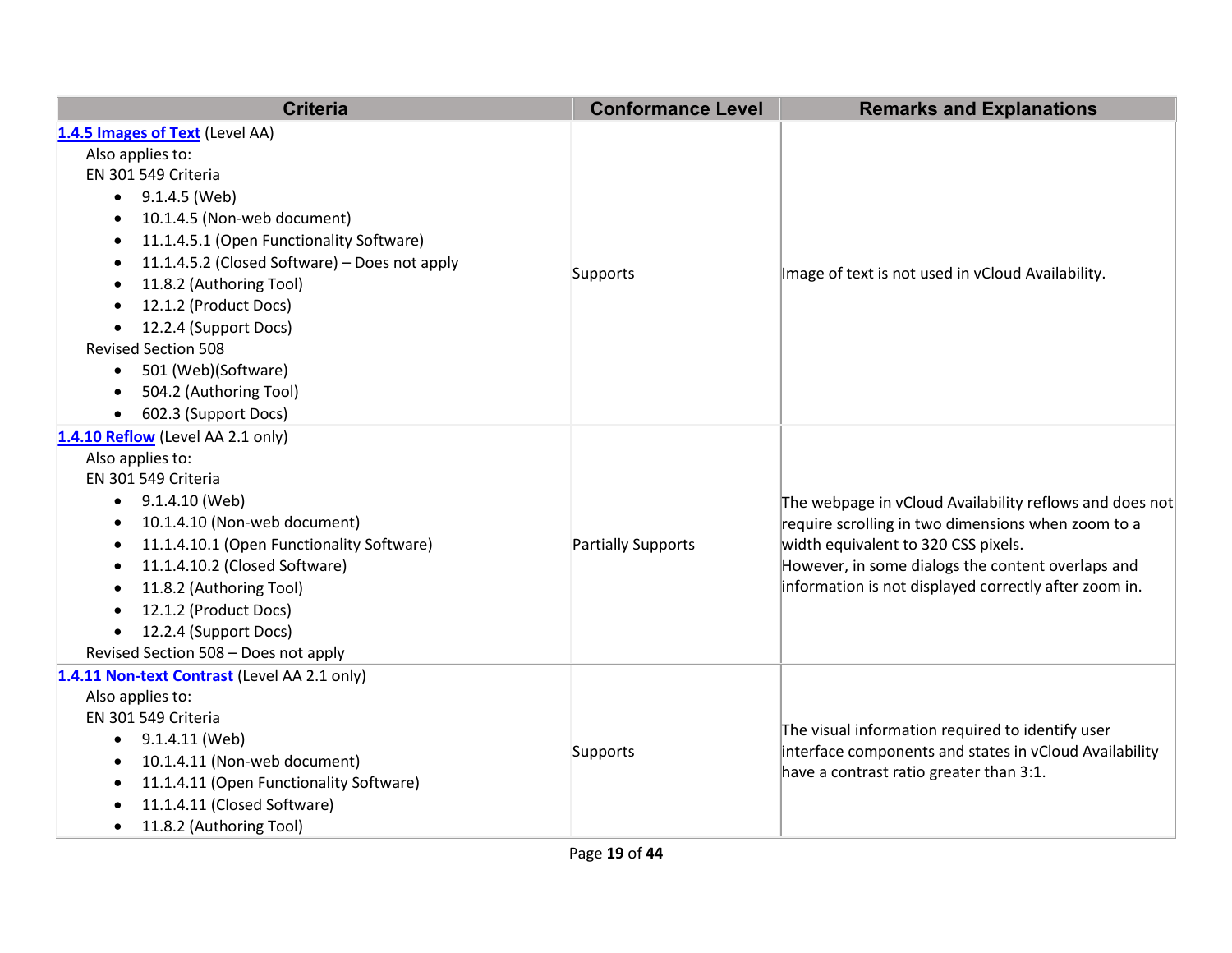| <b>Criteria</b>                                                      | <b>Conformance Level</b> | <b>Remarks and Explanations</b>                             |
|----------------------------------------------------------------------|--------------------------|-------------------------------------------------------------|
| 12.1.2 (Product Docs)<br>$\bullet$                                   |                          |                                                             |
| 12.2.4 (Support Docs)                                                |                          |                                                             |
| Revised Section 508 - Does not apply                                 |                          |                                                             |
| 1.4.12 Text Spacing (Level AA 2.1 only)                              |                          |                                                             |
| Also applies to:                                                     |                          |                                                             |
| EN 301 549 Criteria                                                  |                          |                                                             |
| 9.1.4.12 (Web)                                                       |                          |                                                             |
| 10.1.4.12 (Non-web document)<br>$\bullet$                            |                          | In vCloud Availability, there is no loss of content or      |
| 11.1.4.12 (Open Functionality Software)                              | Supports                 | functionality occurs by setting the line height / spacing / |
| 11.1.4.12 (Closed Software)                                          |                          | letter spacing / word spacing.                              |
| 11.8.2 (Authoring Tool)                                              |                          |                                                             |
| 12.1.2 (Product Docs)                                                |                          |                                                             |
| 12.2.4 (Support Docs)                                                |                          |                                                             |
| Revised Section 508 - Does not apply                                 |                          |                                                             |
| 1.4.13 Content on Hover or Focus (Level AA 2.1 only)                 |                          |                                                             |
| Also applies to:                                                     |                          |                                                             |
| EN 301 549 Criteria                                                  |                          | In vCloud Availability, the additional content remains      |
| 9.1.4.13 (Web)                                                       |                          | visible until the hover or focus trigger is removed.        |
| 10.1.4.13 (Non-web document)                                         |                          | However, there is no mechanism to dismiss the               |
| 11.1.4.13 (Open Functionality Software)                              | Does Not Support         | additional content without moving pointer hover or          |
| 11.1.4.13 (Closed Software)<br>$\bullet$                             |                          | keyboard focus, and the additional content will             |
| 11.8.2 (Authoring Tool)                                              |                          | disappear when moved the pointer over the additional        |
| 12.1.2 (Product Docs)                                                |                          | content.                                                    |
| 12.2.4 (Support Docs)                                                |                          |                                                             |
| Revised Section 508 - Does not apply                                 |                          |                                                             |
| 2.4.5 Multiple Ways (Level AA)                                       |                          |                                                             |
| Also applies to:                                                     |                          |                                                             |
| EN 301 549 Criteria                                                  |                          | User is able to access the web pages in vCloud              |
| 9.2.4.5 (Web)<br>$\bullet$                                           | Supports                 | Availability using the navigation bar or the links to       |
| 10.2.4.5 (Non-web document) - Does not apply<br>$\bullet$            |                          | related pages.                                              |
| 11.2.4.5 (Open Functionality Software) - Does not apply<br>$\bullet$ |                          |                                                             |
| 11.2.4.5 (Closed Software) - Does not apply                          |                          |                                                             |
| 11.8.2 (Authoring Tool)                                              |                          |                                                             |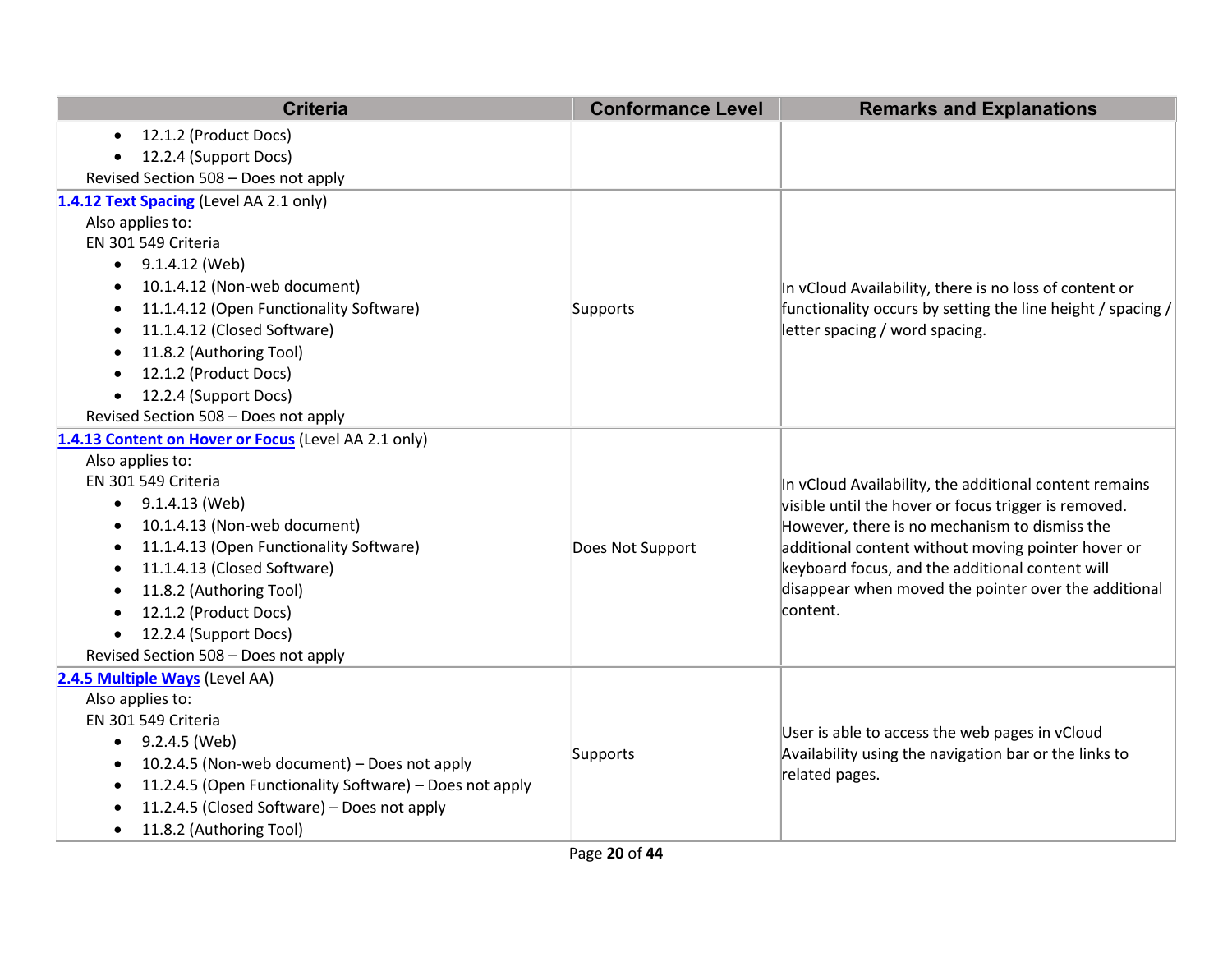|           | <b>Criteria</b>                                          | <b>Conformance Level</b>  | <b>Remarks and Explanations</b>                        |
|-----------|----------------------------------------------------------|---------------------------|--------------------------------------------------------|
| $\bullet$ | 12.1.2 (Product Docs)                                    |                           |                                                        |
| $\bullet$ | 12.2.4 (Support Docs)                                    |                           |                                                        |
|           | <b>Revised Section 508</b>                               |                           |                                                        |
| $\bullet$ | 501 (Web)(Software) - Does not apply to non-web software |                           |                                                        |
| ٠         | 504.2 (Authoring Tool)                                   |                           |                                                        |
| $\bullet$ | 602.3 (Support Docs) - Does not apply to non-web docs    |                           |                                                        |
|           | 2.4.6 Headings and Labels (Level AA)                     |                           |                                                        |
|           | Also applies to:                                         |                           |                                                        |
|           | EN 301 549 Criteria                                      |                           |                                                        |
|           | $\bullet$ 9.2.4.6 (Web)                                  |                           |                                                        |
| $\bullet$ | 10.2.4.6 (Non-web document)                              |                           |                                                        |
| ٠         | 11.2.4.6 (Open Functionality Software)                   |                           | Headings and labels is provided in the web pages in    |
| $\bullet$ | 11.2.4.6 (Closed Software)                               |                           |                                                        |
| $\bullet$ | 11.8.2 (Authoring Tool)                                  | Supports                  | vCloud Availability.                                   |
| $\bullet$ | 12.1.2 (Product Docs)                                    |                           |                                                        |
| $\bullet$ | 12.2.4 (Support Docs)                                    |                           |                                                        |
|           | <b>Revised Section 508</b>                               |                           |                                                        |
| $\bullet$ | 501 (Web)(Software)                                      |                           |                                                        |
|           | 504.2 (Authoring Tool)                                   |                           |                                                        |
| $\bullet$ | 602.3 (Support Docs)                                     |                           |                                                        |
|           | 2.4.7 Focus Visible (Level AA)                           |                           |                                                        |
|           | Also applies to:                                         |                           |                                                        |
|           | EN 301 549 Criteria                                      |                           |                                                        |
| $\bullet$ | 9.2.4.7 (Web)                                            |                           |                                                        |
| $\bullet$ | 10.2.4.7 (Non-web document)                              |                           | The focus for most input box, combo box and other      |
| $\bullet$ | 11.2.4.7 (Open Functionality Software)                   |                           | focusable components are visible to user.              |
| $\bullet$ | 11.2.4.7 (Closed Software)                               | <b>Partially Supports</b> | However, for some buttons, such as some buttons in     |
| $\bullet$ | 11.8.2 (Authoring Tool)                                  |                           | initial setup wizard dialog, the focus is not visible. |
|           | 12.1.2 (Product Docs)                                    |                           |                                                        |
| $\bullet$ | 12.2.4 (Support Docs)                                    |                           |                                                        |
|           | <b>Revised Section 508</b>                               |                           |                                                        |
| $\bullet$ | 501 (Web)(Software)                                      |                           |                                                        |
| $\bullet$ | 504.2 (Authoring Tool)                                   |                           |                                                        |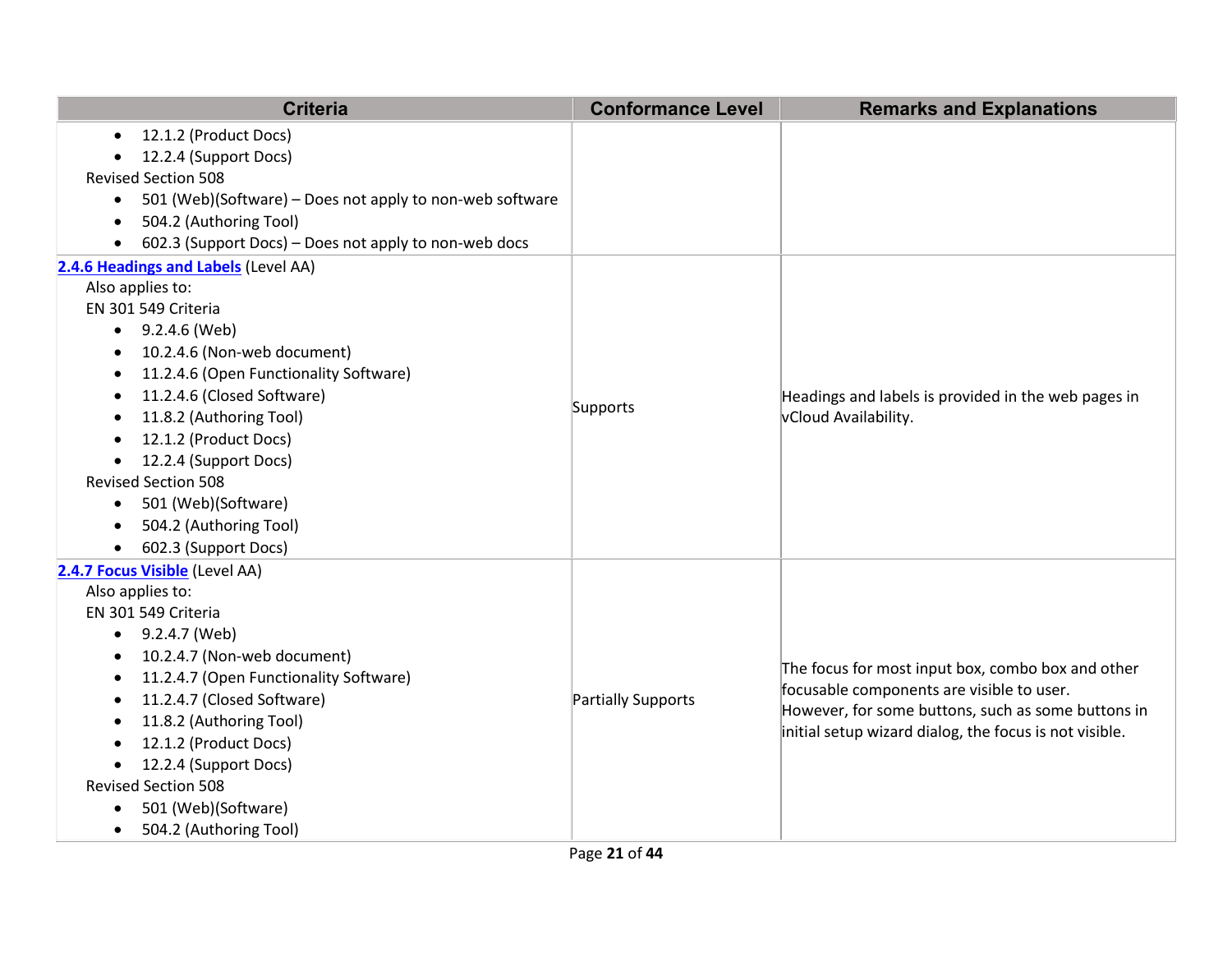| <b>Criteria</b>                                                                                                                                                                                                                                                                                                                                                                                                                                                                                                                                                                                                                                    | <b>Conformance Level</b> | <b>Remarks and Explanations</b>                                                                               |
|----------------------------------------------------------------------------------------------------------------------------------------------------------------------------------------------------------------------------------------------------------------------------------------------------------------------------------------------------------------------------------------------------------------------------------------------------------------------------------------------------------------------------------------------------------------------------------------------------------------------------------------------------|--------------------------|---------------------------------------------------------------------------------------------------------------|
| 602.3 (Support Docs)<br>$\bullet$                                                                                                                                                                                                                                                                                                                                                                                                                                                                                                                                                                                                                  |                          |                                                                                                               |
| 3.1.2 Language of Parts (Level AA)<br>Also applies to:<br>EN 301 549 Criteria<br>$\bullet$ 9.3.1.2 (Web)<br>10.3.1.2 (Non-web document)<br>$\bullet$<br>11.3.1.2 (Open Functionality Software) - Does not apply<br>$\bullet$<br>11.3.1.2 (Closed Software) - Does not apply<br>$\bullet$<br>11.8.2 (Authoring Tool)<br>$\bullet$<br>12.1.2 (Product Docs)<br>12.2.4 (Support Docs)<br>$\bullet$<br><b>Revised Section 508</b><br>501 (Web)(Software)<br>$\bullet$<br>504.2 (Authoring Tool)<br>$\bullet$                                                                                                                                           | Supports                 | The language of each passage can be identified by<br>screen reader in vCloud Availability.                    |
| 602.3 (Support Docs)<br><b>3.2.3 Consistent Navigation (Level AA)</b><br>Also applies to:<br>EN 301 549 Criteria<br>$\bullet$ 9.3.2.3 (Web)<br>10.3.2.3 (Non-web document) - Does not apply<br>٠<br>11.3.2.3 (Open Functionality Software) - Does not apply<br>$\bullet$<br>11.3.2.3 (Closed Software) - Does not apply<br>$\bullet$<br>11.8.2 (Authoring Tool)<br>12.1.2 (Product Docs)<br>$\bullet$<br>12.2.4 (Support Docs)<br>$\bullet$<br><b>Revised Section 508</b><br>501 (Web)(Software) – Does not apply to non-web software<br>$\bullet$<br>504.2 (Authoring Tool)<br>$\bullet$<br>602.3 (Support Docs) - Does not apply to non-web docs | Supports                 | The navigational content repeated in different pages in<br>vCloud Availability occurs in same relative order. |
| <b>3.2.4 Consistent Identification (Level AA)</b><br>Also applies to:<br>EN 301 549 Criteria                                                                                                                                                                                                                                                                                                                                                                                                                                                                                                                                                       | Supports                 | Components that have the same functionality in vCloud<br>Availability are identified consistently.            |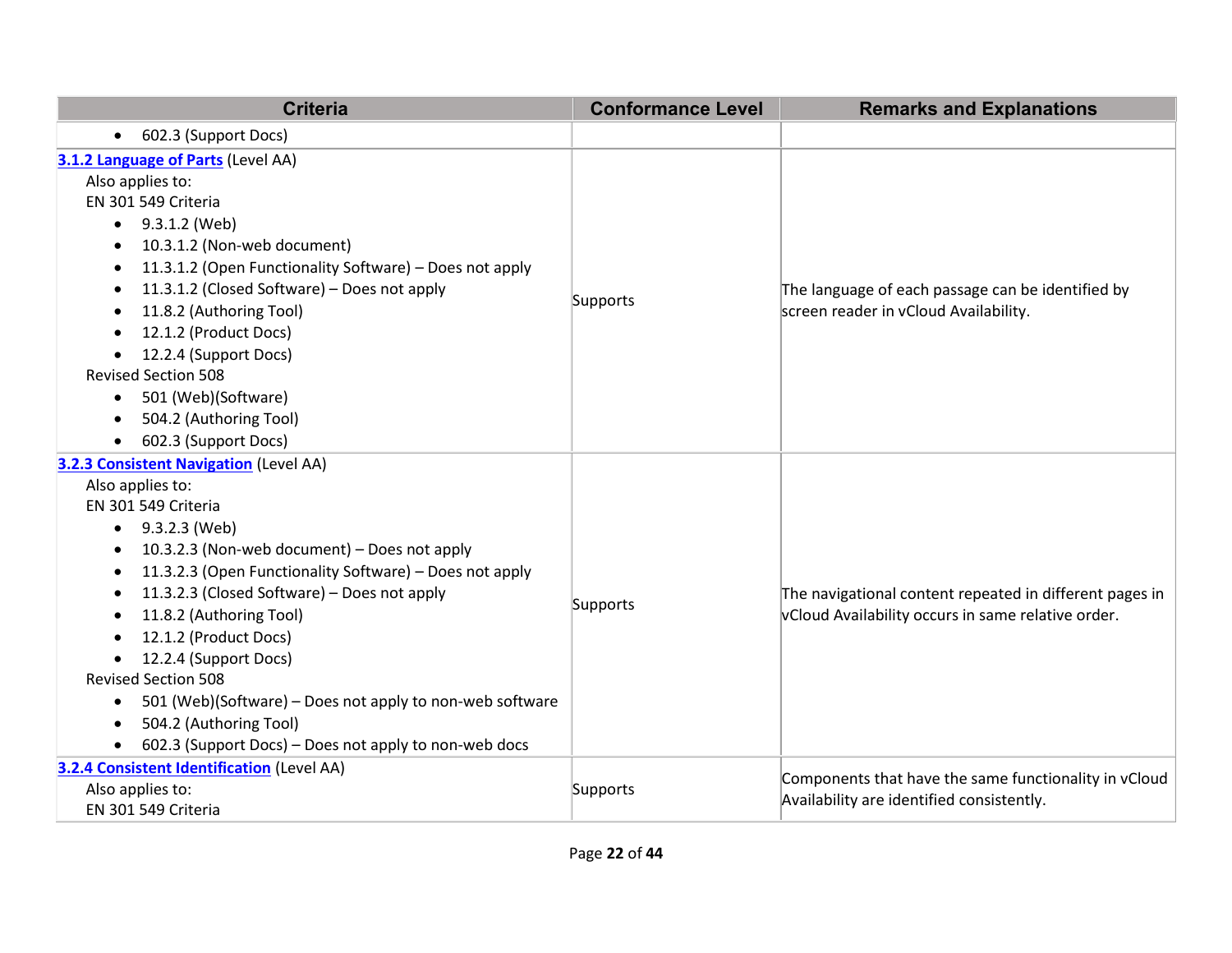| <b>Criteria</b>                                                                                                                                                                                                                                                                                                                                                                                                                                                                       | <b>Conformance Level</b> | <b>Remarks and Explanations</b>                                                                        |
|---------------------------------------------------------------------------------------------------------------------------------------------------------------------------------------------------------------------------------------------------------------------------------------------------------------------------------------------------------------------------------------------------------------------------------------------------------------------------------------|--------------------------|--------------------------------------------------------------------------------------------------------|
| 9.3.2.4 (Web)<br>$\bullet$<br>10.3.2.4 (Non-web document) - Does not apply<br>11.3.2.4 (Open Functionality Software) - Does not apply<br>11.3.2.4 (Closed Software) - Does not apply<br>11.8.2 (Authoring Tool)<br>12.1.2 (Product Docs)<br>12.2.4 (Support Docs)<br>$\bullet$<br><b>Revised Section 508</b><br>501 (Web)(Software) – Does not apply to non-web software<br>$\bullet$<br>504.2 (Authoring Tool)<br>$\bullet$<br>602.3 (Support Docs) – Does not apply to non-web docs |                          |                                                                                                        |
| 3.3.3 Error Suggestion (Level AA)<br>Also applies to:<br>EN 301 549 Criteria<br>$\bullet$ 9.3.3.3 (Web)<br>10.3.3.3 (Non-web document)<br>11.3.3.3 (Open Functionality Software)<br>11.3.3.3 (Closed Software)<br>11.8.2 (Authoring Tool)<br>12.1.2 (Product Docs)<br>12.2.4 (Support Docs)<br><b>Revised Section 508</b><br>501 (Web)(Software)<br>$\bullet$<br>504.2 (Authoring Tool)<br>602.3 (Support Docs)                                                                       | Supports                 | Error suggestions are provided in vCloud Availability if<br>the suggestion for the error is available. |
| 3.3.4 Error Prevention (Legal, Financial, Data) (Level AA)<br>Also applies to:<br>EN 301 549 Criteria<br>• $9.3.3.4$ (Web)<br>10.3.3.4 (Non-web document)<br>11.3.3.4 (Open Functionality Software)<br>11.3.3.4 (Closed Software)<br>$\bullet$                                                                                                                                                                                                                                        | Not Applicable           | The web page in vCloud Availability does not cause legal<br>commitments or financial transactions      |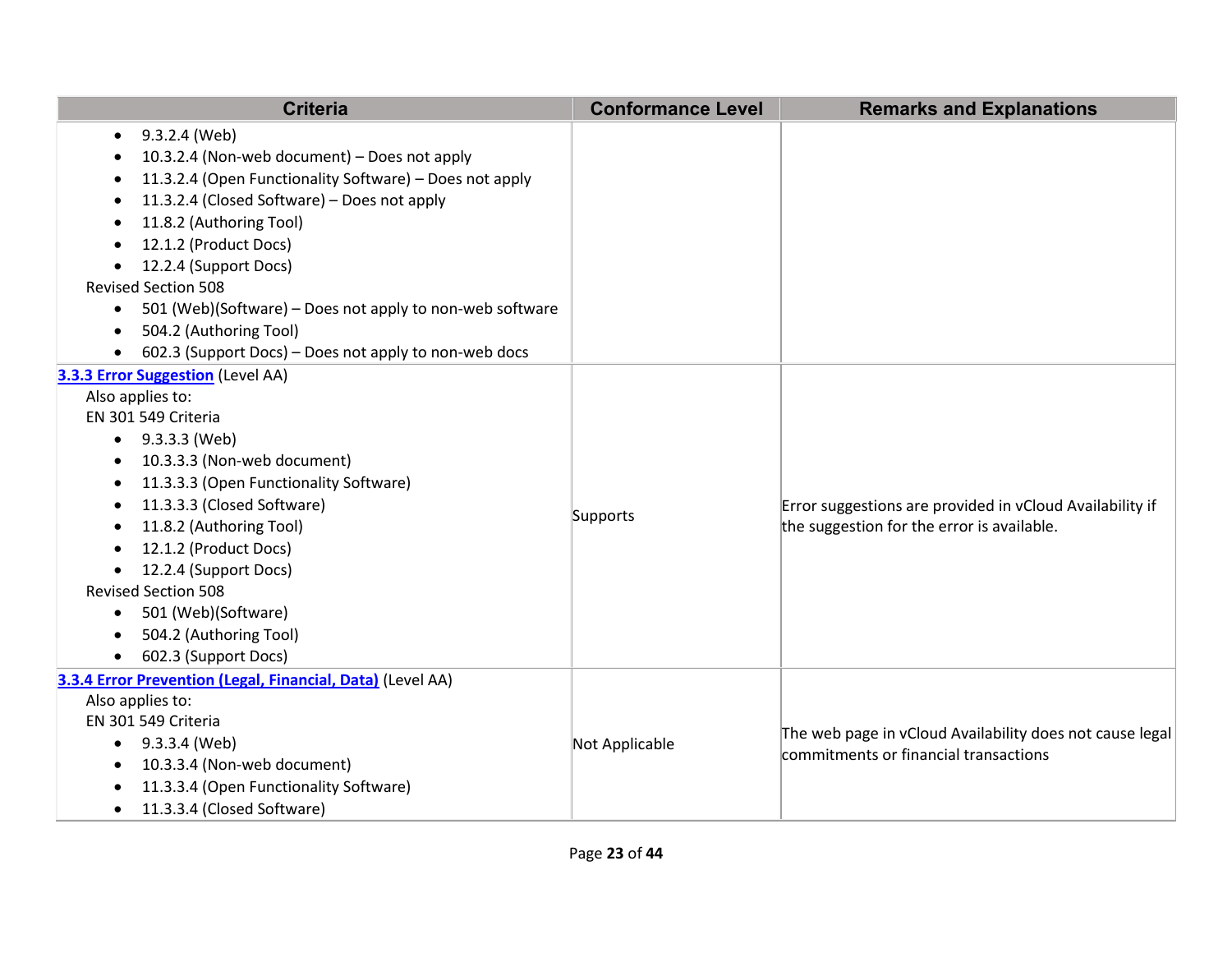| <b>Criteria</b>                                                      | <b>Conformance Level</b> | <b>Remarks and Explanations</b>                          |
|----------------------------------------------------------------------|--------------------------|----------------------------------------------------------|
| • 11.8.2 (Authoring Tool)                                            |                          |                                                          |
| 12.1.2 (Product Docs)                                                |                          |                                                          |
| 12.2.4 (Support Docs)                                                |                          |                                                          |
| <b>Revised Section 508</b>                                           |                          |                                                          |
| 501 (Web)(Software)                                                  |                          |                                                          |
| 504.2 (Authoring Tool)                                               |                          |                                                          |
| 602.3 (Support Docs)                                                 |                          |                                                          |
| 4.1.3 Status Messages (Level AA 2.1 only)                            |                          |                                                          |
| Also applies to:                                                     |                          |                                                          |
| EN 301 549 Criteria                                                  |                          |                                                          |
| 9.4.1.3 (Web)<br>$\bullet$                                           |                          | For most status message in vCloud Availability, the      |
| 10.4.1.3 (Non-web document) – Does not apply<br>$\bullet$            |                          | message can be identified by screen reader and           |
| 11.4.1.3 (Open Functionality Software) - Does not apply<br>$\bullet$ | Partially Supports       | automatically described to user without receiving focus. |
| 11.4.1.3 (Closed Software) – Does not apply<br>$\bullet$             |                          | However, some messages, such as the login failed         |
| 11.8.2 (Authoring Tool)                                              |                          | message, cannot be identified by screen reader.          |
| 12.1.2 (Product Docs)                                                |                          |                                                          |
| 12.2.4 (Support Docs)                                                |                          |                                                          |
| Revised Section 508 - Does not apply                                 |                          |                                                          |

## **Table 3: Success Criteria, Level AAA**

| <b>Criteria</b>                                            | <b>Conformance Level</b> | <b>Remarks and Explanations</b>      |
|------------------------------------------------------------|--------------------------|--------------------------------------|
| 1.2.6 Sign Language (Prerecorded) (Level AAA)              |                          |                                      |
| Also applies to:                                           | Not Evaluated            | Not evaluated against this criteria. |
| EN 301 549 Criteria - Does not apply                       |                          |                                      |
| Revised Section 508 - Does not apply                       |                          |                                      |
| 1.2.7 Extended Audio Description (Prerecorded) (Level AAA) |                          |                                      |
| Also applies to:                                           | Not Evaluated            | Not evaluated against this criteria. |
| EN 301 549 Criteria - Does not apply                       |                          |                                      |
| Revised Section 508 - Does not apply                       |                          |                                      |
| 1.2.8 Media Alternative (Prerecorded) (Level AAA)          | Not Evaluated            | Not evaluated against this criteria. |
| Also applies to:                                           |                          |                                      |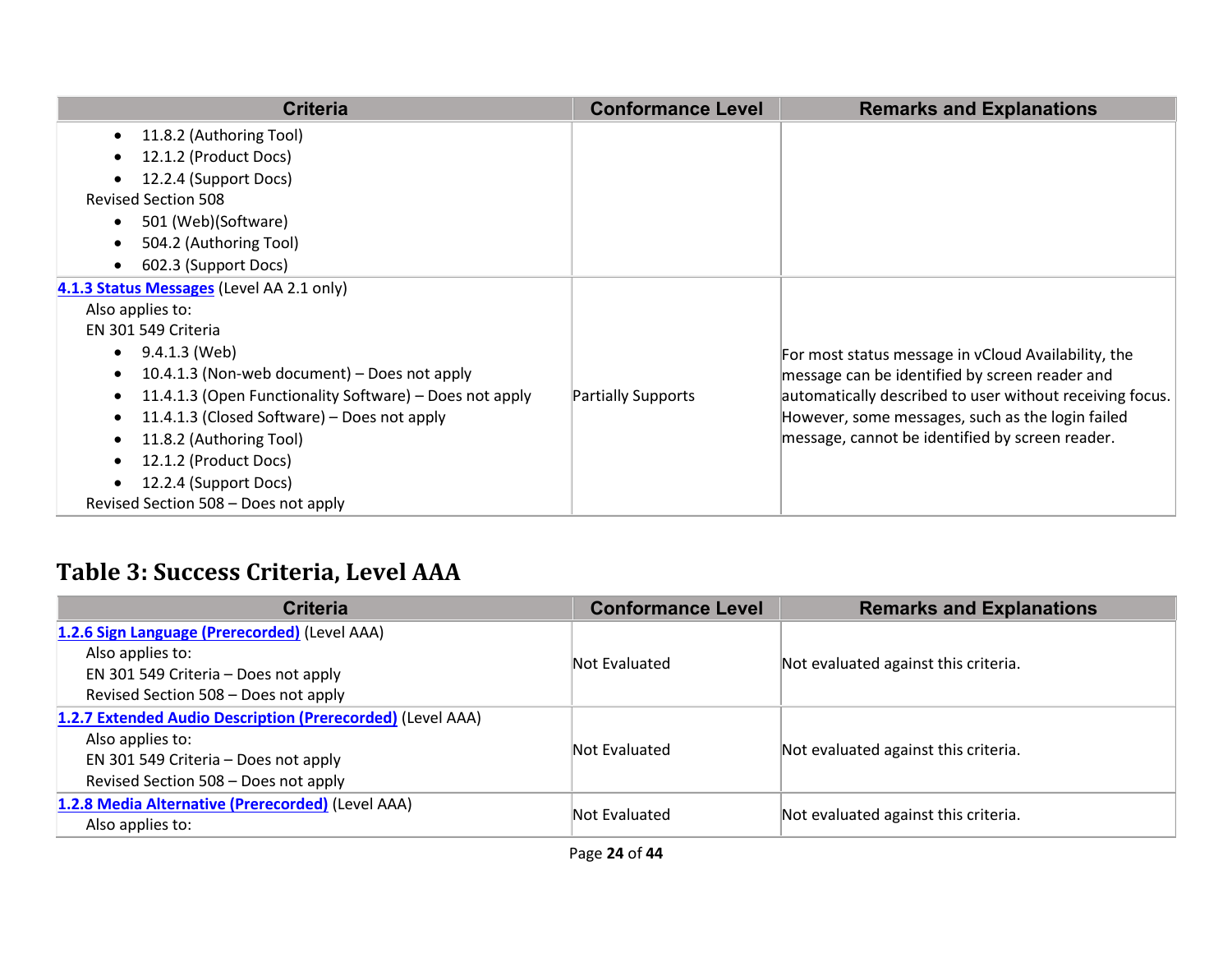| <b>Criteria</b>                                         | <b>Conformance Level</b> | <b>Remarks and Explanations</b>      |  |
|---------------------------------------------------------|--------------------------|--------------------------------------|--|
| EN 301 549 Criteria - Does not apply                    |                          |                                      |  |
| Revised Section 508 - Does not apply                    |                          |                                      |  |
| 1.2.9 Audio-only (Live) (Level AAA)                     |                          |                                      |  |
| Also applies to:                                        | <b>Not Evaluated</b>     |                                      |  |
| EN 301 549 Criteria- Does not apply                     |                          | Not evaluated against this criteria. |  |
| Revised Section 508 - Does not apply                    |                          |                                      |  |
| 1.3.6 Identify Purpose (Level AAA 2.1 only)             |                          |                                      |  |
| Also applies to:                                        | <b>Not Evaluated</b>     |                                      |  |
| EN 301 549 Criteria- Does not apply                     |                          | Not evaluated against this criteria. |  |
| Revised Section 508 - Does not apply                    |                          |                                      |  |
| 1.4.6 Contrast Enhanced (Level AAA)                     |                          |                                      |  |
| Also applies to:                                        | <b>Not Evaluated</b>     | Not evaluated against this criteria. |  |
| EN 301 549 Criteria - Does not apply                    |                          |                                      |  |
| Revised Section 508 - Does not apply                    |                          |                                      |  |
| 1.4.7 Low or No Background Audio (Level AAA)            |                          |                                      |  |
| Also applies to:                                        | <b>Not Evaluated</b>     | Not evaluated against this criteria. |  |
| EN 301 549 Criteria - Does not apply                    |                          |                                      |  |
| Revised Section 508 - Does not apply                    |                          |                                      |  |
| 1.4.8 Visual Presentation (Level AAA)                   |                          |                                      |  |
| Also applies to:                                        | <b>Not Evaluated</b>     | Not evaluated against this criteria. |  |
| EN 301 549 Criteria - Does not apply                    |                          |                                      |  |
| Revised Section 508 - Does not apply                    |                          |                                      |  |
| 1.4.9 Images of Text (No Exception) Control (Level AAA) |                          |                                      |  |
| Also applies to:                                        | <b>Not Evaluated</b>     | Not evaluated against this criteria. |  |
| EN 301 549 Criteria - Does not apply                    |                          |                                      |  |
| Revised Section 508 - Does not apply                    |                          |                                      |  |
| 2.1.3 Keyboard (No Exception) (Level AAA)               |                          |                                      |  |
| Also applies to:                                        | <b>Not Evaluated</b>     | Not evaluated against this criteria. |  |
| EN 301 549 Criteria - Does not apply                    |                          |                                      |  |
| Revised Section 508 - Does not apply                    |                          |                                      |  |
| 2.2.3 No Timing (Level AAA)                             |                          |                                      |  |
| Also applies to:                                        | <b>Not Evaluated</b>     | Not evaluated against this criteria. |  |
| EN 301 549 Criteria - Does not apply                    |                          |                                      |  |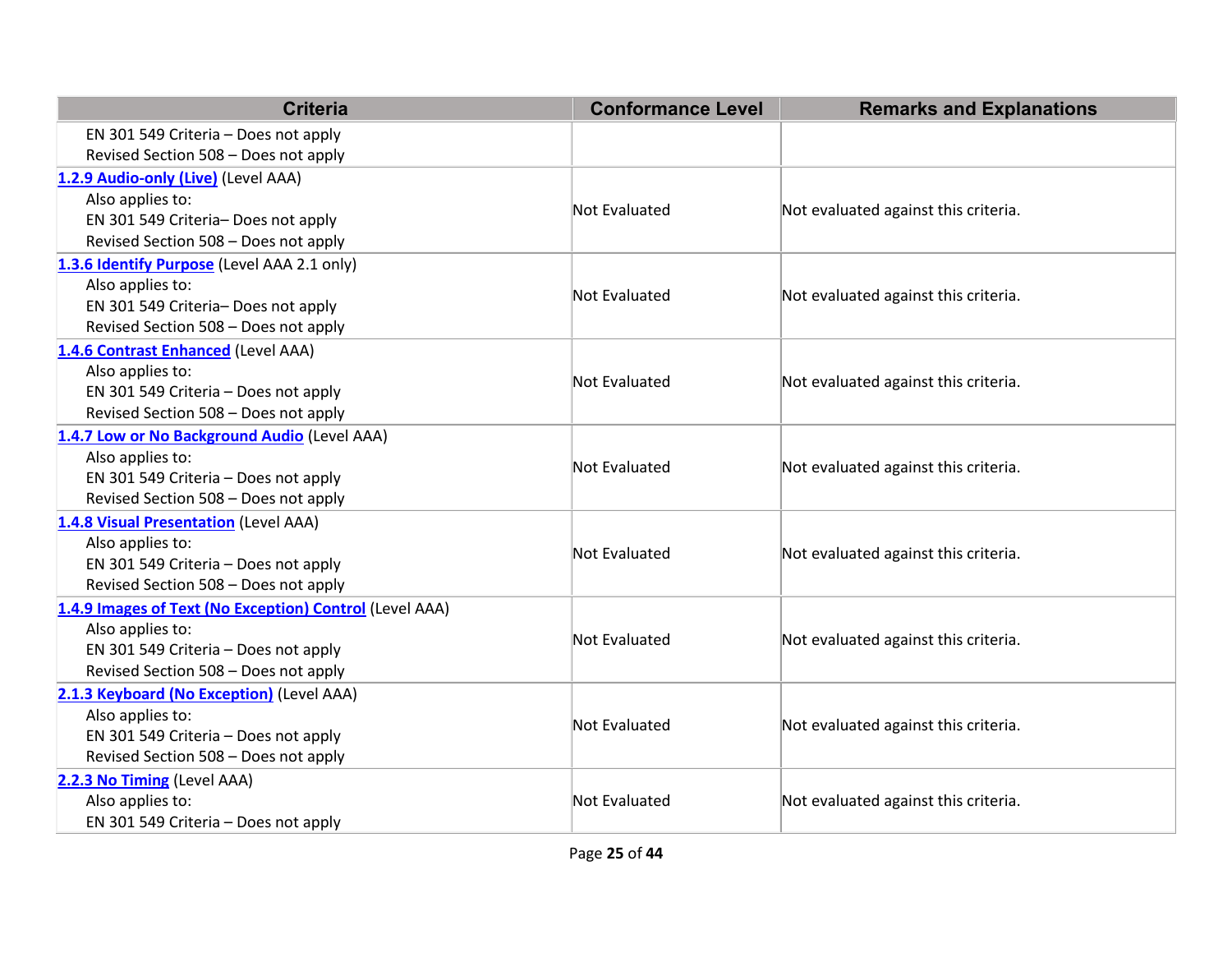| <b>Criteria</b>                                                                                                                                            | <b>Conformance Level</b> | <b>Remarks and Explanations</b>      |
|------------------------------------------------------------------------------------------------------------------------------------------------------------|--------------------------|--------------------------------------|
| Revised Section 508 - Does not apply                                                                                                                       |                          |                                      |
| 2.2.4 Interruptions (Level AAA)<br>Also applies to:<br>EN 301 549 Criteria - Does not apply<br>Revised Section 508 - Does not apply                        | Not Evaluated            | Not evaluated against this criteria. |
| 2.2.5 Re-authenticating (Level AAA)<br>Also applies to:<br>EN 301 549 Criteria - Does not apply<br>Revised Section 508 - Does not apply                    | <b>Not Evaluated</b>     | Not evaluated against this criteria. |
| 2.2.6 Timeouts (Level AAA 2.1 only)<br>Also applies to:<br>EN 301 549 Criteria - Does not apply<br>Revised Section 508 - Does not apply                    | <b>Not Evaluated</b>     | Not evaluated against this criteria. |
| 2.3.2 Three Flashes (Level AAA)<br>Also applies to:<br>EN 301 549 Criteria - Does not apply<br>Revised Section 508 - Does not apply                        | <b>Not Evaluated</b>     | Not evaluated against this criteria. |
| 2.3.3 Animation from Interactions (Level AAA 2.1 only)<br>Also applies to:<br>EN 301 549 Criteria - Does not apply<br>Revised Section 508 - Does not apply | <b>Not Evaluated</b>     | Not evaluated against this criteria. |
| 2.4.8 Location (Level AAA)<br>Also applies to:<br>EN 301 549 Criteria - Does not apply<br>Revised Section 508 - Does not apply                             | <b>Not Evaluated</b>     | Not evaluated against this criteria. |
| 2.4.9 Link Purpose (Link Only) (Level AAA)<br>Also applies to:<br>EN 301 549 Criteria - Does not apply<br>Revised Section 508 - Does not apply             | <b>Not Evaluated</b>     | Not evaluated against this criteria. |
| 2.4.10 Section Headings (Level AAA)<br>Also applies to:<br>EN 301 549 Criteria - Does not apply<br>Revised Section 508 - Does not apply                    | <b>Not Evaluated</b>     | Not evaluated against this criteria. |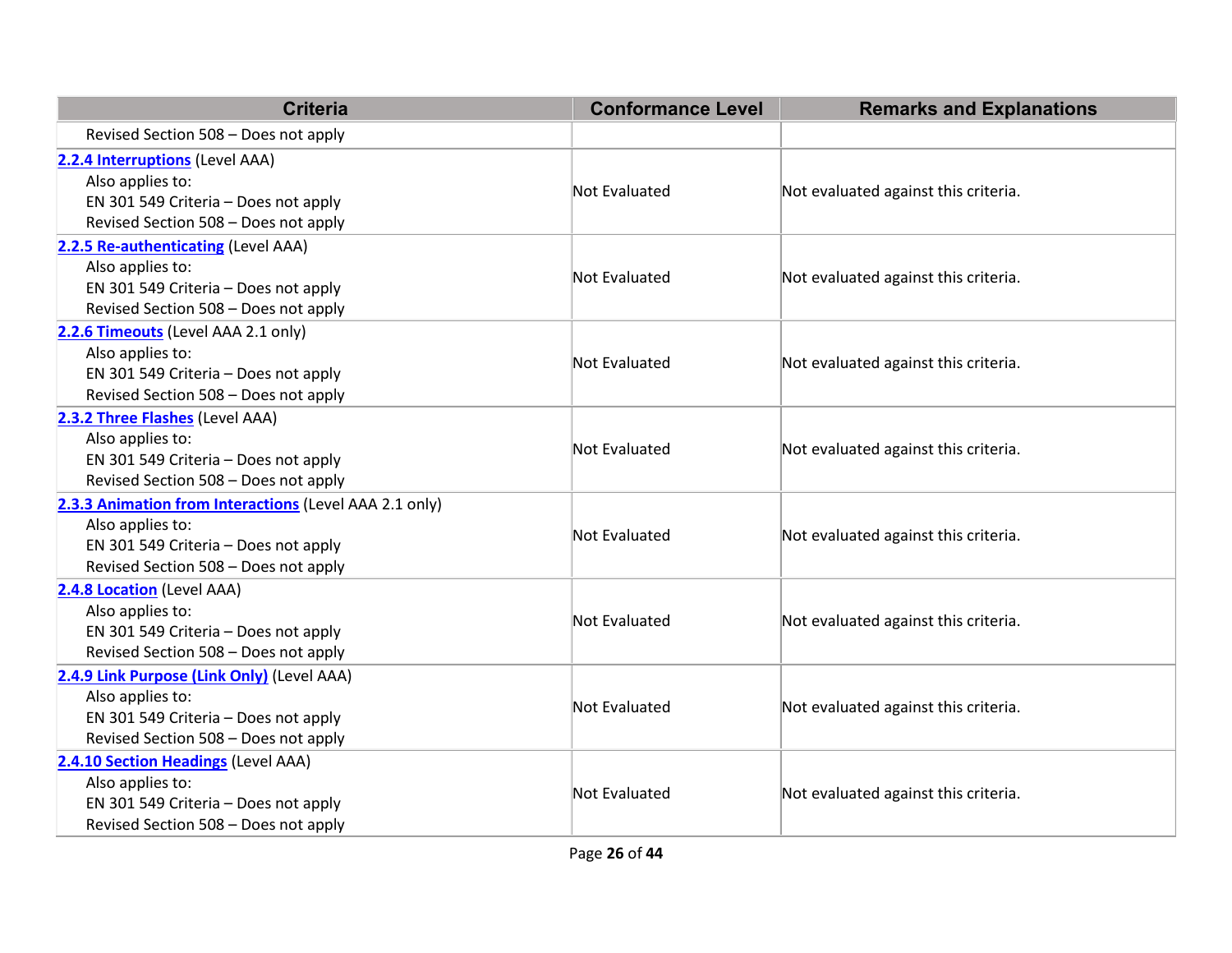| <b>Criteria</b>                                        | <b>Conformance Level</b> | <b>Remarks and Explanations</b>      |  |
|--------------------------------------------------------|--------------------------|--------------------------------------|--|
| 2.5.5 Target Size (Level AAA 2.1 only)                 |                          |                                      |  |
| Also applies to:                                       | <b>Not Evaluated</b>     | Not evaluated against this criteria. |  |
| EN 301 549 Criteria - Does not apply                   |                          |                                      |  |
| Revised Section 508 - Does not apply                   |                          |                                      |  |
| 2.5.6 Concurrent Input Mechanisms (Level AAA 2.1 only) |                          |                                      |  |
| Also applies to:                                       | Not Evaluated            | Not evaluated against this criteria. |  |
| EN 301 549 Criteria - Does not apply                   |                          |                                      |  |
| Revised Section 508 - Does not apply                   |                          |                                      |  |
| 3.1.3 Unusual Words (Level AAA)                        |                          |                                      |  |
| Also applies to:                                       | <b>Not Evaluated</b>     | Not evaluated against this criteria. |  |
| EN 301 549 Criteria - Does not apply                   |                          |                                      |  |
| Revised Section 508 - Does not apply                   |                          |                                      |  |
| <b>3.1.4 Abbreviations (Level AAA)</b>                 |                          |                                      |  |
| Also applies to:                                       | <b>Not Evaluated</b>     | Not evaluated against this criteria. |  |
| EN 301 549 Criteria - Does not apply                   |                          |                                      |  |
| Revised Section 508 - Does not apply                   |                          |                                      |  |
| 3.1.5 Reading Level (Level AAA)                        |                          |                                      |  |
| Also applies to:                                       | <b>Not Evaluated</b>     | Not evaluated against this criteria. |  |
| EN 301 549 Criteria - Does not apply                   |                          |                                      |  |
| Revised Section 508 - Does not apply                   |                          |                                      |  |
| <b>3.1.6 Pronunciation (Level AAA)</b>                 |                          |                                      |  |
| Also applies to:                                       | Not Evaluated            | Not evaluated against this criteria. |  |
| EN 301 549 Criteria - Does not apply                   |                          |                                      |  |
| Revised Section 508 - Does not apply                   |                          |                                      |  |
| 3.2.5 Change on Request (Level AAA)                    |                          |                                      |  |
| Also applies to:                                       | <b>Not Evaluated</b>     | Not evaluated against this criteria. |  |
| EN 301 549 Criteria - Does not apply                   |                          |                                      |  |
| Revised Section 508 - Does not apply                   |                          |                                      |  |
| 3.3.5 Help (Level AAA)                                 |                          |                                      |  |
| Also applies to:                                       | <b>Not Evaluated</b>     | Not evaluated against this criteria. |  |
| EN 301 549 Criteria - Does not apply                   |                          |                                      |  |
| Revised Section 508 - Does not apply                   |                          |                                      |  |
| <b>3.3.6 Error Prevention (All)</b> (Level AAA)        | Not Evaluated            | Not evaluated against this criteria. |  |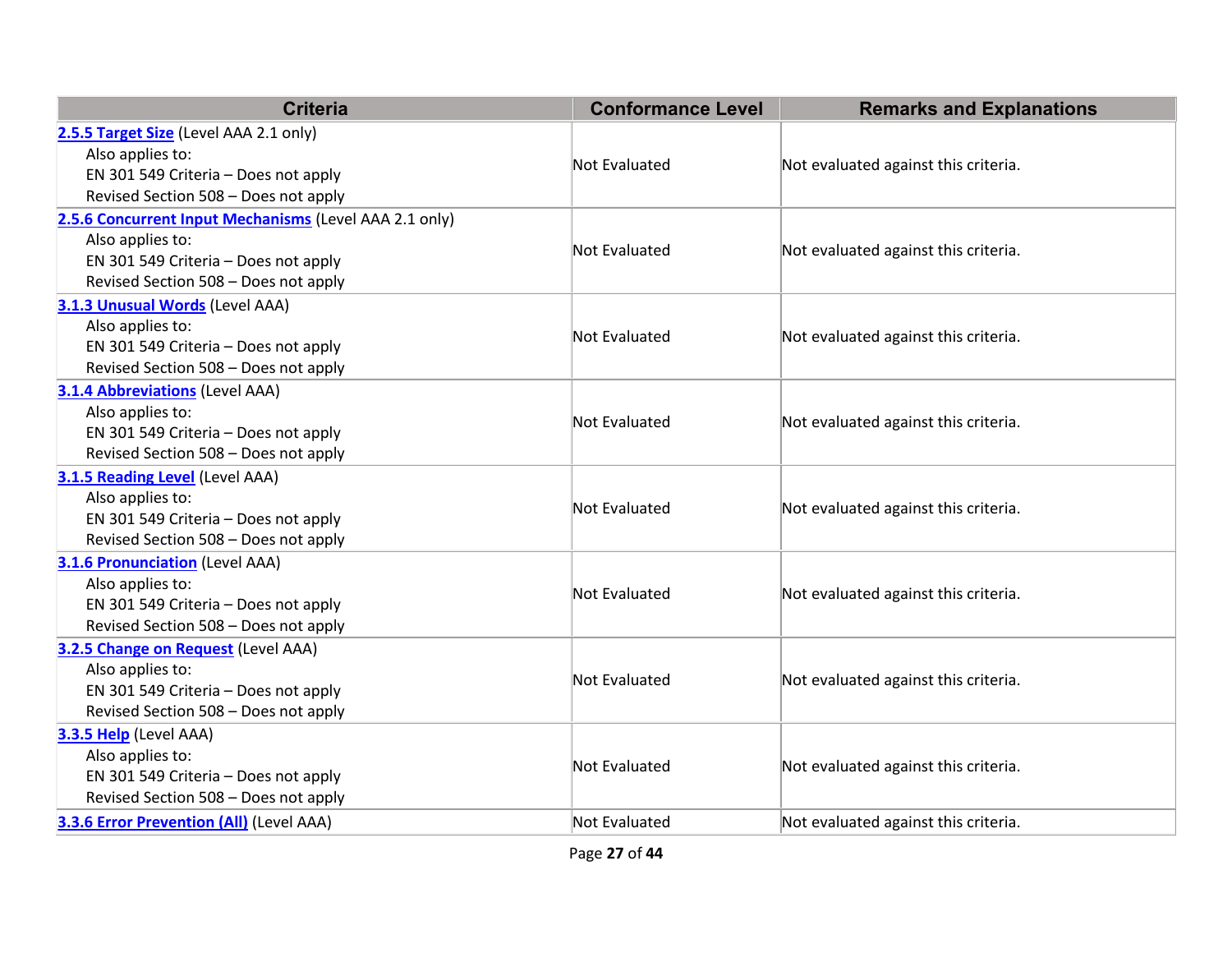| <b>Criteria</b>                      | <b>Conformance Level</b> | <b>Remarks and Explanations</b> |
|--------------------------------------|--------------------------|---------------------------------|
| Also applies to:                     |                          |                                 |
| EN 301 549 Criteria – Does not apply |                          |                                 |
| Revised Section 508 - Does not apply |                          |                                 |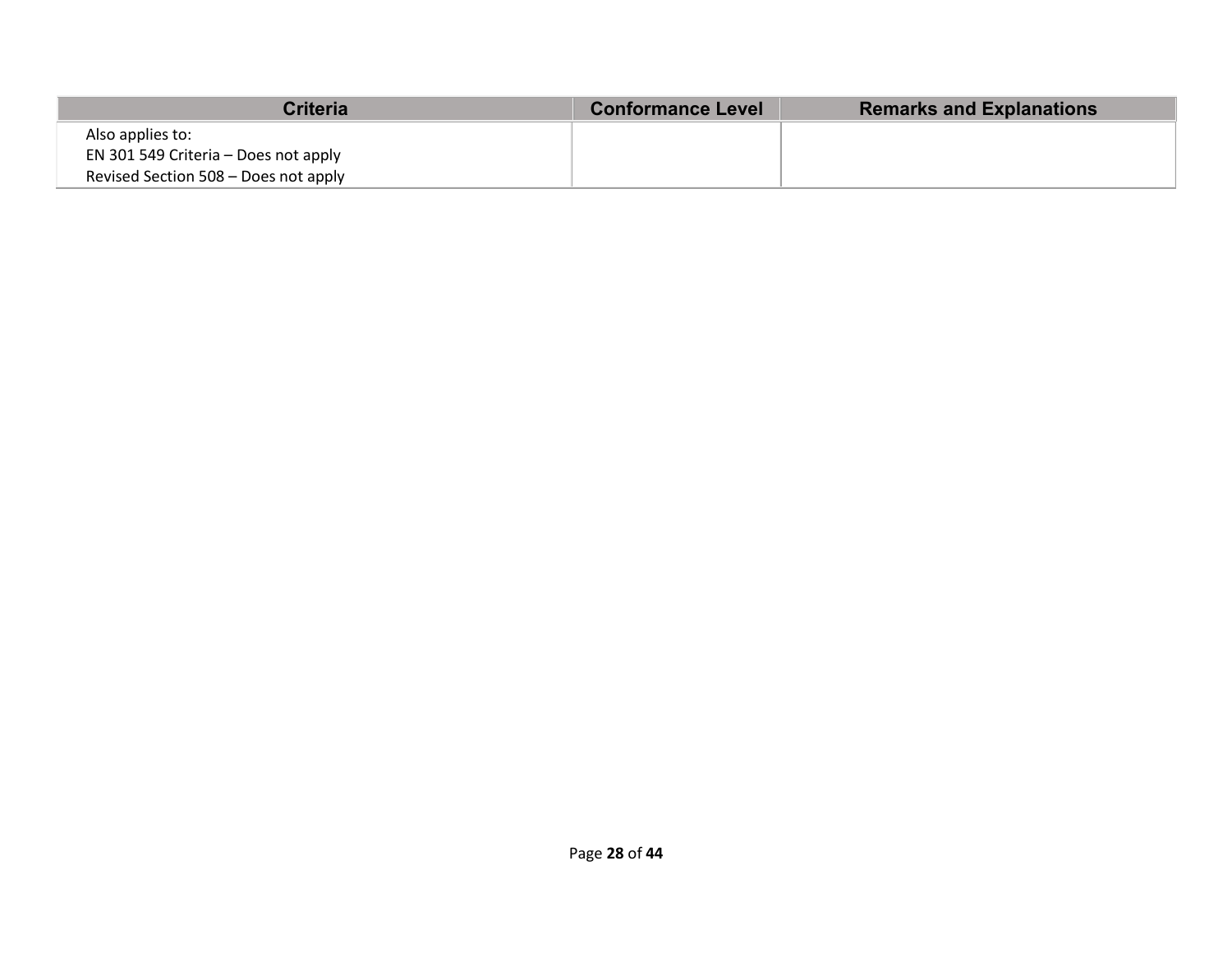## **Revised Section 508 Report**

Notes:

## **Chapter 3: [Functional Performance Criteria](https://www.access-board.gov/guidelines-and-standards/communications-and-it/about-the-ict-refresh/final-rule/text-of-the-standards-and-guidelines#302-functional-performance-criteria) (FPC)**

| <b>Criteria</b>                   | <b>Conformance Level</b> | <b>Remarks and Explanations</b>                                                                                                                                                                                                                                                                                                                       |
|-----------------------------------|--------------------------|-------------------------------------------------------------------------------------------------------------------------------------------------------------------------------------------------------------------------------------------------------------------------------------------------------------------------------------------------------|
| 302.1 Without Vision              | Partially Supports       | Most features in vCloud Availability 3.0<br>allow vision-impaired users to use screen<br>readers to interact with user interface<br>elements.<br>However, some features have accessibility<br>issues, such as screen reader cannot<br>identify the role and state for some<br>components, which affect vision-impaired<br>lusers.                     |
| 302.2 With Limited Vision         | Partially Supports       | Most features in vCloud Availability 3.0<br>allow low vision users to interact with user<br>interface elements using tools such as<br>screen readers or magnifiers.<br>However, some elements in the user<br>interface do not have sufficient color<br>contrast, which can result in a low-vision<br>user not being able to distinguish<br>correctly. |
| 302.3 Without Perception of Color | Supports                 | No information in vCloud Availability 3.0<br>uses color as the only way to convey<br>information.                                                                                                                                                                                                                                                     |
| 302.4 Without Hearing             | Supports                 | vCloud Availability 3.0 has no operation<br>that requires user to hear.                                                                                                                                                                                                                                                                               |
| 302.5 With Limited Hearing        | Supports                 | vCloud Availability 3.0 has no operation<br>that requires user to hear.                                                                                                                                                                                                                                                                               |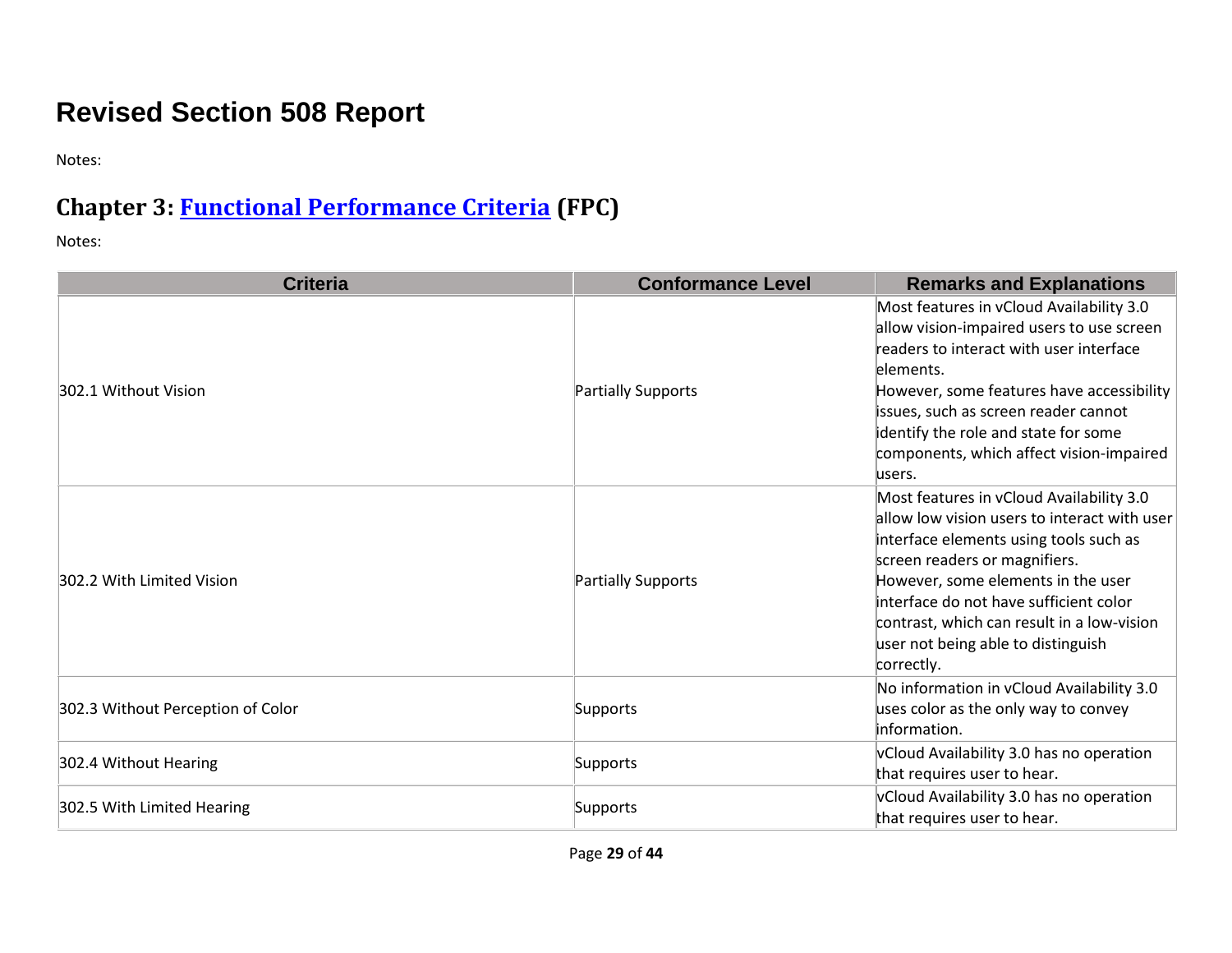| <b>Criteria</b>                                                | <b>Conformance Level</b> | <b>Remarks and Explanations</b>             |
|----------------------------------------------------------------|--------------------------|---------------------------------------------|
| 302.6 Without Speech                                           | Supports                 | vCloud Availability 3.0 does not require    |
|                                                                |                          | speech input control or operation.          |
|                                                                |                          | vCloud Availability 3.0 does not require    |
| 302.7 With Limited Manipulation                                | <b>Supports</b>          | simultaneous manual operations or fine      |
|                                                                |                          | motor control.                              |
|                                                                | Supports                 | People with limited reach and limited       |
| 302.8 With Limited Reach and Strength                          |                          | strength can operate vCloud Availability    |
|                                                                |                          | 3.0. There is no operation requires user    |
|                                                                |                          | with reach and strength.                    |
|                                                                |                          | Features in vCloud Availability 3.0 provide |
| 302.9 With Limited Language, Cognitive, and Learning Abilities | <b>Supports</b>          | instruction when requires user input.       |

#### **Chapter 4: [Hardware](https://www.access-board.gov/guidelines-and-standards/communications-and-it/about-the-ict-refresh/final-rule/text-of-the-standards-and-guidelines#401-general)**

All criteria of chapter 4 are Not Applicable for vCloud Availability.

#### **Chapter 5: [Software](https://www.access-board.gov/guidelines-and-standards/communications-and-it/about-the-ict-refresh/final-rule/text-of-the-standards-and-guidelines#501-general)**

| <b>Criteria</b>                                       | <b>Conformance Level</b>            | <b>Remarks and Explanations</b>               |
|-------------------------------------------------------|-------------------------------------|-----------------------------------------------|
| 501.1 Scope - Incorporation of WCAG 2.0 AA            | See WCAG 2.x section                | See information in WCAG 2.x section           |
| <b>502 Interoperability with Assistive Technology</b> | Heading cell - no response required | Heading cell - no response required           |
| 502.2.1 User Control of Accessibility Features        | Not Applicable                      | VCloud Availability is not a Platform         |
|                                                       |                                     | software.                                     |
| 502.2.2 No Disruption of Accessibility Features       | Supports                            | VCloud Availability does not disrupt          |
|                                                       |                                     | platform accessibility features.              |
| <b>502.3 Accessibility Services</b>                   | Not Applicable                      | VCloud Availability is not a Platform         |
|                                                       |                                     | software.                                     |
| 502.3.1 Object Information                            | <b>Partially Supports</b>           | For most objects in vCloud Availability 3.0,  |
|                                                       |                                     | object roles, states, attributes, boundaries, |
|                                                       |                                     | hames, and descriptions can be                |
|                                                       |                                     | determined programmatically.                  |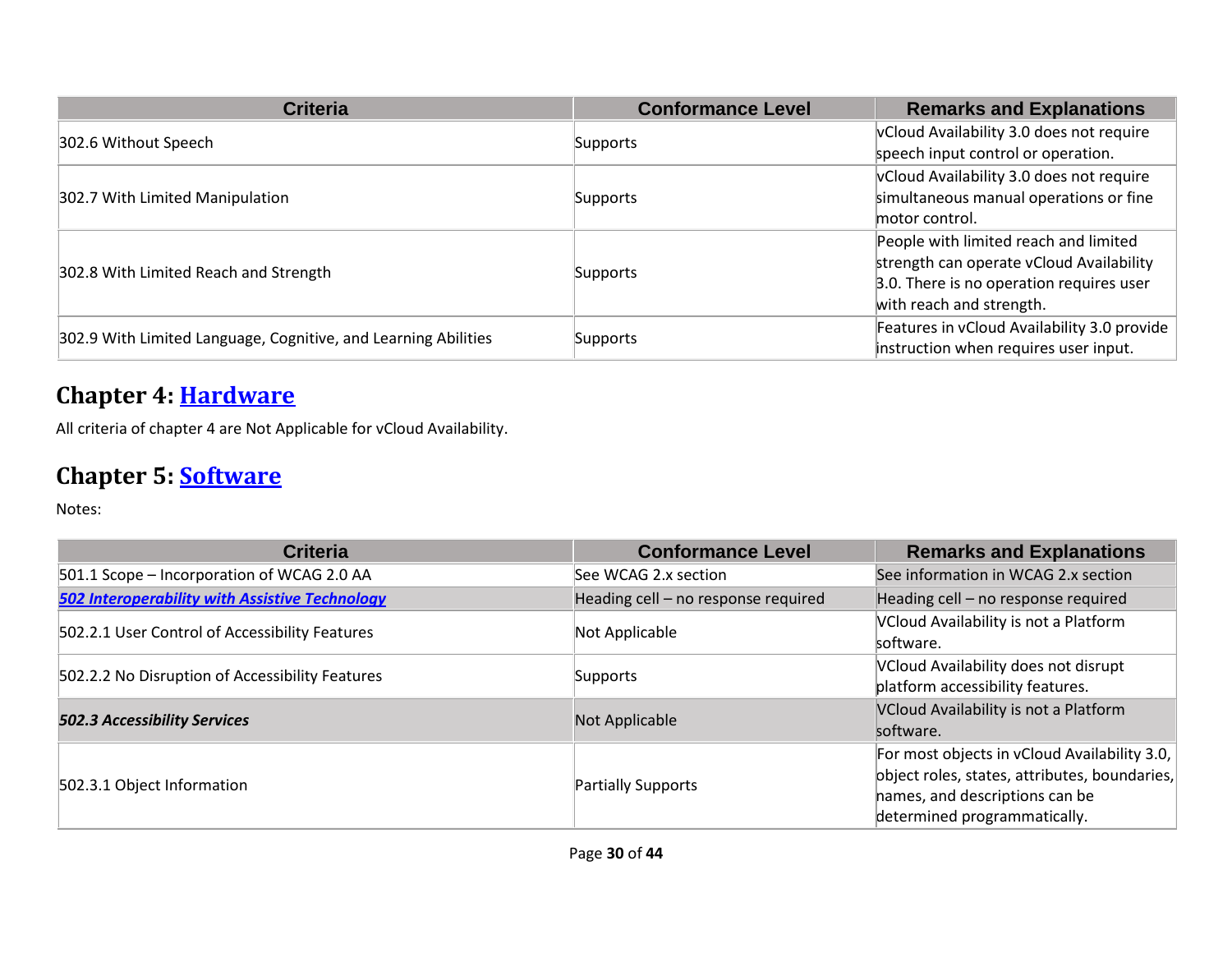| <b>Criteria</b>                            | <b>Conformance Level</b> | <b>Remarks and Explanations</b>                                                                                                                                                                                                                                                          |
|--------------------------------------------|--------------------------|------------------------------------------------------------------------------------------------------------------------------------------------------------------------------------------------------------------------------------------------------------------------------------------|
|                                            |                          | However, screen readers do not recognize<br>the effect of certain elements, such as the<br>filter button in a web page that lack a<br>corresponding text description.                                                                                                                    |
| 502.3.2 Modification of Object Information | Supports                 | For elements in vCloud Availability 3.0,<br>states and properties can be set by user<br>can also be set when using screen reader.<br>vCloud Availability provides support for<br>keyboard operation to change the object<br>states.                                                      |
| 502.3.3 Row, Column, and Headers           | Partially Supports       | Screen readers can recognize the table<br>structure in vCloud Availability 3.0.<br>However, in the vCAv in the Cloud 3.0<br>Replicator Management page, the screen<br>reader cannot recognize the header of the<br>data table.                                                           |
| 502.3.4 Values                             | Supports                 | The values and set of allowable values of<br>an object can be identified by screen<br>reader in vCloud Availability 3.0.                                                                                                                                                                 |
| 502.3.5 Modification of Values             | Supports                 | For elements in vCloud Availability 3.0,<br>values can be set via assistive technology.                                                                                                                                                                                                  |
| 502.3.6 Label Relationships                | Partially Supports       | For most components in vCloud<br>Availability 3.0, the label can be identified<br>by screen reader.<br>However, in some pages, the label of some<br>element cannot be identified.                                                                                                        |
| 502.3.7 Hierarchical Relationships         | Partially Supports       | Screen readers recognize most of the<br>hierarchical relationships between<br>components in vCloud Availability 3.0.<br>However, in the vCAv 3.0 configuration<br>placement wizard step 1, the screen<br>reader does not recognize the hierarchical<br>relationship between the folders. |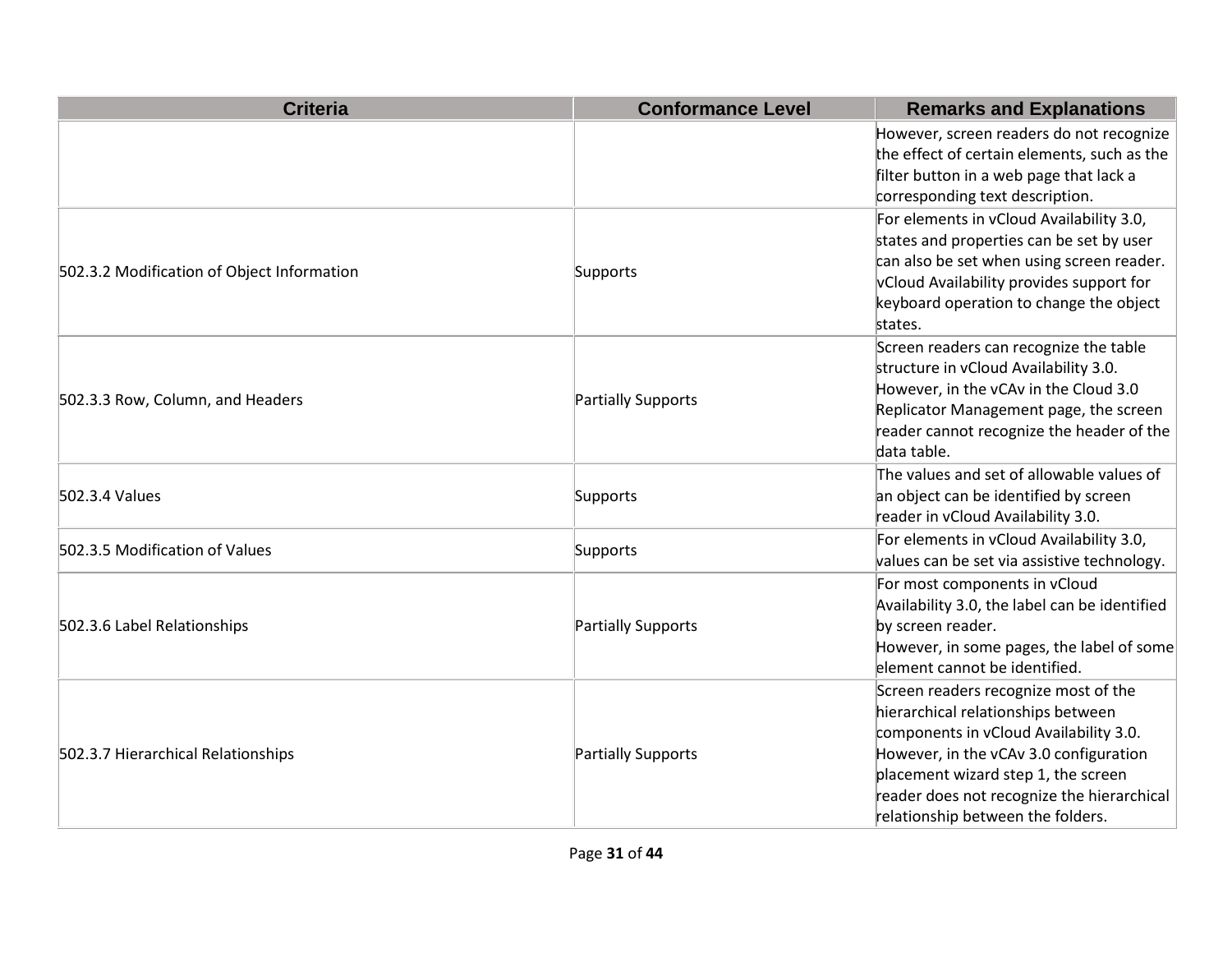| <b>Criteria</b>                       | <b>Conformance Level</b>            | <b>Remarks and Explanations</b>                                                                                                                                                                                                                                                                                 |
|---------------------------------------|-------------------------------------|-----------------------------------------------------------------------------------------------------------------------------------------------------------------------------------------------------------------------------------------------------------------------------------------------------------------|
| 502.3.8 Text                          | Supports                            | For text objects in vCloud Availability 3.0,<br>their attributes and boundary of text can<br>be programmatically determinable.                                                                                                                                                                                  |
| 502.3.9 Modification of Text          | Supports                            | Text that set by the user is capable of<br>being set programmatically.                                                                                                                                                                                                                                          |
| 502.3.10 List of Actions              | Supports                            | vCloud Availability 3.0 allows assistive<br>technology to determine the actions that<br>can be executed on objects.                                                                                                                                                                                             |
| 502.3.11 Actions on Objects           | Partially Supports                  | vCloud Availability 3.0 allows assistive<br>technologies to perform operations on<br>objects.<br>However, some clickable components<br>cannot be operated through the keyboard.<br>For example, in step 1 of the vCAv 3.0<br>Configuration Placement Wizard, user<br>cannot select a VM folder by the keyboard. |
| 502.3.12 Focus Cursor                 | Partially Supports                  | vCloud Availability 3.0 shows text insertion<br>point when requires user input and have<br>visible focus.<br>However, the focus for some element is<br>not visible to user.                                                                                                                                     |
| 502.3.13 Modification of Focus Cursor | Supports                            | The focus cursor can be tracked and<br>moved among interactive interface<br>elements as the input focus changes.                                                                                                                                                                                                |
| 502.3.14 Event Notification           | Partially Supports                  | Most event notifications are available for<br>assistive technology.<br>However, screen readers cannot identify<br>some page event notifications<br>automatically, such as the login failed<br>error message.                                                                                                    |
| 502.4 Platform Accessibility Features | Not Applicable                      | vCloud Availability 3.0 is not a Platform<br>software.                                                                                                                                                                                                                                                          |
| <b>503 Applications</b>               | Heading cell - no response required | Heading cell - no response required                                                                                                                                                                                                                                                                             |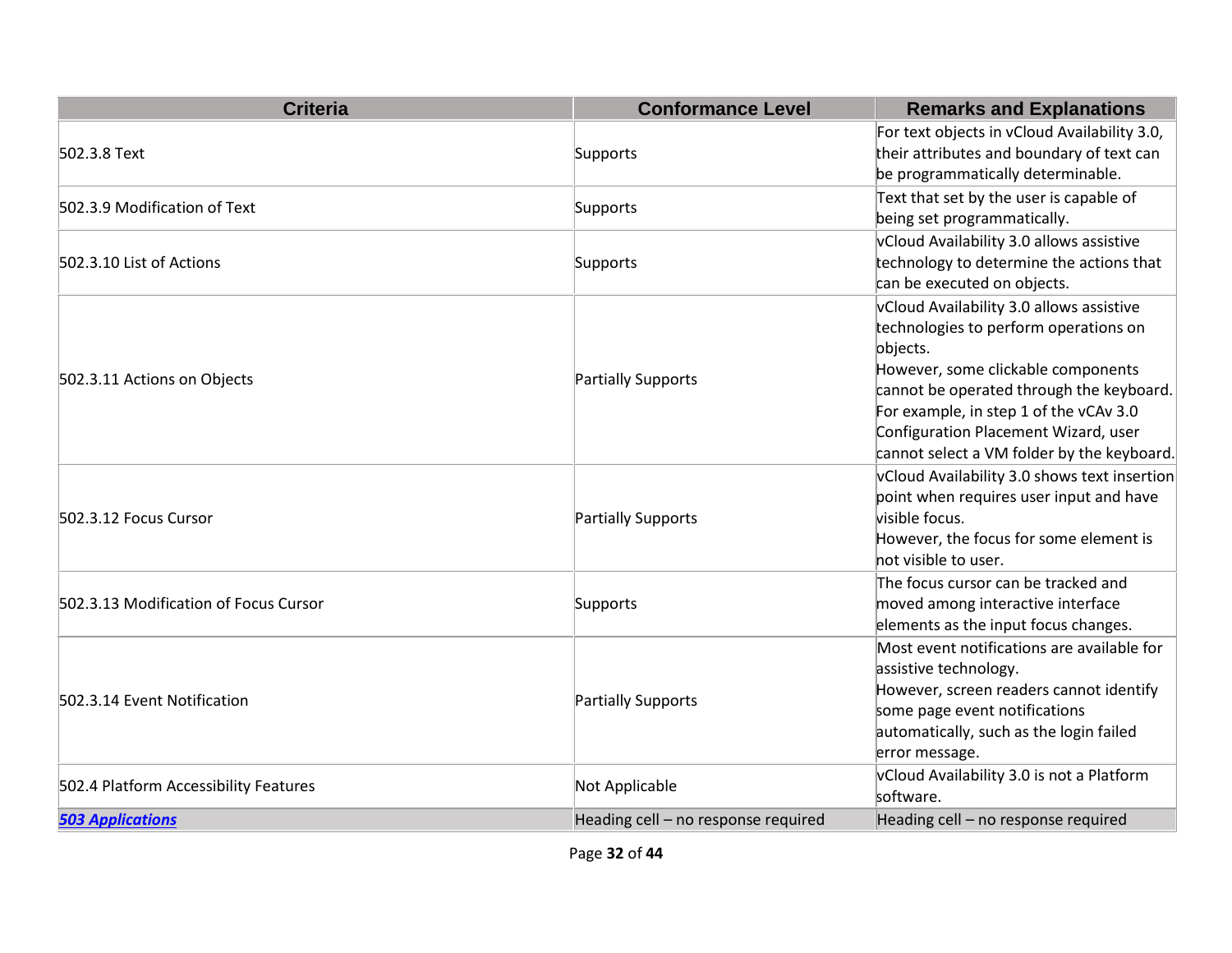| <b>Criteria</b>                                                                        | <b>Conformance Level</b>            | <b>Remarks and Explanations</b>                                                                                       |
|----------------------------------------------------------------------------------------|-------------------------------------|-----------------------------------------------------------------------------------------------------------------------|
| 503.2 User Preferences                                                                 | Supports                            | vCloud Availability 3.0 permits user<br>preferences from platform settings.                                           |
| 503.3 Alternative User Interfaces                                                      | Not Applicable                      | vCloud Availability 3.0 does not provide<br>any alternative user interface that<br>functions as assistive technology. |
| 503.4 User Controls for Captions and Audio Description                                 | Heading cell - no response required | Heading cell - no response required                                                                                   |
| 503.4.1 Caption Controls                                                               | Not Applicable                      | The vCloud Availability 3.0 does not<br>contain synchronized media.                                                   |
| 503.4.2 Audio Description Controls                                                     | Not Applicable                      | The vCloud Availability 3.0 does not<br>contain synchronized media                                                    |
| <b>504 Authoring Tools</b>                                                             | Heading cell - no response required | Heading cell - no response required                                                                                   |
| 504.2 Content Creation or Editing (if not authoring tool, enter "not<br>applicable")   | Not Applicable                      | vCloud Availability is not an authoring tool.                                                                         |
| 504.2.1 Preservation of Information Provided for Accessibility in Format<br>Conversion | Not Applicable                      | vCloud Availability is not an authoring tool.                                                                         |
| 504.2.2 PDF Export                                                                     | Not Applicable                      | vCloud Availability is not an authoring tool.                                                                         |
| 504.3 Prompts                                                                          | Not Applicable                      | vCloud Availability is not an authoring tool.                                                                         |
| 504.4 Templates                                                                        | Not Applicable                      | vCloud Availability is not an authoring tool.                                                                         |

## **Chapter 6: [Support Documentation and Services](https://www.access-board.gov/guidelines-and-standards/communications-and-it/about-the-ict-refresh/final-rule/text-of-the-standards-and-guidelines#601-general)**

| <b>Criteria</b>                                | <b>Conformance Level</b>            | <b>Remarks and Explanations</b>                                                                |
|------------------------------------------------|-------------------------------------|------------------------------------------------------------------------------------------------|
| 601.1 Scope                                    | Heading cell - no response required | Heading cell - no response required                                                            |
| <b>602 Support Documentation</b>               | Heading cell - no response required | Heading cell - no response required                                                            |
| 602.2 Accessibility and Compatibility Features | Does not Support                    | vCloud Availability 3.0 has no documents<br>about Accessibility and Compatibility<br>Features. |
| 602.3 Electronic Support Documentation         | See WCAG 2.x section                | See information in WCAG 2.x section                                                            |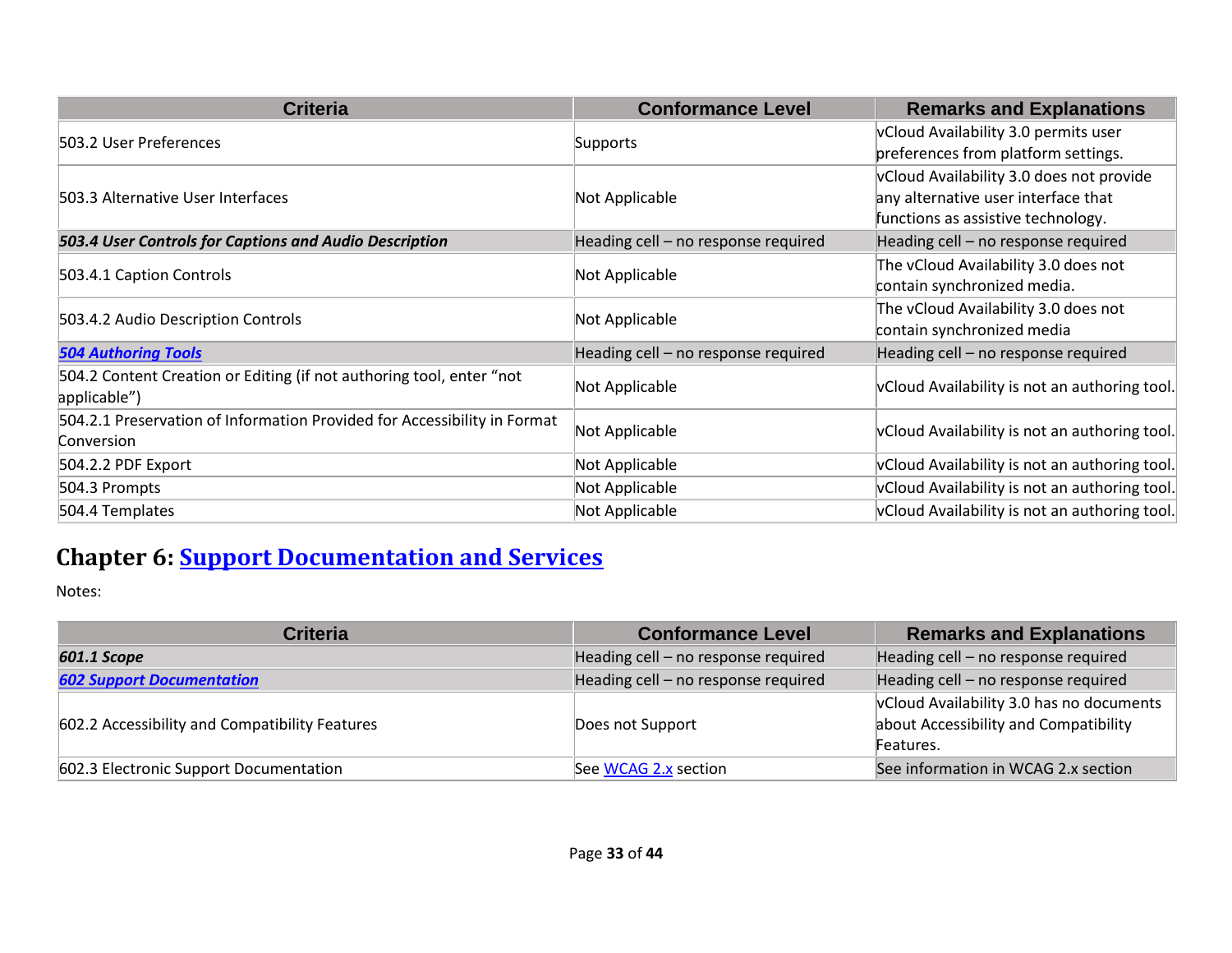| <b>Criteria</b>                                                  | <b>Conformance Level</b>            | <b>Remarks and Explanations</b>             |
|------------------------------------------------------------------|-------------------------------------|---------------------------------------------|
|                                                                  |                                     | The vCloud Availability provides electronic |
| 602.4 Alternate Formats for Non-Electronic Support Documentation | Supports                            | support documentation including built-in    |
|                                                                  |                                     | help and online support.                    |
| <b>603 Support Services</b>                                      | Heading cell - no response required | Heading cell - no response required         |
|                                                                  |                                     | vCloud Availability 3.0 provides            |
| 603.2 Information on Accessibility and Compatibility Features    | Supports                            | information about accessibility and         |
|                                                                  |                                     | compatibility features                      |
|                                                                  |                                     | vCloud Availability 3.0 provides build-in   |
| 603.3 Accommodation of Communication Needs                       | Supports                            | and online help document as well as         |
|                                                                  |                                     | online support services. User can contact   |
|                                                                  |                                     | support service via telephone or through    |
|                                                                  |                                     | the VMware official website.                |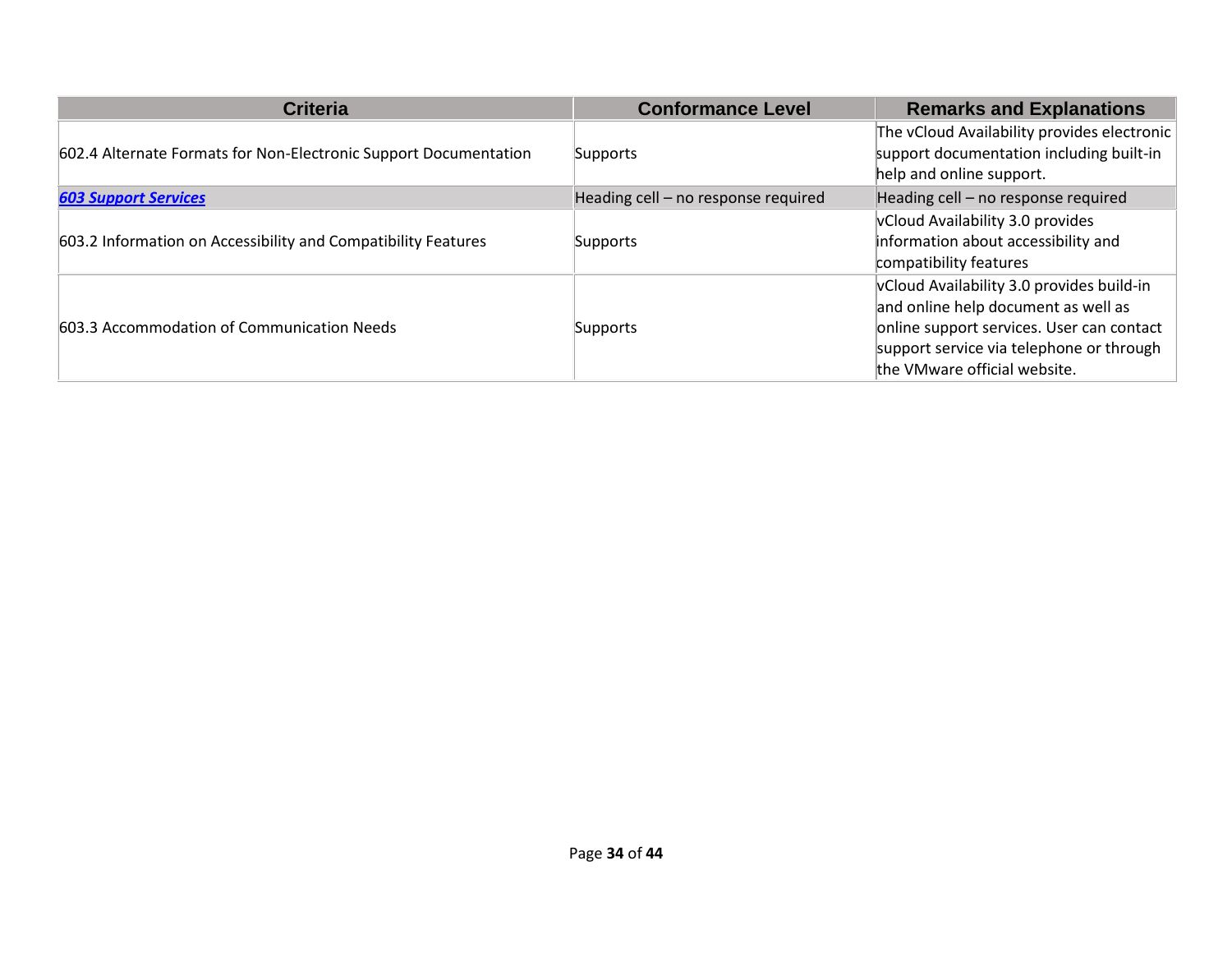# **EN 301 549 Report**

Notes:

#### **Chapter 4: [Functional Performance Statements](https://www.etsi.org/deliver/etsi_en/301500_301599/301549/02.01.02_60/en_301549v020102p.pdf#page=17) (FPS)**

| <b>Criteria</b>                          | <b>Conformance Level</b> | <b>Remarks and Explanations</b>                                                                                                                                                                                                                                                                                                                    |
|------------------------------------------|--------------------------|----------------------------------------------------------------------------------------------------------------------------------------------------------------------------------------------------------------------------------------------------------------------------------------------------------------------------------------------------|
| 4.2.1 Usage without vision               | Partially Supports       | Most features in vCloud Availability 3.0<br>allow vision-impaired users to use screen<br>readers to interact with user interface<br>elements.<br>However, some features have accessibility<br>issues, such as screen reader cannot<br>identify the role and state for some<br>components, which affect vision-impaired<br>users.                   |
| 4.2.2 Usage with limited vision          | Partially Supports       | Most features in vCloud Availability 3.0<br>allow low vision users to interact with user<br>interface elements using tools such as<br>screen readers or magnifiers.<br>However, some elements in the user<br>interface do not have sufficient color<br>contrast, which can result in a low-vision<br>user not being able to distinguish correctly. |
| 4.2.3 Usage without perception of colour | Supports                 | No information in vCloud Availability 3.0<br>uses color as the only way to convey<br>information.                                                                                                                                                                                                                                                  |
| 4.2.4 Usage without hearing              | Supports                 | vCloud Availability 3.0 has no operation<br>that<br>requires user to hear.                                                                                                                                                                                                                                                                         |
| 4.2.5 Usage with limited hearing         | Supports                 | vCloud Availability 3.0 has no operation<br>that requires user to hear.                                                                                                                                                                                                                                                                            |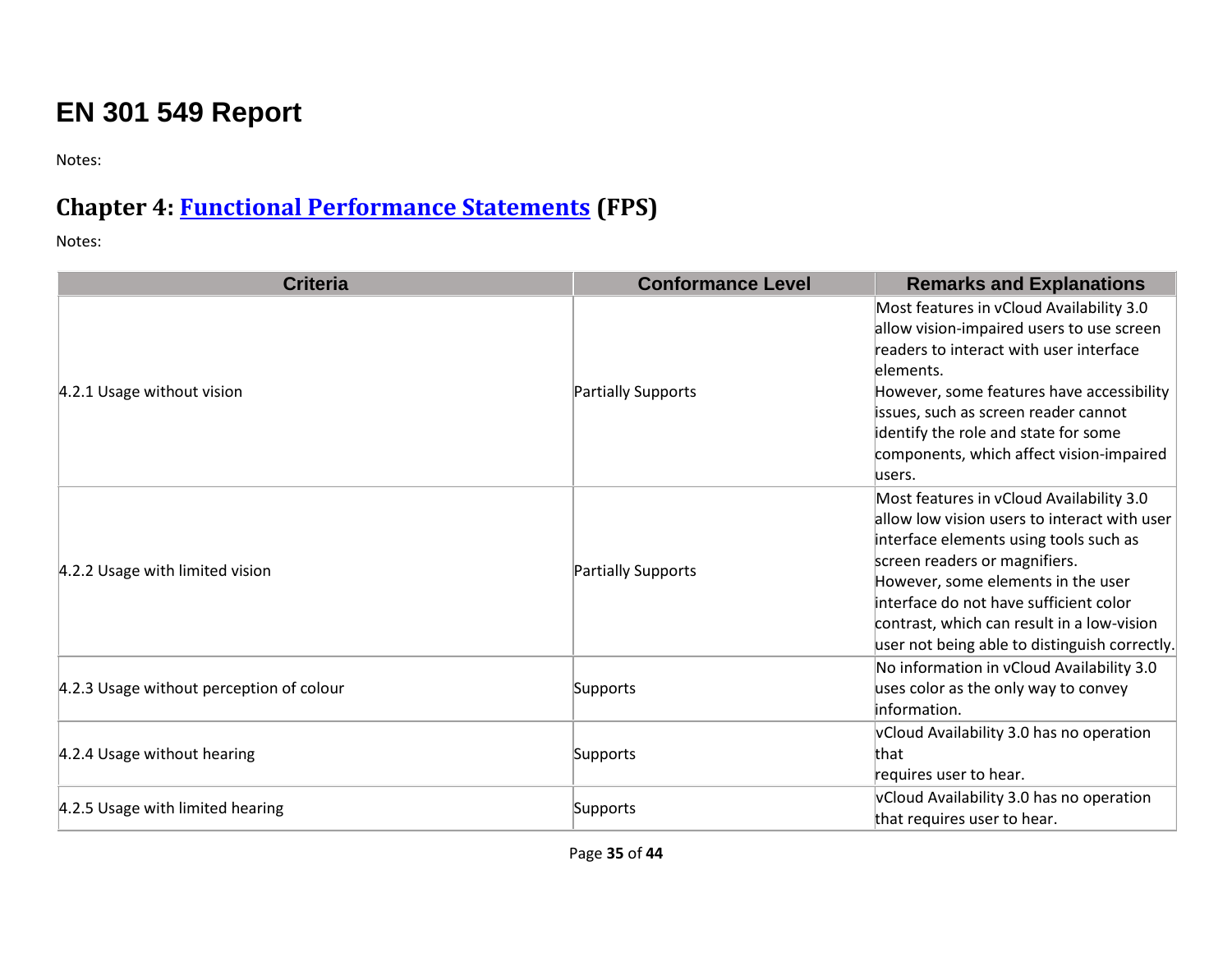| <b>Criteria</b>                                   | <b>Conformance Level</b> | <b>Remarks and Explanations</b>             |
|---------------------------------------------------|--------------------------|---------------------------------------------|
| 4.2.6 Usage without vocal capability              | Supports                 | vCloud Availability 3.0 does not require    |
|                                                   |                          | speech input control or operation.          |
|                                                   |                          | vCloud Availability 3.0 does not require    |
| 4.2.7 Usage with limited manipulation or strength | Supports                 | simultaneous manual operations or fine      |
|                                                   |                          | motor control.                              |
|                                                   |                          | People with limited reach and limited       |
|                                                   |                          | strength can operate vCloud Availability    |
| 4.2.8 Usage with limited reach                    | Supports                 | 3.0. There is no operation requires user    |
|                                                   |                          | with reach and strength.                    |
|                                                   |                          | In vCloud Availability 3.0, no content      |
| 4.2.9 Minimize photosensitive seizure triggers    | Supports                 | flashes more than 3 times per second.       |
| 4.2.10 Usage with limited cognition               | Supports                 | Features in vCloud Availability 3.0 provide |
|                                                   |                          | instruction when requires user input.       |
|                                                   | Not Applicable           | There is no privacy related features in     |
| $4.2.11$ Privacy                                  |                          | <b>VCloud Availability.</b>                 |

# **Chapter [5: Generic Requirements](https://www.etsi.org/deliver/etsi_en/301500_301599/301549/02.01.02_60/en_301549v020102p.pdf#page=20)**

| <b>Criteria</b>                 | <b>Conformance Level</b>            | <b>Remarks and Explanations</b>                                                                                                                                                                       |
|---------------------------------|-------------------------------------|-------------------------------------------------------------------------------------------------------------------------------------------------------------------------------------------------------|
| <b>5.1 Closed functionality</b> | Heading cell - no response required | Heading cell - no response required                                                                                                                                                                   |
| 5.1.2 General                   | Heading cell - no response required | Heading cell - no response required                                                                                                                                                                   |
| 5.1.2.1 Closed functionality    | See 5.2 through 13                  | See information in 5.2 through 13                                                                                                                                                                     |
| 5.1.2.2 Assistive technology    | See 5.1.3 through 5.1.6             | See information in 5.1.3 through 5.1.6                                                                                                                                                                |
| 5.1.3 Non-visual access         | Heading cell - no response required | Heading cell - no response required                                                                                                                                                                   |
| 5.1.3.1 General                 | Partially Supports                  | Most contents in vCloud Availability are<br>available to assistive technology for screen<br>reading, but some content is closed to<br>screen reader and does not provide non-<br>visual access to it. |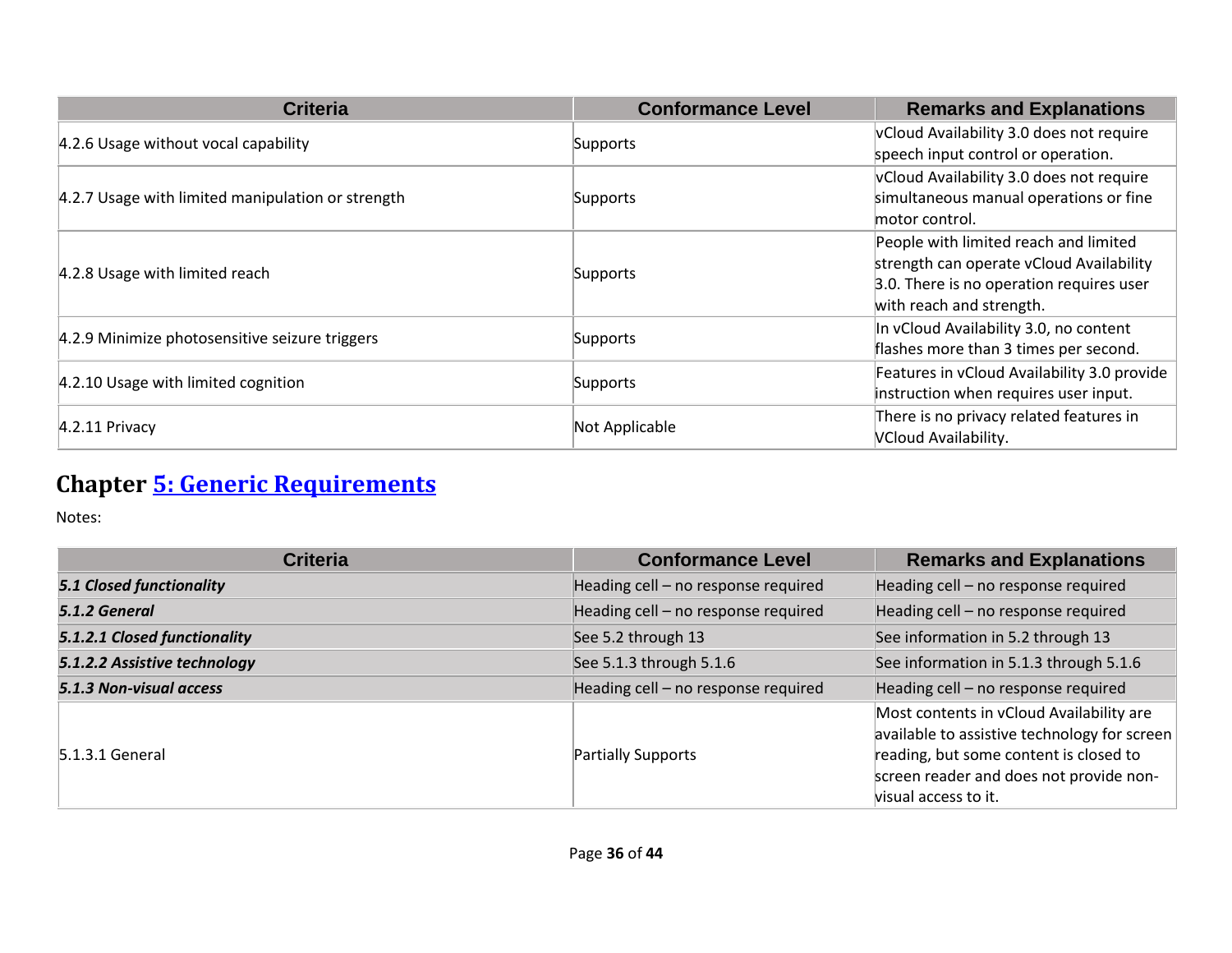| <b>Criteria</b>                                   | <b>Conformance Level</b> | <b>Remarks and Explanations</b>                                                                                                                                     |
|---------------------------------------------------|--------------------------|---------------------------------------------------------------------------------------------------------------------------------------------------------------------|
|                                                   |                          | vCloud Availability does not contain                                                                                                                                |
| 5.1.3.2 Auditory output delivery including speech | Not Applicable           | auditory output provide as non-visual<br>access method.                                                                                                             |
| 5.1.3.3 Auditory output correlation               | Not Applicable           | vCloud Availability does not contain audio<br>output provide as non-visual access<br>method.                                                                        |
| 5.1.3.4 Speech output user control                | Not Applicable           | vCloud Availability does not contain<br>speech output provide as non-visual access<br>method.                                                                       |
| 5.1.3.5 Speech output automatic interruption      | Not Applicable           | vCloud Availability does not contain<br>speech output provide as non-visual access<br>method.                                                                       |
| 5.1.3.6 Speech output for non-text content        | Partially Supports       | Some non-text content in vCloud<br>Availability have descriptions, but some<br>component such as the close button in pop<br>up dialog do not have text description. |
| 5.1.3.7 Speech output for video information       | Not Applicable           | vCloud Availability does not contain pre-<br>recorded video that enable the use of<br>closed functions of ICT.                                                      |
| 5.1.3.8 Masked entry                              | Not Applicable           | vCloud Availability does not contain<br>auditory output provide as non-visual<br>access method.                                                                     |
| 5.1.3.9 Private access to personal data           | Not Applicable           | vCloud Availability does not contain<br>auditory output provide as non-visual<br>access method.                                                                     |
| 5.1.3.10 Non-interfering audio output             | Not Applicable           | vCloud Availability does not contain<br>auditory output provide as non-visual<br>access method.                                                                     |
| 5.1.3.11 Private listening                        | Not Applicable           | vCloud Availability does not contain<br>auditory output provide as non-visual<br>access method.                                                                     |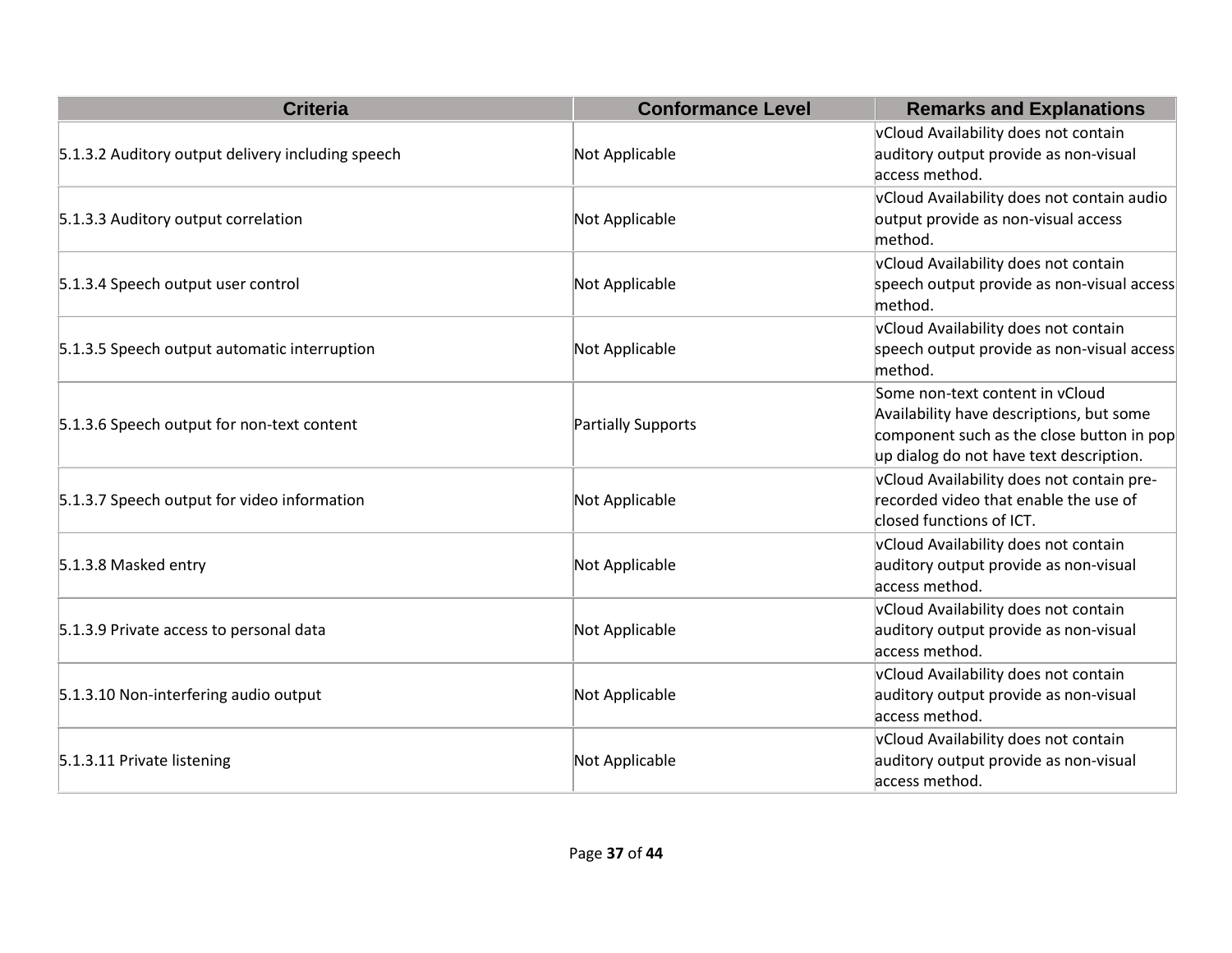| <b>Criteria</b>                                                 | <b>Conformance Level</b>            | <b>Remarks and Explanations</b>                                                                                     |
|-----------------------------------------------------------------|-------------------------------------|---------------------------------------------------------------------------------------------------------------------|
| 5.1.3.12 Speaker volume                                         | Not Applicable                      | vCloud Availability does not contain<br>auditory output provide as non-visual<br>access method.                     |
| 5.1.3.13 Volume reset                                           | Not Applicable                      | vCloud Availability does not contain<br>auditory output provide as non-visual<br>access method.                     |
| 5.1.3.14 Spoken languages                                       | Not Applicable                      | vCloud Availability does not contain<br>speech output provide as non-visual access<br>method.                       |
| 5.1.3.15 Non-visual error identification                        | Not Applicable                      | vCloud Availability does not contain<br>speech output provide as non-visual access<br>method.                       |
| 5.1.3.16 Receipts, tickets, and transactional outputs           | Not Applicable                      | vCloud Availability does not provide self-<br>services transaction.                                                 |
| 5.1.4 Functionality closed to text enlargement                  | Not Applicable                      | No function in vCloud Availability is closed<br>to text enlargement feature of platform or<br>assistive technology. |
| 5.1.5 Visual output for auditory information                    | Not Applicable                      | No function in vCloud Availability needs<br>pre-recorded auditory information to use.                               |
| 5.1.6 Operation without keyboard interface                      | Heading cell - no response required | Heading cell - no response required                                                                                 |
| 5.1.6.1 Closed functionality                                    | See 5.1.3.1 through 5.1.3.16        | See information in 5.1.3.1 through<br>5.1.3.16                                                                      |
| 5.1.6.2 Input focus                                             | Not Applicable                      | vCloud Availability does not have function<br>that is closed to keyboards or keyboard<br>interfaces.                |
| 5.2 Activation of accessibility features                        | Not Applicable                      | vCloud Availability does not have function<br>that is closed to keyboards or keyboard<br>interfaces.                |
| 5.3 Biometrics                                                  | Not Applicable                      | vCloud Availability does not use biological<br>characteristics.                                                     |
| 5.4 Preservation of accessibility information during conversion | Not Applicable                      | vCloud Availability does not convert<br>information or communication.                                               |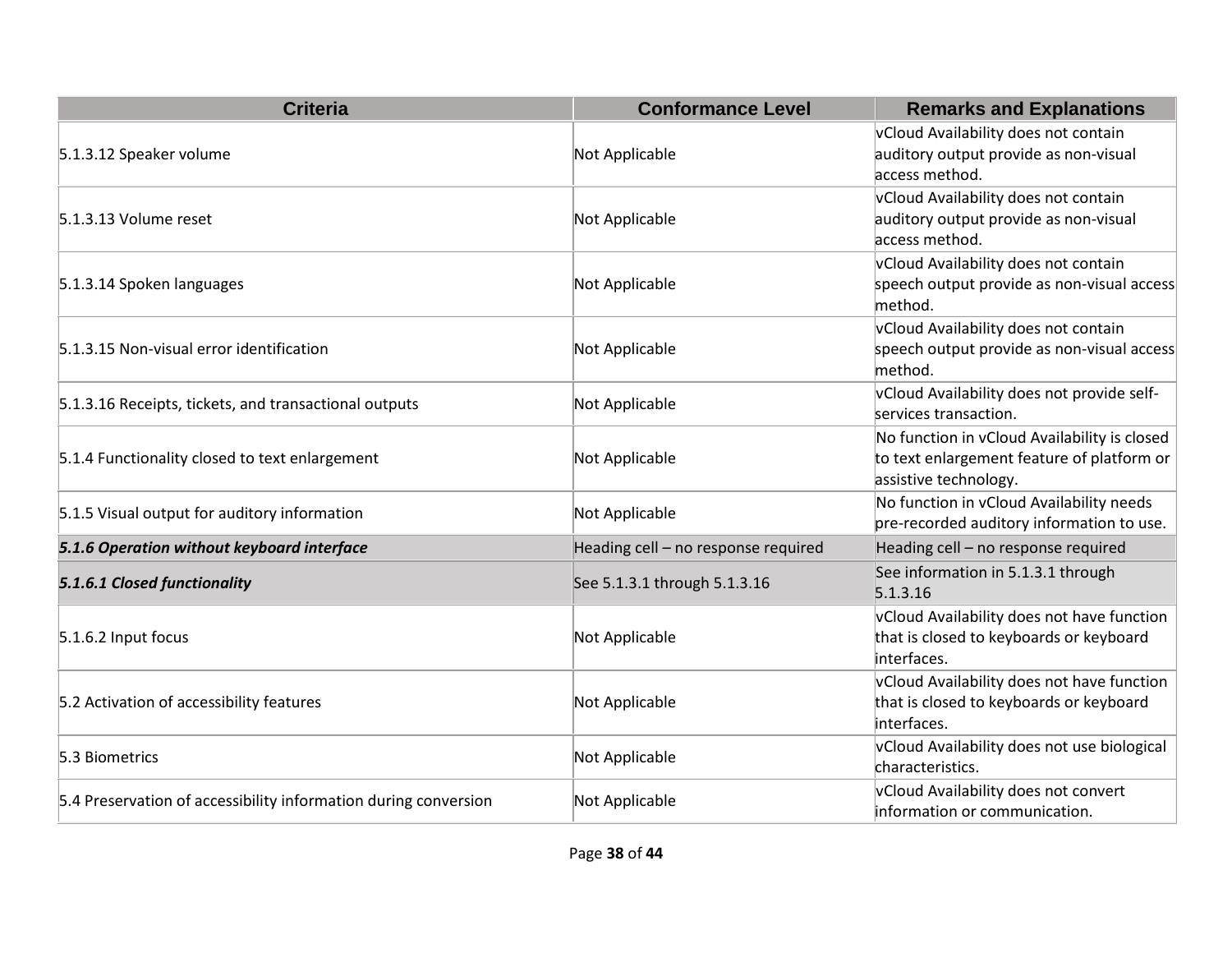| <b>Criteria</b>                     | <b>Conformance Level</b>            | <b>Remarks and Explanations</b>            |
|-------------------------------------|-------------------------------------|--------------------------------------------|
| 5.5 Operable parts                  | Heading cell - no response required | Heading cell - no response required        |
|                                     |                                     | vCloud Availability does not have operable |
| 5.5.1 Means of operation            | Not Applicable                      | parts that require grasping, pinching, or  |
|                                     |                                     | twisting of the wrist to operate.          |
| 5.5.2 Operable parts discernibility | Not Applicable                      | vCloud Availability does not have operable |
|                                     |                                     | parts.                                     |
| 5.6 Locking or toggle controls      | Heading cell - no response required | Heading cell - no response required        |
|                                     |                                     | vCloud Availability does not have locking  |
| 5.6.1 Tactile or auditory status    | Not Applicable                      | or toggle control.                         |
| 5.6.2 Visual status                 |                                     | vCloud Availability does not have locking  |
|                                     | Not Applicable                      | or toggle control.                         |
|                                     |                                     | vCloud Availability does not have key      |
| 5.7 Key repeat                      | Not Applicable                      | repeat function.                           |
|                                     |                                     | vCloud Availability follows the double-    |
| 5.8 Double-strike key acceptance    | Not Applicable                      | strike key settings in the platform.       |
|                                     |                                     | vCloud Availability does not need          |
| 5.9 Simultaneous user actions       | Not Applicable                      | simultaneous user actions for its          |
|                                     |                                     | operation.                                 |

#### **Chapter [6: ICT with Two-Way Voice Communication](https://www.etsi.org/deliver/etsi_en/301500_301599/301549/02.01.02_60/en_301549v020102p.pdf#page=27)**

All criteria of chapter 6 are Not Applicable for vCloud Availability

#### **Chapter [7: ICT with Video Capabilities](https://www.etsi.org/deliver/etsi_en/301500_301599/301549/02.01.02_60/en_301549v020102p.pdf#page=30)**

All criteria of chapter 7 are Not Applicable for vCloud Availability

#### **Chapter [8: Hardware](https://www.etsi.org/deliver/etsi_en/301500_301599/301549/02.01.02_60/en_301549v020102p.pdf#page=32)**

All criteria of chapter 8 are Not Applicable for vCloud Availability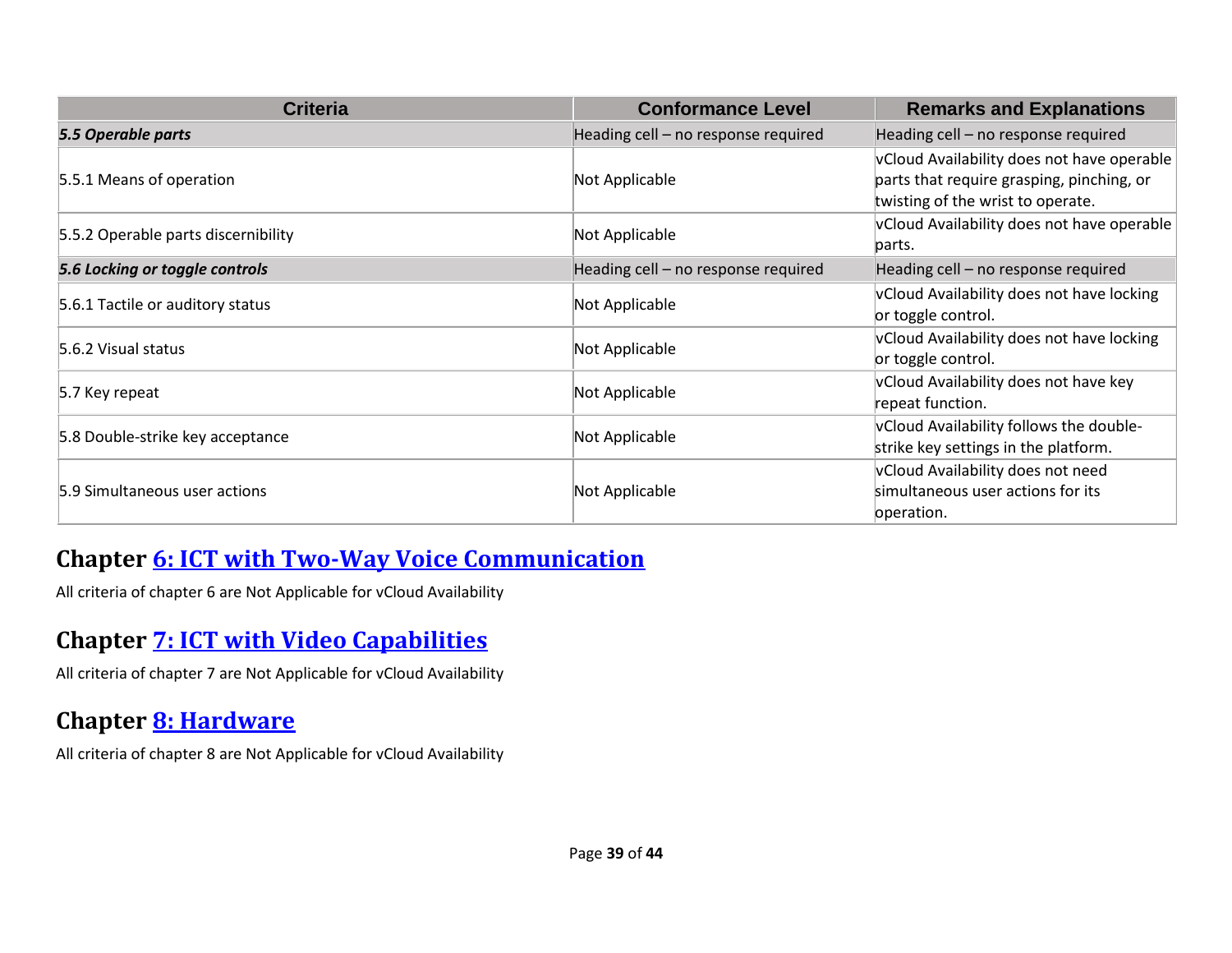## **Chapter [9: Web](https://www.etsi.org/deliver/etsi_en/301500_301599/301549/02.01.02_60/en_301549v020102p.pdf#page=40)** *(see [WCAG 2.x](#page-2-0) section)*

Notes: See WCAG 2.x section

#### **Chapter [10: Non-Web Software](https://www.etsi.org/deliver/etsi_en/301500_301599/301549/02.01.02_60/en_301549v020102p.pdf#page=47)**

| <b>Criteria</b>               | <b>Conformance Level</b>            | <b>Remarks and Explanations</b>                                                         |
|-------------------------------|-------------------------------------|-----------------------------------------------------------------------------------------|
| 10.0 General                  | Heading cell - no response required | Heading cell - no response required                                                     |
| 10.1.1.1 through 10.4.1.3     | See WCAG 2.x section                | See information in WCAG 2.x section                                                     |
| 10.5 Caption positioning      | Not Applicable                      | vCloud Availability 3.0 does not contain<br>synchronized media in non-web<br>Documents. |
| 10.6 Audio description timing | Not Applicable                      | vCloud Availability 3.0 does not contain<br>synchronized media in non-web<br>Documents. |

#### **Chapter [11: Software](https://www.etsi.org/deliver/etsi_en/301500_301599/301549/02.01.02_60/en_301549v020102p.pdf#page=57)**

| <b>Criteria</b>                                                                                                               | <b>Conformance Level</b>            | <b>Remarks and Explanations</b>                                          |
|-------------------------------------------------------------------------------------------------------------------------------|-------------------------------------|--------------------------------------------------------------------------|
| 11.0 General                                                                                                                  | Heading cell - no response required | Heading cell - no response required                                      |
| 11.1.1.1 through 11.4.1.3                                                                                                     | See WCAG 2.x section                | See information in WCAG 2.x section                                      |
| 11.5 Interoperability with assistive technology                                                                               | Heading cell - no response required | Heading cell - no response required                                      |
| 11.5.1 Closed functionality (informative)                                                                                     | Heading cell - no response required | Heading cell - no response required                                      |
| 11.5.2 Accessibility services                                                                                                 | Heading cell - no response required | Heading cell - no response required                                      |
| 11.5.2.1 Platform accessibility service support for software that provides See 11.5.2.5 through 11.5.2.17<br>a user interface |                                     | See information in 11.5.2.5 through<br>11.5.2.17                         |
| 11.5.2.2 Platform accessibility service support for assistive technologies See 11.5.2.5 through 11.5.2.17                     |                                     | See information in 11.5.2.5 through<br>11.5.2.17                         |
| 11.5.2.3 Use of accessibility services                                                                                        | Not Applicable                      | VCloud Availability does not disrupt<br>platform accessibility features. |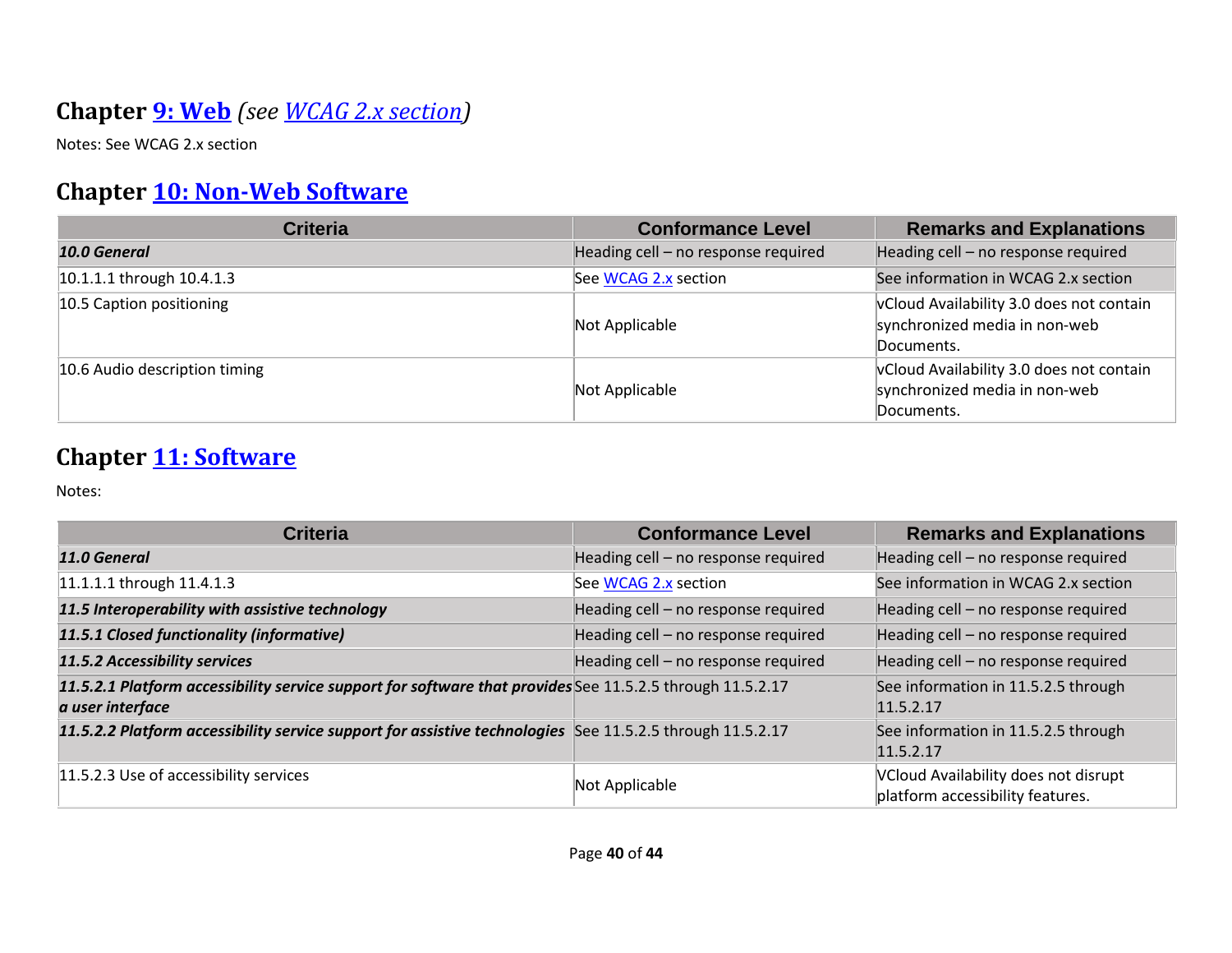| <b>Criteria</b>                     | <b>Conformance Level</b> | <b>Remarks and Explanations</b>               |
|-------------------------------------|--------------------------|-----------------------------------------------|
| 11.5.2.4 Assistive technology       |                          | VCloud Availability is not assistive          |
|                                     | Not Applicable           | technology.                                   |
| 11.5.2.5 Object information         |                          | For most objects in vCloud Availability 3.0,  |
|                                     |                          | object roles, states, attributes, boundaries, |
|                                     |                          | names, and descriptions can be                |
|                                     | Partially Supports       | determined programmatically.                  |
|                                     |                          | However, screen readers do not recognize      |
|                                     |                          | the effect of certain elements, such as the   |
|                                     |                          | filter button in a web page that lack a       |
|                                     |                          | corresponding text description.               |
| 11.5.2.6 Row, column, and headers   |                          | Screen readers can recognize the table        |
|                                     |                          | structure in vCloud Availability 3.0.         |
|                                     | Partially Supports       | However, in the vCAv in the Cloud 3.0         |
|                                     |                          | Replicator Management page, the screen        |
|                                     |                          | reader cannot recognize the header of the     |
|                                     |                          | data table.                                   |
| 11.5.2.7 Values                     |                          | The values and set of allowable values of     |
|                                     | Supports                 | an object can be identified by screen         |
|                                     |                          | reader in vCloud Availability 3.0.            |
| 11.5.2.8 Label relationships        |                          | For most components in vCloud                 |
|                                     |                          | Availability 3.0, the label can be identified |
|                                     | Partially Supports       | by screen reader.                             |
|                                     |                          | However, in some pages, the label of some     |
|                                     |                          | element cannot be identified.                 |
| 11.5.2.9 Parent-child relationships |                          | Screen readers recognize most of the          |
|                                     | Partially Supports       | hierarchical relationships between            |
|                                     |                          | components in vCloud Availability 3.0.        |
|                                     |                          | However, in the vCAv 3.0 configuration        |
|                                     |                          | placement wizard step 1, the screen           |
|                                     |                          | reader does not recognize the hierarchical    |
|                                     |                          | relationship between the folders.             |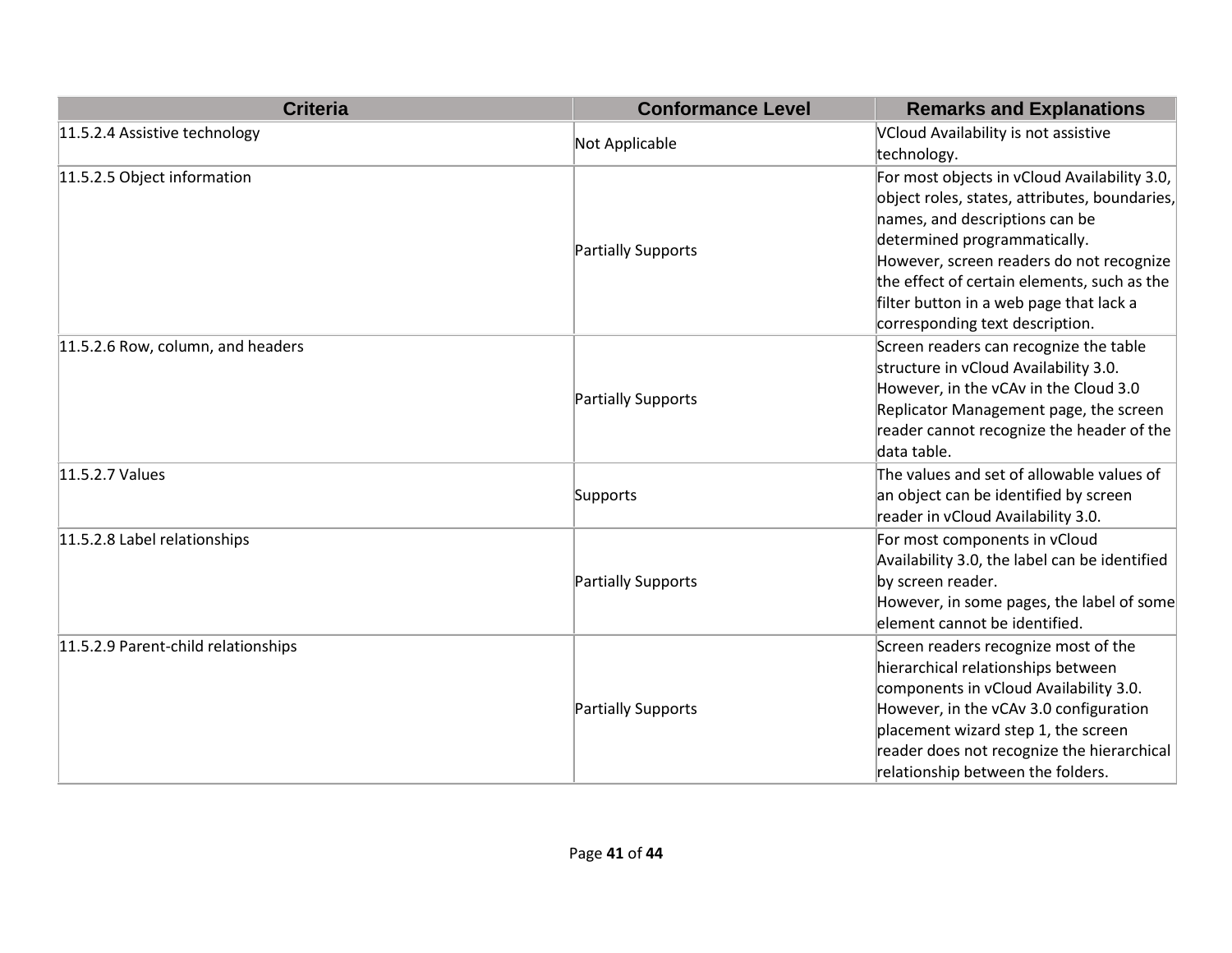| <b>Criteria</b>                                          | <b>Conformance Level</b> | <b>Remarks and Explanations</b>                          |
|----------------------------------------------------------|--------------------------|----------------------------------------------------------|
| 11.5.2.10 Text                                           |                          | For text objects in vCloud Availability 3.0,             |
|                                                          | Supports                 | their attributes and boundary of text can                |
|                                                          |                          | be programmatically determinable.                        |
| 11.5.2.11 List of available actions                      |                          | vCloud Availability 3.0 allows assistive                 |
|                                                          | Supports                 | technology to determine available actions<br>on objects. |
| 11.5.2.12 Execution of available actions                 |                          | vCloud Availability 3.0 allows assistive                 |
|                                                          |                          | technology to execute actions on objects.                |
|                                                          | Partially Supports       | However, some clickable components                       |
|                                                          |                          | cannot be operated through keyboard,                     |
|                                                          |                          | such as the show password icon in                        |
|                                                          |                          | password input field.                                    |
| 11.5.2.13 Tracking of focus and selection attributes     |                          | vCloud Availability 3.0 shows text insertion             |
|                                                          |                          | point when requires user input and have                  |
|                                                          | Partially Supports       | visible focus.                                           |
|                                                          |                          | However, the focus for some element is                   |
|                                                          |                          | not visible to user.                                     |
| 11.5.2.14 Modification of focus and selection attributes |                          | The focus cursor can be tracked and                      |
|                                                          | Supports                 | moved among interactive interface                        |
|                                                          |                          | elements as the input focus changes.                     |
| 11.5.2.15 Change notification                            |                          | Most event notifications are available for               |
|                                                          | Partially Supports       | assistive technology.                                    |
|                                                          |                          | However, screen readers cannot use some                  |
|                                                          |                          | page change messages.                                    |
| 11.5.2.16 Modifications of states and properties         |                          | Most event notifications are available for               |
|                                                          | Partially Supports       | assistive technology.                                    |
|                                                          |                          | However, screen readers cannot use some                  |
|                                                          |                          | page change messages.                                    |
| 11.5.2.17 Modifications of values and text               |                          | For most elements in vCloud Availability                 |
|                                                          |                          | 3.0, the values and text can be set through              |
|                                                          | Partially Supports       | assistive technology.                                    |
|                                                          |                          | However, some clickable components                       |
|                                                          |                          | cannot be navigated via keyboard.                        |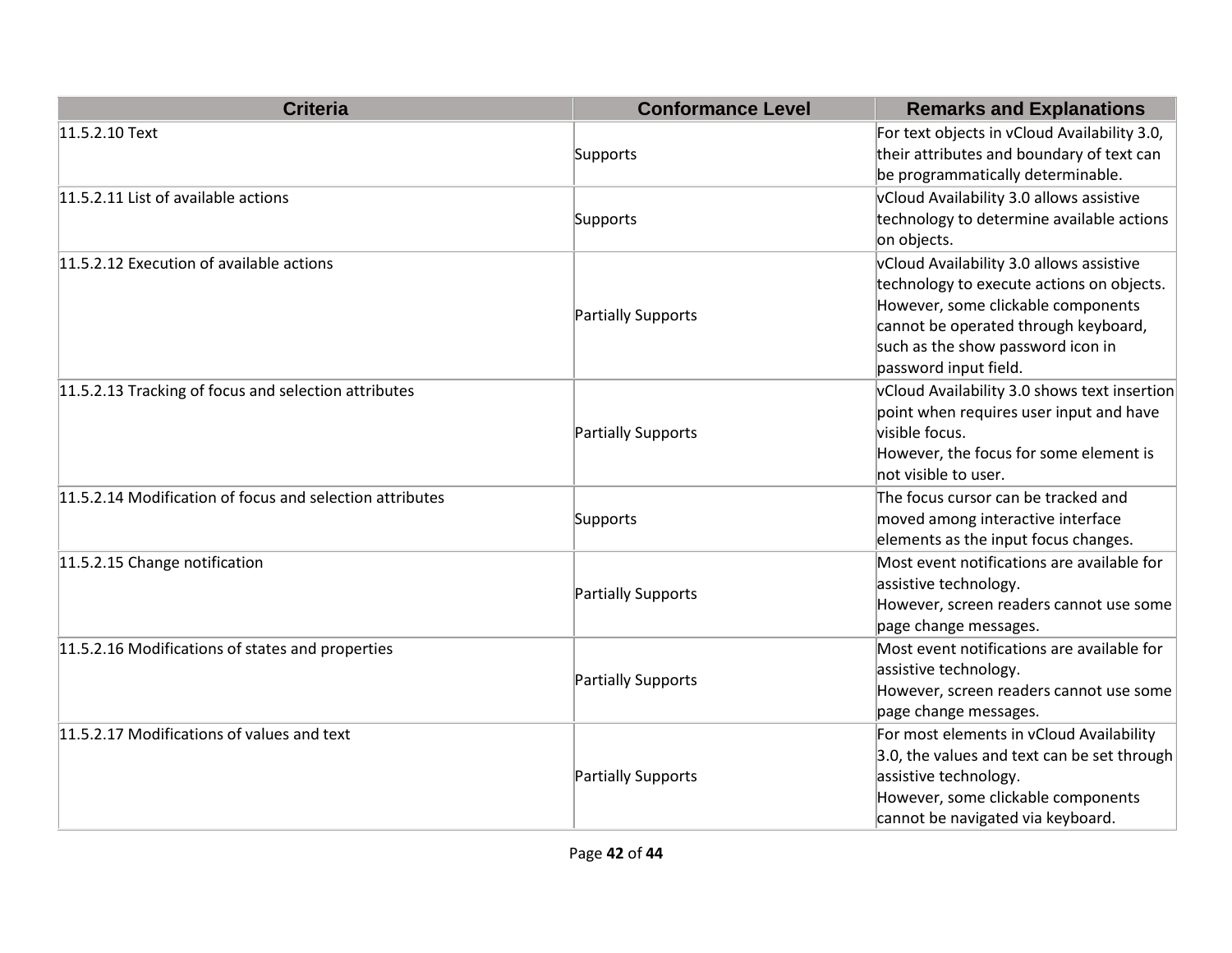| <b>Criteria</b>                                                                       | <b>Conformance Level</b>            | <b>Remarks and Explanations</b>                                                                 |
|---------------------------------------------------------------------------------------|-------------------------------------|-------------------------------------------------------------------------------------------------|
| 11.6 Documented accessibility usage                                                   | Heading cell - no response required | Heading cell - no response required                                                             |
| 11.6.1 User control of accessibility features                                         | Not Applicable                      | vCloud Availability 3.0 is not platform.                                                        |
| 11.6.2 No disruption of accessibility features                                        | Supports                            | vCloud Availability 3.0 does not disrupt the<br>accessibility features provided by<br>platform. |
| 11.7 User preferences                                                                 | Supports                            | vCloud Availability 3.0 permits user<br>preferences from platform settings.                     |
| <b>11.8 Authoring tools</b>                                                           | Heading cell - no response required | Heading cell - no response required                                                             |
| 11.8.1 Content technology                                                             | Heading cell - no response required | Heading cell - no response required                                                             |
| 11.8.2 Accessible content creation (if not authoring tool, enter "not<br>applicable") | See WCAG 2.x section                | See information in WCAG 2.x section                                                             |
| 11.8.3 Preservation of accessibility information in transformations                   | Not Applicable                      | The vCloud Availability 3.0 is not an<br>authoring tool.                                        |
| 11.8.4 Repair assistance                                                              | Not Applicable                      | The vCloud Availability 3.0 is not an<br>authoring tool.                                        |
| $11.8.5$ Templates                                                                    | Not Applicable                      | The vCloud Availability 3.0 is not an<br>authoring tool.                                        |

## **Chapter [12: Documentation and Support Services](https://www.etsi.org/deliver/etsi_en/301500_301599/301549/02.01.02_60/en_301549v020102p.pdf#page=76)**

| <b>Criteria</b>                                                | <b>Conformance Level</b>            | <b>Remarks and Explanations</b>                                                                   |
|----------------------------------------------------------------|-------------------------------------|---------------------------------------------------------------------------------------------------|
| <b>12.1 Product documentation</b>                              | Heading cell - no response required | Heading cell - no response required                                                               |
| 12.1.1 Accessibility and compatibility features                | Does not Support                    | vCloud Availability 3.0 has no documents<br>about Accessibility and Compatibility<br>Features.    |
| 12.1.2 Accessible documentation                                | See WCAG 2.x section                | See information in WCAG 2.x section                                                               |
| <b>12.2 Support Services</b>                                   | Heading cell - no response required | Heading cell - no response required                                                               |
| 12.2.2 Information on accessibility and compatibility features | Supports                            | vCloud Availability 3.0 provides<br>information about accessibility and<br>compatibility features |